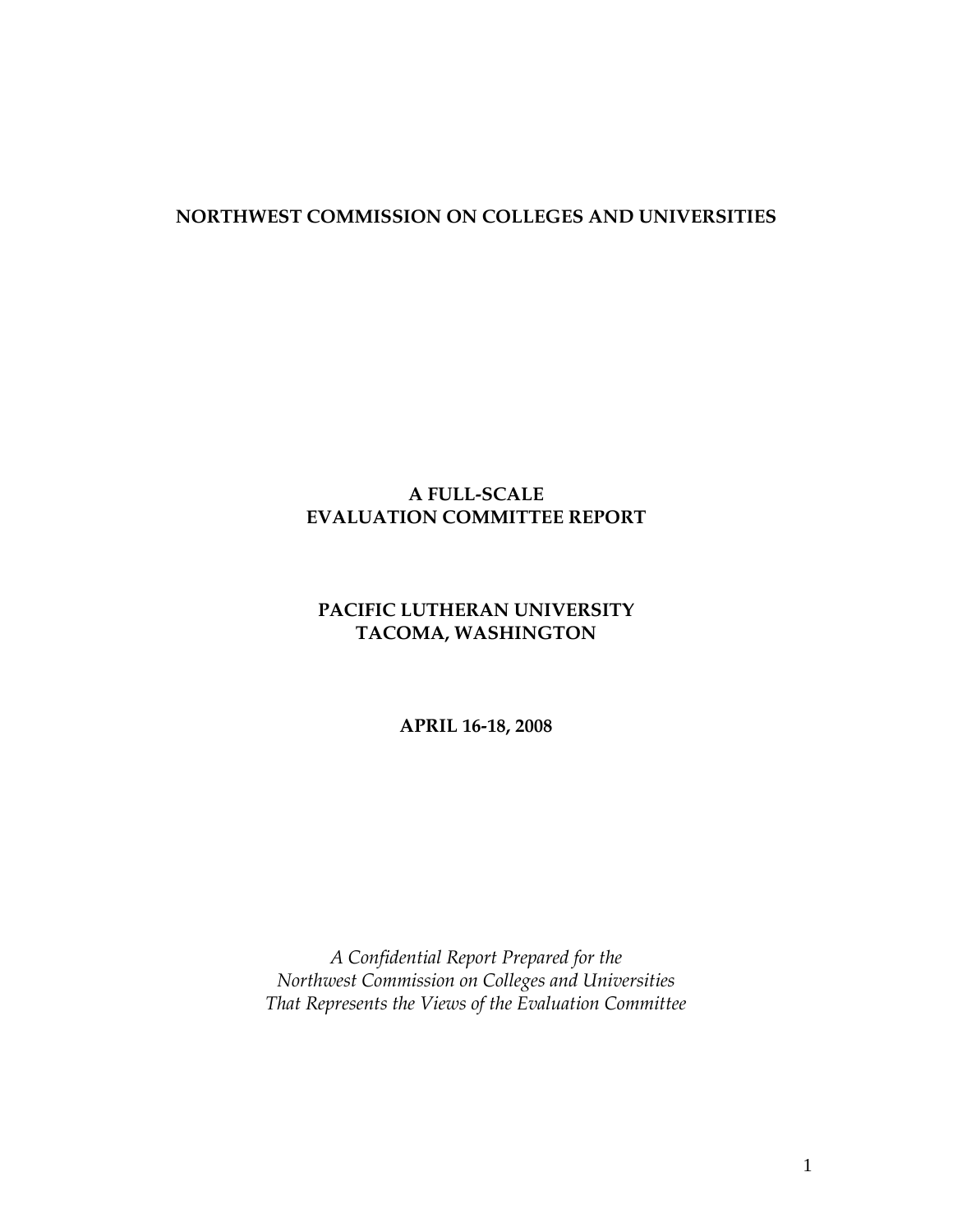#### Evaluation Committee Report Pacific Lutheran University Tacoma, Washington April 16-18, 2008 Table of Contents

| <b>Evaluation Committee</b>                            | 3              |
|--------------------------------------------------------|----------------|
| Introduction                                           | $\overline{4}$ |
| Evaluation of the Self-Study                           | 5              |
| <b>Eligibility Requirements</b>                        | 5              |
| Standard One - Institutional Mission and Goals         | 5              |
| Standard Two - Educational Program & Its Effectiveness | 7              |
| Policies for Standard Two                              | 27             |
| <b>Standard Three - Students</b>                       | 28             |
| Policy 3.1                                             | 31             |
| Standard Four - Faculty                                | 32             |
| Policy 4.1                                             | 33             |
| Standard Five - Library & Information Resources        | 33             |
| Standard Six - Governance                              | 37             |
| Standard Seven - Finance                               | 41             |
| Standard Eight - Physical Resources                    | 43             |
| Standard Nine - Institutional Integrity                | 44             |
| Commendations and Recommendations                      | 46             |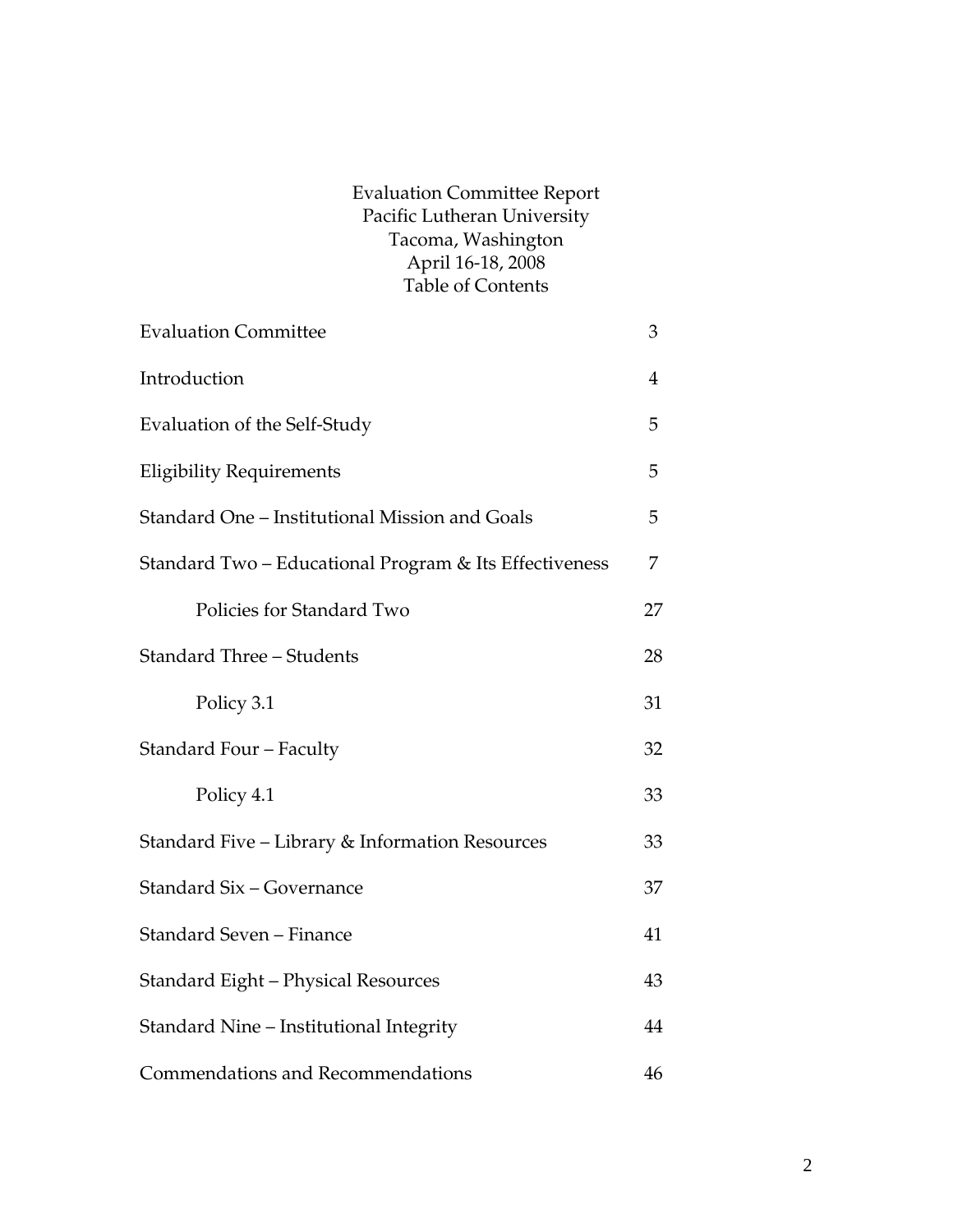#### EVALUATION COMMITTEE

Ms. Susan Agre-Kippenhan Dr. Elizabeth G. Nichols Dean, College of Arts and Architecture Dean, College of Nursing Montana State University Montana State University Bozeman, MT Bozeman, MT

Dr. Vivian A. Bull, Chair Dr. David C. Plotkin Linfield College Marylhurst University McMinnville, OR Marylhurst, OR

Mr. G. Michael Goins Dr. Jeffrey A. Summers and Treasurer **Dean of Faculty** George Fox University **Linfield College** Newberg, OR McMinnville, OR

Dr. Deborah L. Loers Ms. Susan B. Whyte Vice President and Dean of Students Library Director Wartburg College **Linfield College** Waverly, IA McMinnville, OR

Dr. Carol S. Long Dr. Ronald L. Baker Dean, College of Liberal Arts Executive Vice President Salem, OR and Universities

Dr. Barbara Adamcik Dr. Marlene Moore Associate Provost Powers Distinguished Professor Idaho State University Department of Biology Pocatello, ID University of Portland Portland, OR

President Emerita Vice President for Academic Affairs

Vice President for Financial Affairs Professor of Economics and Associate

Willamette University Northwest Commission on Colleges Redmond, WA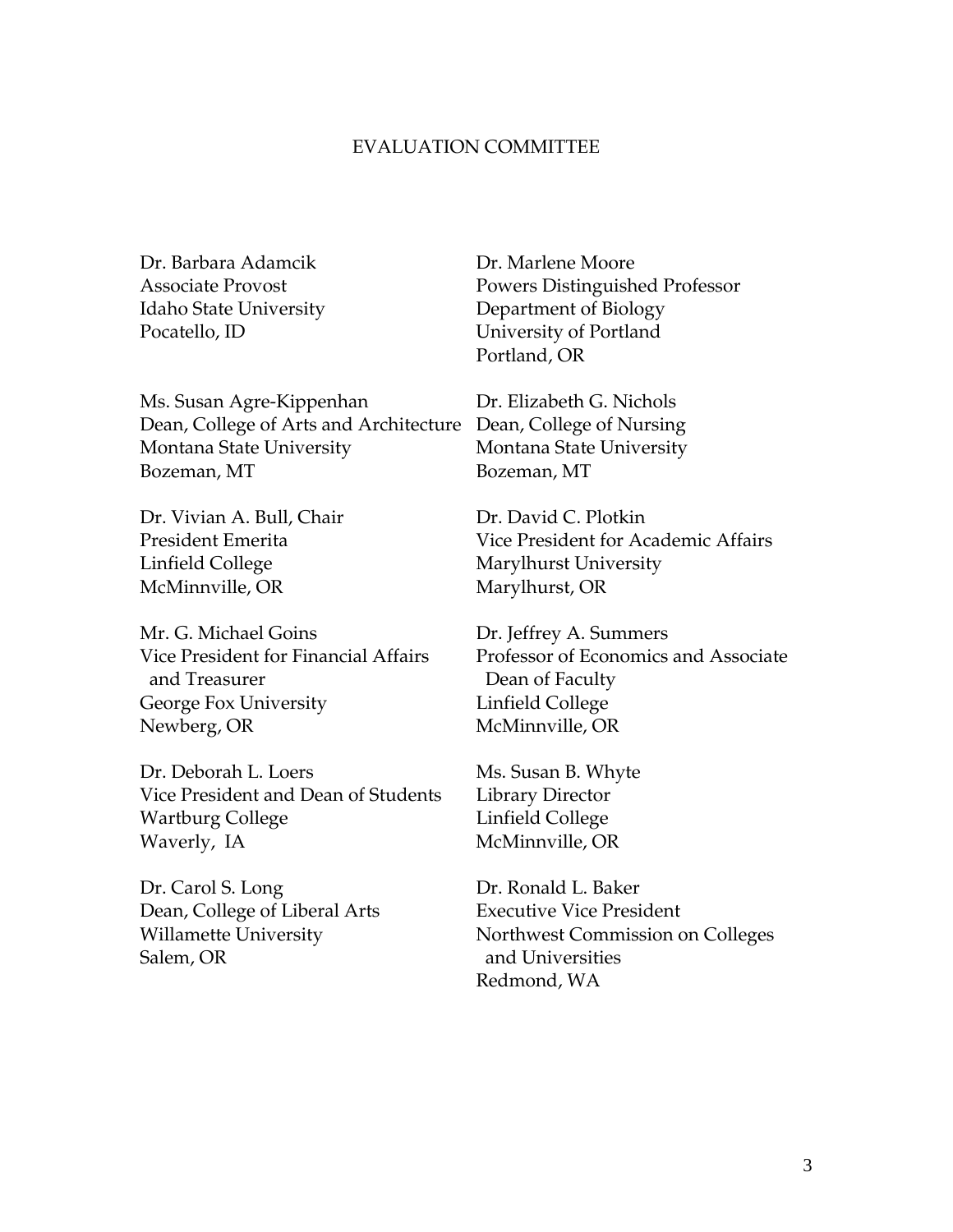#### **INTRODUCTION**

Pacific Lutheran University was founded in 1890 by a group of mostly Norwegian Lutherans from the Puget Sound area in Washington. In naming the University, the pioneers recognized the important role that a Lutheran educational institution on the Western frontier of America could play in the emerging future of the region. They wanted the institution to help immigrants adjust to their new land and find jobs, but they also wanted it to produce graduates who would serve church and community. Education – and educating for service – was a venerated part of the Scandinavian traditions from which these pioneers came. (PLU Course Catalog, 2007-2008, page 6)

The institution operated as an academy until it was closed for two years in 1918. Both Columbia College and Spokane College merged with Pacific Lutheran College in 1929. The four-year baccalaureate degrees were first offered in education in 1939 and in the liberal arts in 1942. The institution was reorganized as a university in 1960, thus reclaiming its original name. PLU is one of 28 colleges in the U.S. affiliated with the Evangelical Lutheran Church in America (ELCA).

PLU's academic programs are administratively divided into a College of Arts and Sciences, with three divisions and four professional schools: Arts and Communication, Business, Education and Movement Studies, and Nursing. It also supports both graduate and continuing education programs. At PLU the liberal arts and professional education are closely integrated and collaborative in their educational philosophies.

Fifteen years ago, at the time of the appointment of Dr. Loren Anderson as President, the planning process began which culminated in a comprehensive long-range plan PLU *2000: Embracing the 21st Century*. In 2001, two years of collaborative work resulted in a reaffirmation and elaboration of the university's plans in *PLU 2010: The Next Level of Distinction.* These plans have provided the course for strengthening the academic programs, in particular to its commitment to global education, student-faculty research and creative projects, and purposeful learning. Over this time, there has been a continuing program to complete and upgrade campus facilities and infrastructure, as well as to building a strong fiscal base on which to operate. Two very successful capital campaigns have fulfilled many of their plans, and they are in the quiet phase of another campaign.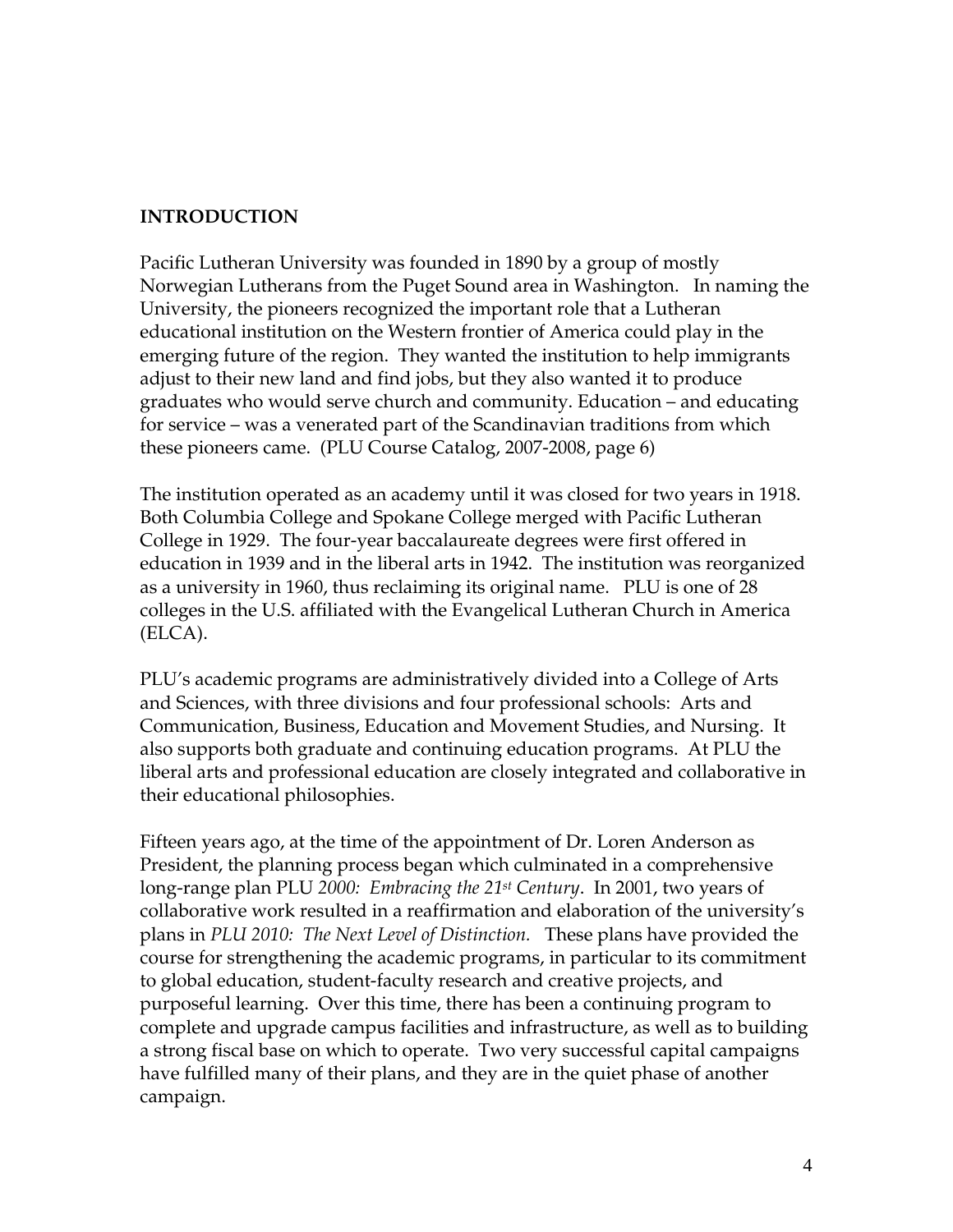The facilities and grounds are in beautiful condition. The Evaluation Committee visited campus as the early spring flowers were coming into blossom, on sunny, clear days. New buildings have been completed, several buildings have been renovated and there are plans to renovate others in the near future. The new Morken Center for Learning and Technology is a LEED building and there is a great commitment to sustainability and conservation within the whole community.

#### **EVALUATION OF THE SELF-STUDY**

The Self-Study was thorough, reasonably well organized and there was focus throughout the document on the Mission Statement. The Study was developed over a period of time that included informing the community with the process and procedures and soliciting wide participation. It was written in a consistent form and available for review and suggestions by the community. The Regents were kept well informed of the process and the development of the Study. A bound Supplement included assessment plans and other information relevant and discussed in the Self-Study. A CD provided the Evaluators with additional information. Members of the academic community provided timely assistance as the Committee prepared for its visit.

The Evaluation Committee found the Self-Study to be accurate in its descriptions, and it provided good preparation for the interviews. Nothing was found to be in conflict with the Self-Study, as it proved to be most helpful and accurate. However, the analyses, which followed each section, were somewhat thin. Investigation found that there was great variability in assessment and how assessment informed planning. This is thoroughly discussed in the report.

The Evaluation Committee wishes to express our sincere appreciation to all who contributed to the Self-Study and to making our visit so successful. Our various needs were readily met and the hospitality shown by the PLU community was outstanding. Our special appreciation goes to President Anderson, to Kris Plaehn (Accreditation Liaison Officer), to co-chairs Laura Polcyn and David Robbins, and to all those, including students, who shared their time, experiences and commitment to PLU with the Evaluation Committee. We also thank the members of the Board of Regents who were most responsive to our concerns and questions. We found a community that is working well together and is fully committed to the mission and vision of Pacific Lutheran University.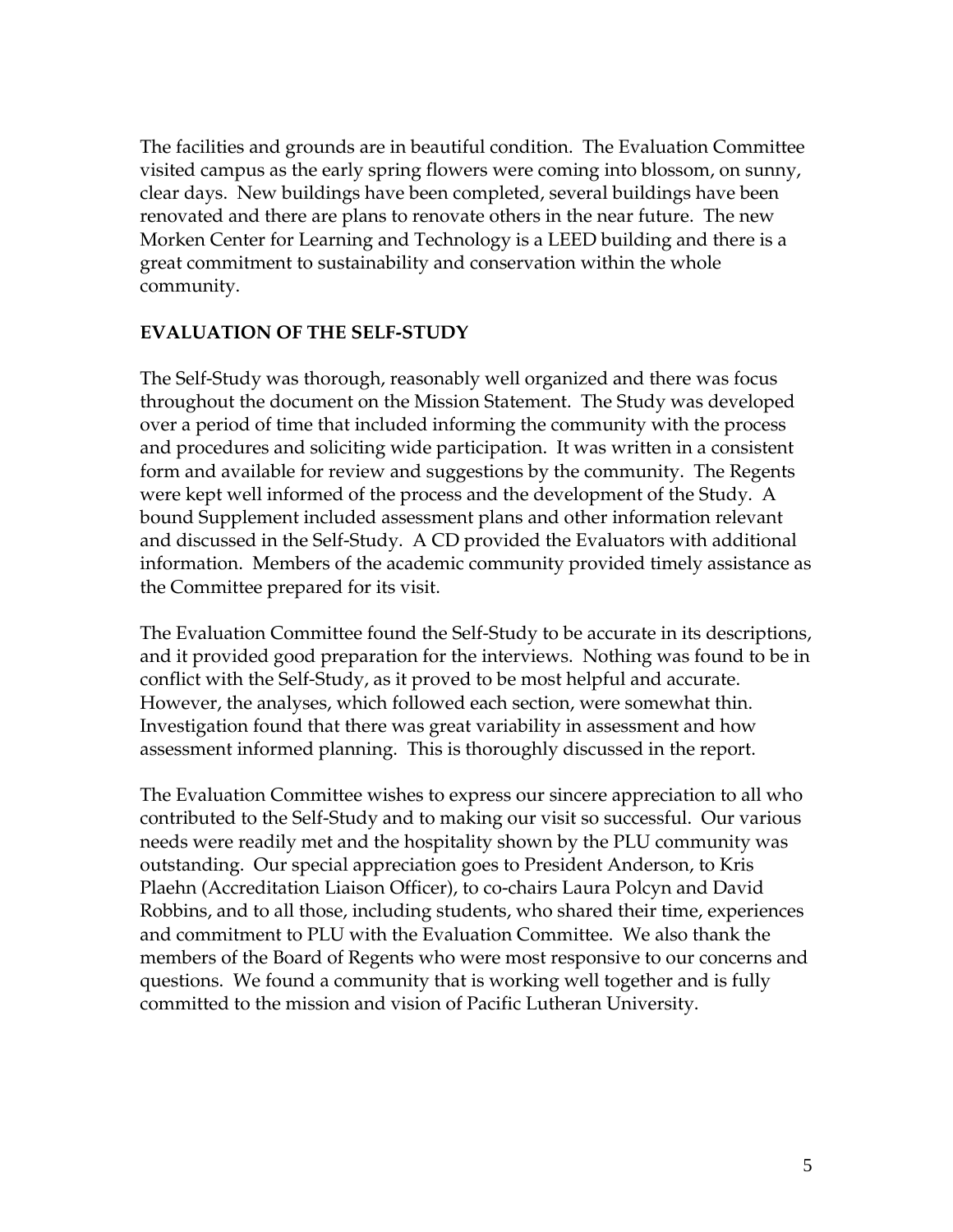#### **ELIGIBILITY REQUIREMENTS**

The Evaluation Committee reviewed the Eligibility Requirements of the NWCCU and determined that Pacific Lutheran University continues to meet all the Requirements. However, there are a series of recommendations that indicate additional work is necessary on specific issues. See Commendations and Recommendations.

### **STANDARD ONE – INSTITUTIONAL MISSION AND GOALS, PLANNING AND EFFECTIVENESS**

#### **Standard 1.A – Mission and Goals**

 "PLU seeks to empower students for lives of thoughtful inquiry, service, leadership and care – for other people, for their communities and for the earth." (PLU 2010, p. 1)

Pacific Lutheran University has a longer, more formal statement of mission, which was adopted in 1978. It provides an historical perspective on the University's understanding of its core purposes. In January 2003, the Board of Regents adopted the long-range plan *PLU 2010: The Next Level of Distinction*. The 2010 planning process clarified, reaffirmed and elaborated on the mission statement and set forth a vision for the future based on past accomplishment and future aspirations. At that time, the above single statement of mission was found to capture the identity, strengths and purpose of the University.

The mission, as adopted by the Board of Regents, appears in all the appropriate institutional publications, and appears boldly on page 3 of the catalog. But what is more important is that the mission statement is a living commitment for the whole community. The Committee often heard references to the mission statement during discussions and conversations with students, faculty, and staff and with members of the Board of Regents. It is widely recognized and quoted as a basis for much of the work of the University.

Goals are determined consistent with the mission and the mission statement gives direction to all the educational activities, policies, allocation of resources and to planning. Public service is built into the curriculum and extra-curricular activities not only in this country, but internationally, as well. Academic programs, lecture series, study abroad programs, the Wild Hope Project all use the statement as a basis for their missional development. There is a high degree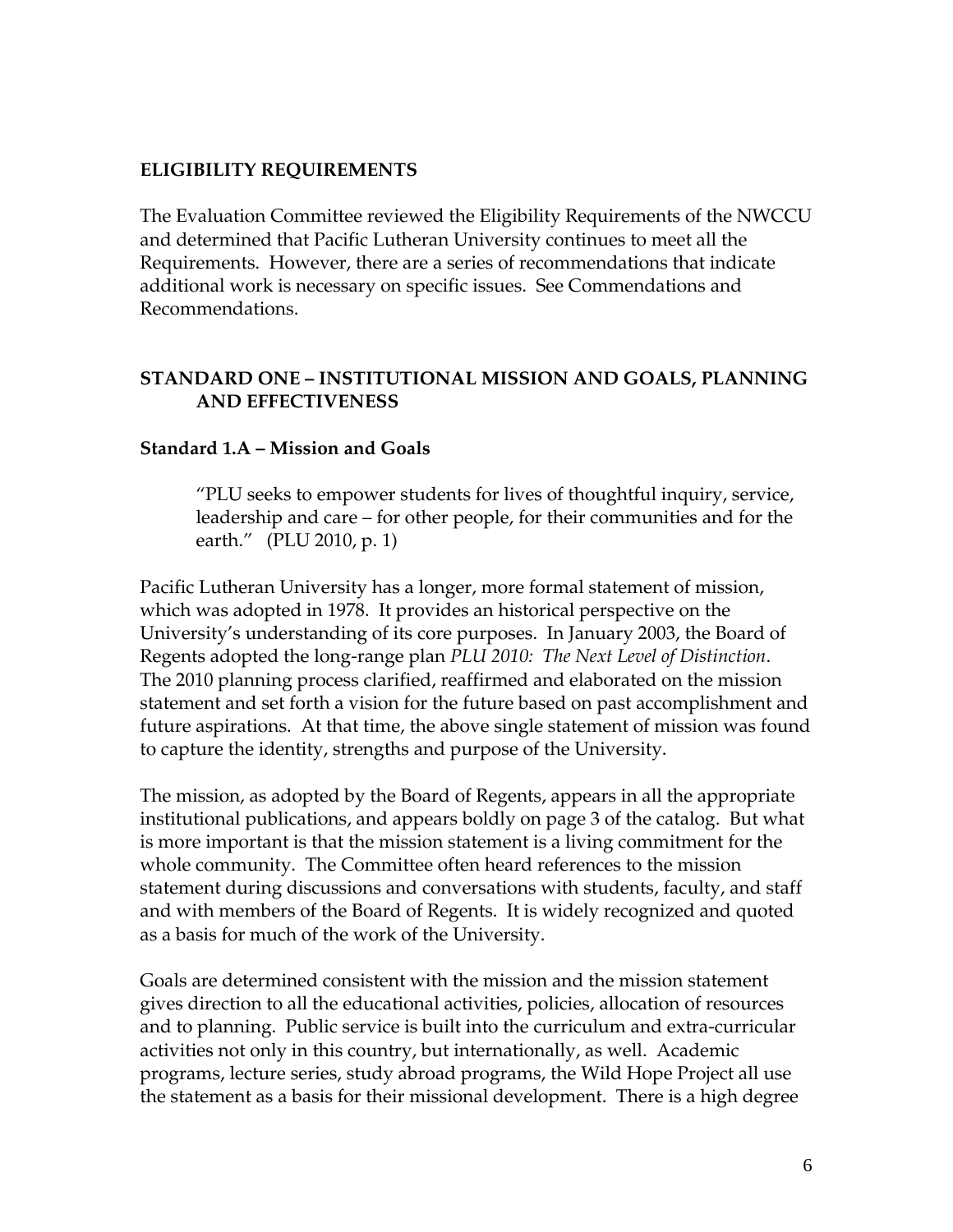of student involvement and participation with other people, within their community, both locally and worldwide, and for the earth.

### **Standard 1.B – Planning and Effectiveness**

Institutional planning is deeply imbedded in the institution, beginning with *PLU 2000*: *Embracing the 21st Century*, which was followed by *PLU 2010: The Next Level of Distinction*. There was wide community participation and the Board of Regents approved the plans. Both plans have been published in a very attractive document that is readily available around campus. Frequent references are made to the information contained within the plans, and how the plans inform continuing activities of the University.

Senior administrators discuss their role in focusing on the macro plan as they develop strategic plans for their particular areas. Initiatives are established each year at various levels and are shared widely within the community and are reviewed twice a year. A year-end evaluation is reported to the Board of Regents. Evaluation should then provide information that would feed back into the planning process. There is little documentation in some areas to show how this process works.

It is necessary for the University to have a more robust institutional research program so that planning and evaluation can use relevant data to evaluate and identify trends over time (See Recommendation 4). The University has recognized the need for improved institutional research capability and is considering various ways of improving its research process.

When policies have been developed there has been wide participation both in developing the policy itself, as well as in the monitoring and evaluation thereof. This varies within the institution on the micro level, with some reports that the evaluation is informal, carried on orally, but not in written form and sometimes, the process is well documented. The University needs to work for consistency in evaluating all aspects of its work and of using that evaluation to inform future planning.

The Institutional plans are well developed and the links to the long-range plan are evident. The details of the strategic plans need documentation, evaluation, and evidence that they are informing future planning.

The University has not had a substantive change since the last accreditation review in 1998.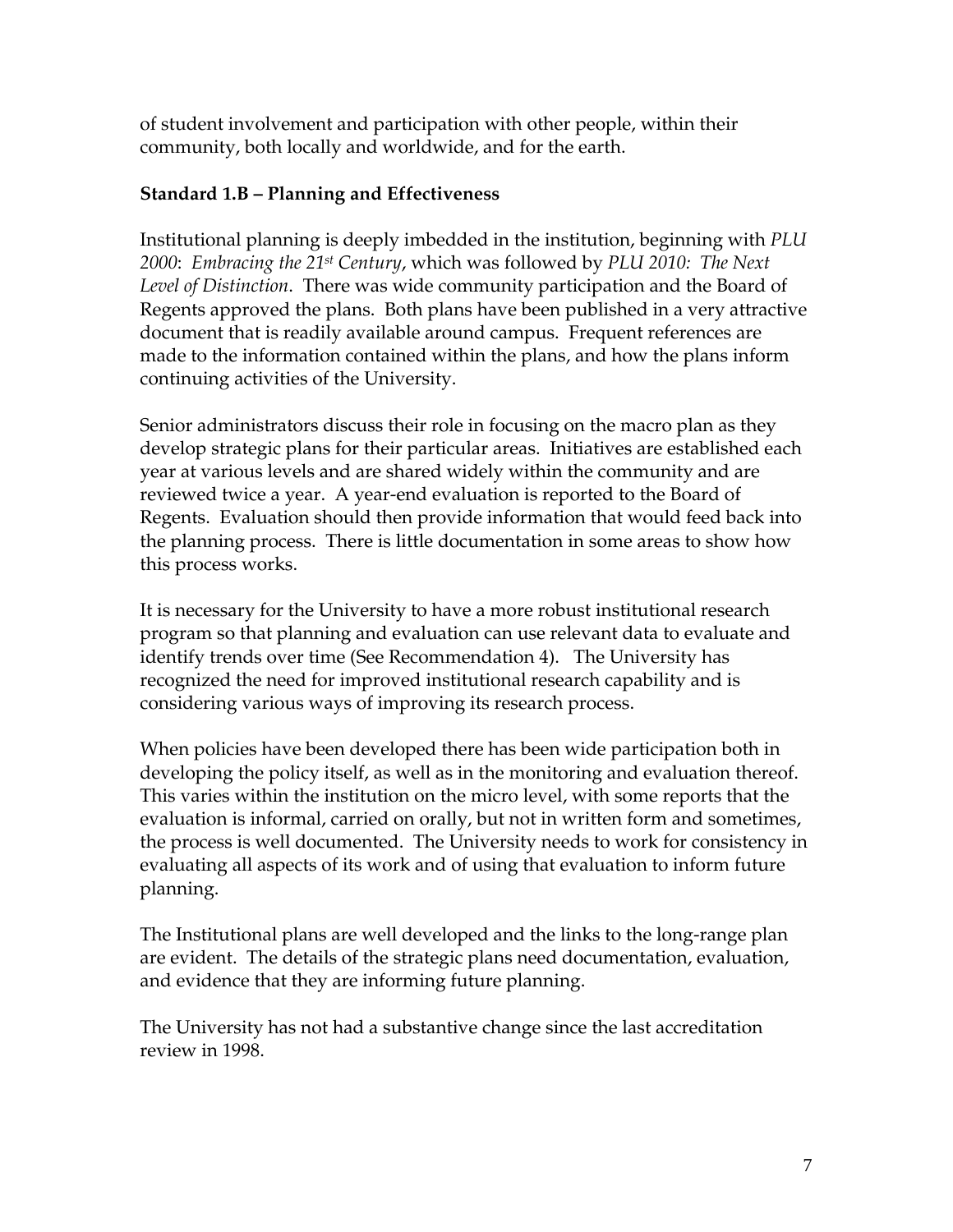### **STANDARD TWO - EDUCATIONAL PROGRAM AND ITS EFFECTIVENESS**

#### **Standard 2.1 - General Requirements**

The Evaluation Committee found much evidence of quality achievement in the degree programs of the institution. Students and faculty seem dedicated to the institution and to its mission and the mission is understood with considerable clarity throughout the campus community. The faculty are deeply involved in the design, approval and implementation of the curriculum, both in the general education programs of the institution and in the programs of individual majors and degrees. Faculty committees and ad hoc working groups devote time and attention to the collaborative construction of programs and courses. Library and other information sources are well used within the programs, and faculty find the library supportive of their work.

# **Standard 2.B – Educational Program Planning and Assessment And**

#### **Policy 2.2 – Educational Assessment**

In material provided to the Evaluation Committee evidence is presented to suggest that assessment is a term used broadly and inconsistently across campus. The Commission Standard 2.B and Policy 2.2 define assessment as a continuing process of academic planning, focused on student learning outcomes assessment and the utilization of aggregated data for continuous program improvement.

The Evaluation Committee found evidence of developing assessment practices in some areas, but did not find consistent evidence of assessment at all levels that evaluates the effectiveness of educational programs in terms of the change it brings about in students; it was not apparent that all units made improvements in their program dictated by the evaluative process.

Assessment of undergraduate programs is seen by faculty as primarily located in the required Capstone coursework. In practice assessment is unevenly implemented across the programs.

While noting that the institution has clearly identified Integrative Learning Objectives (ILOs) that are widely understood across the campus as shared student learning outcomes, the committee did not find published learning objectives for individual programs and degrees. The Committee recommends that the University develop and publish learning outcomes for its degree and certificate programs.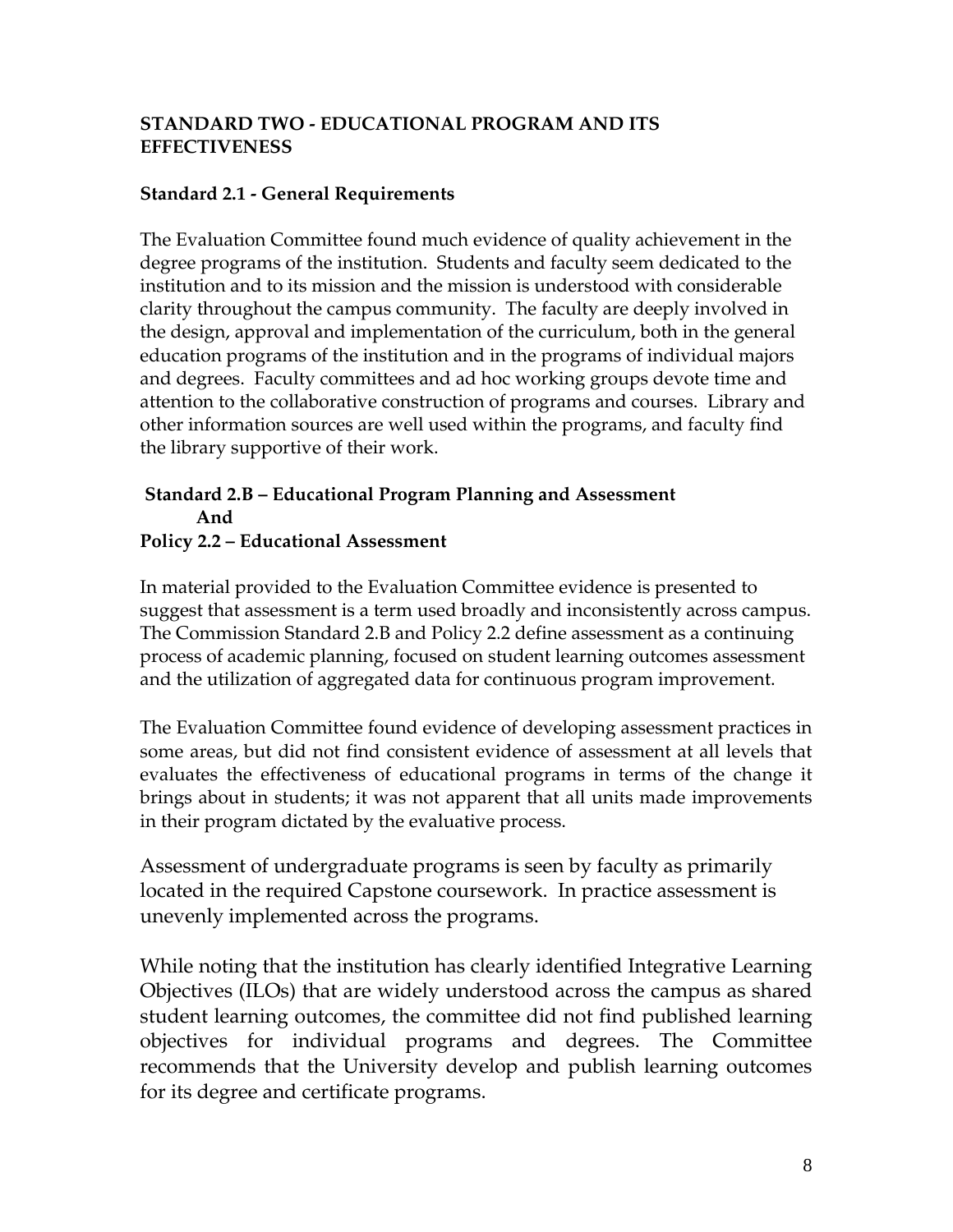The Committee found uneven practice in the collection of assessment data and further lack of cohesion in the application of the data towards the improvement of teaching and learning. The Integrative Learning Objectives (ILOs) adopted for the general education program in 1999 are familiar to faculty and students and are well-published, though the Evaluation Committee did not find evidence of consistent assessment of student learning in regard to these objectives. Surveys in which the institution participated, such as the National Survey of Student Engagement and the survey of alumni, provide some information related to these elements of learning, but there is not consistent evidence that these data have been used broadly in the improvement of programs.

A campus wide Capstone course was approved as a requirement for all students and is implemented at the unit level. The course is designated to demonstrate mastery of the major. However in practice there is wide variation in the assessment of learning outcomes with some units defining/assessing clear program goals, some units defining only school learning outcomes and some units using the Capstone as a vehicle to assess ILOs.

While there are some high-points, assessment of academic programs tend to be best developed for those programs with specialized accreditation. The majority of programs did not demonstrate systematic assessment and feedback mechanisms for collection, analysis and employment of assessment data to improve teaching and learning.

The Self-Study identifies four areas that stand out for attention: effective education for new faculty and administrators regarding PLU's assessment plan; multi-year review of general education calling for ability to assess progress in the program; assistance in learning how to utilize data; and feedback. In assessment materials made available to the Evaluation Committee the University has outlined six goals and related action steps for each. Significant planning is in place to address the issues of assessment, but strong support and leadership will be needed to generate a clear and consistent understanding and practice of assessment across the campus.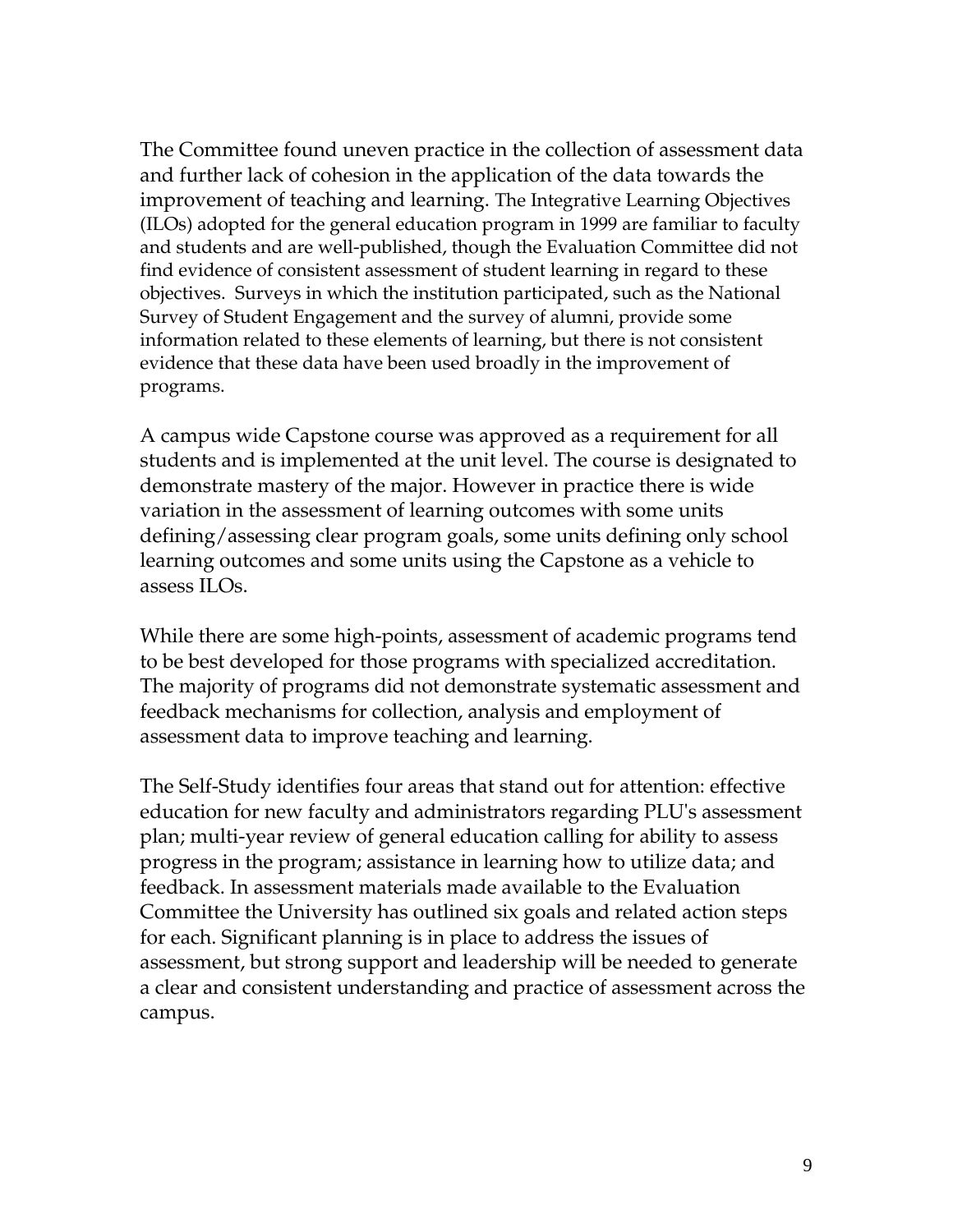#### **Standard 2.C – Undergraduate Program**

The general education program at the institution is extensive and has received close attention from faculty during the past four years. The General University Requirements and the Core I and Core II have drawn upon faculty from across the curriculum and have served all undergraduate students. Currently, the International Core has been revised and adopted as an International Honors Program for which students can apply. Offering both Core II and the International Honors Program during the transition into the new general education structure is demanding of faculty time, but faculty and students alike seem excited by the new direction.

Students report Core II as a successful and motivating force in their education. The program developed, with the help of a grant, a strong assessment strategy and made use of information gathered to strengthen the program. The new International Honors Program can learn from that Core II experience; the Evaluation Committee encourages the faculty to adopt the assessment model of Core II for the new Honors Program.

The Ad Hoc Steering Committee on General Education has worked diligently to bring a proposal for a revised general education structure before the faculty this semester. They have researched other college's programs, interviewed students in focus groups and in first year and Capstone courses, held forums, and surveyed faculty and students. By formulating and bringing to faculty vote the Principles of General Education and the Guidelines for PLU's Program of General Education, the faculty committee created buy-in for the program and received direction from the faculty in generating the final options that will come to the Faculty Assembly for vote. This strong process will undoubtedly result in a vital and interesting program.

The First-Year Experience Program (FYEP), which will continue to contribute 8 credits to the general education program, is also undergoing review. The committee that oversees it contains 6 faculty and 4 administrators. It facilitates cooperation among academic and co-curricular interests. The committee has designed a survey that will be going to faculty on attitudes about first year education. They determined that this collection of information was necessary before they released a strategic plan for FYEP in fall of 2008. They are developing other means of assessment, including questions on the student satisfaction survey about FYEP. A faculty development workshop was held last spring on programmatic assessment. Ideas for assessment will be proposed in the strategic plan.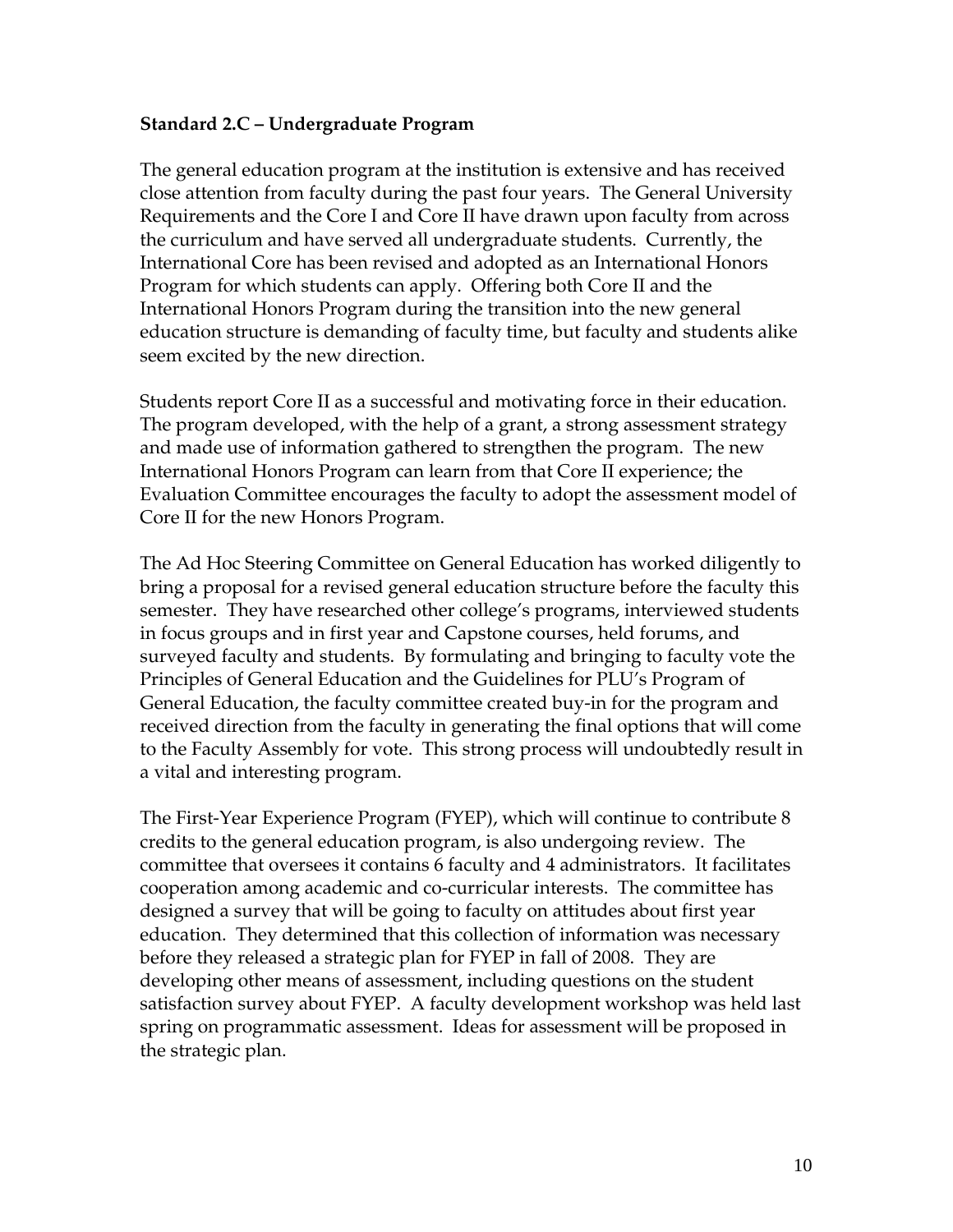Currently, students don't experiences FYEP as a program but as a series of courses. The committee is interested in proposing a J-term piece for FYEP that will develop a collaborative, common experience. It may focus on the local to global dimension, striving to better conceptualize the local so students can build to the global as they proceed in their education. They are looking at a community practice model, and might use senior students as mentors.

Some challenges for the program include tension between the academic and cocurricular goals for the program; integration of new faculty into the ideals and practices of the program; and increasing cross-curricular participation in the writing seminars.

FYEP has provided pedagogical workshops for its faculty, has looked at techniques of writing assessment and has worked with collaborative groups on syllabus development. There is a faculty liaison that handles library requests for FYEP, and they are trying to enhance the library instruction for the program. The program provides a firm introduction and foundation for the general education program.

### **Educational Programs - Division of Humanities**

The Division of Humanities feels strongly its role as a central component of the University's liberal arts educational mission. Several departments have identified clear learning objectives for differing levels of their curriculum and are using the Capstone courses to identify strengths and weaknesses of their student work. Faculty are deeply involved in professional development as well as in pedagogy, and they are accessible to their students as mentors and advisors. Several have had successful grants for student-faculty research projects and have published work with their students. They are deeply engaged in faculty governance, providing a number of strong leaders for the campus.

The Department of English has developed goals for 200, 300, and 400 level courses and guidelines and objectives for the Capstone courses. Instructors in the Capstone courses provide feedback on the student work, and faculty who see public presentations of the Capstone reflect on what students do well or poorly. Observation of the Capstone program was helpful in the recent revision of the writing and literature major curricula. The department designed an English Studies seminar to serve both majors and worked to improve the sequential development of both majors. A survey of English majors and the University Alumni Survey helped to inform their curricular work.

The department, along with other units in the humanities, identifies several resource issues that require the attention of the institution. Primary are the issue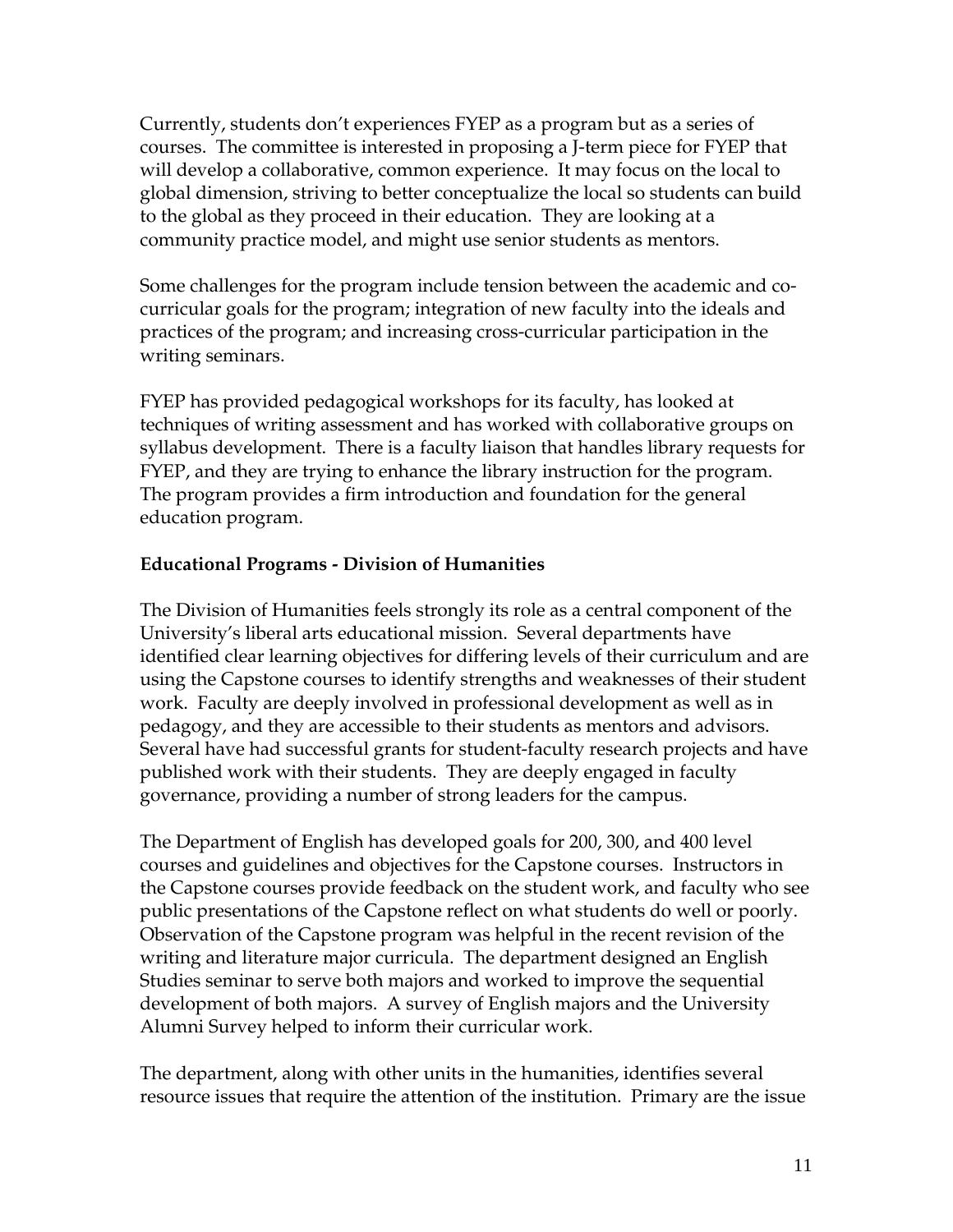of salaries, and the need for a suitable common space for the humanities where the division can develop cohesion and synergy with each other and with their students. The department also sees assessment as a resource issue that involves cost for time, expertise and materials.

The Writing Center is a successful resource for students and faculty and is run by one faculty member with a course release. Student writing consultants have a strong sense of ownership of the Center and work with a broad range of students. Writing 101 in the First Year Education Program occupies much of their attention, but they also work with Capstone students and a range of other writers. Two challenges currently are working with a large number of business students who may work with differing genres of writing and an increasing number of students with ESL writing issues.

The Department of Languages and Literatures makes significant contributions to the aims of advancing global education at PLU. They maintain multiple language programs and work closely with Hong International Residence Hall. They also contribute to the international core programs. They participate in programming such as the international film festival. The Language Resource Center works closely with the department and provides good support for technology and learning. They have experienced growth in opportunities for international study. Challenges include a limited library budget for their complex needs in original language texts. Assessment also remains a challenge. Their new multi-language Capstone program is a promising development and may provide better opportunities for assessment of student learning. The Department is also experimenting with standardized testing of language fluency.

The Department of Philosophy underwent an external review in 2005-06 and found the process to be very helpful. The review helped give them some tools for assessment of their program. They see the Capstone as an opportunity for assessment and ask students to write a self-reflective piece in their Capstone course. They believe their strong role in general education will continue in the new program, and they participate actively in the First-Year Program and feel that these courses bring them majors. They also have developed relationships with the Schools of Business and Nursing and contribute ethics courses that serve these students. The Department reports some resource concerns, including limitations on journal subscriptions in the library and limited travel funding.

The Department of Religion plays a strong leadership role on the campus and in the division. The Department has developed its own ILOs for lower division, upper division and major courses and meets regularly in annual retreats. They still see work to be done on learning how to draw together their efforts at assessing these goals. They look closely at the written and verbal presentation of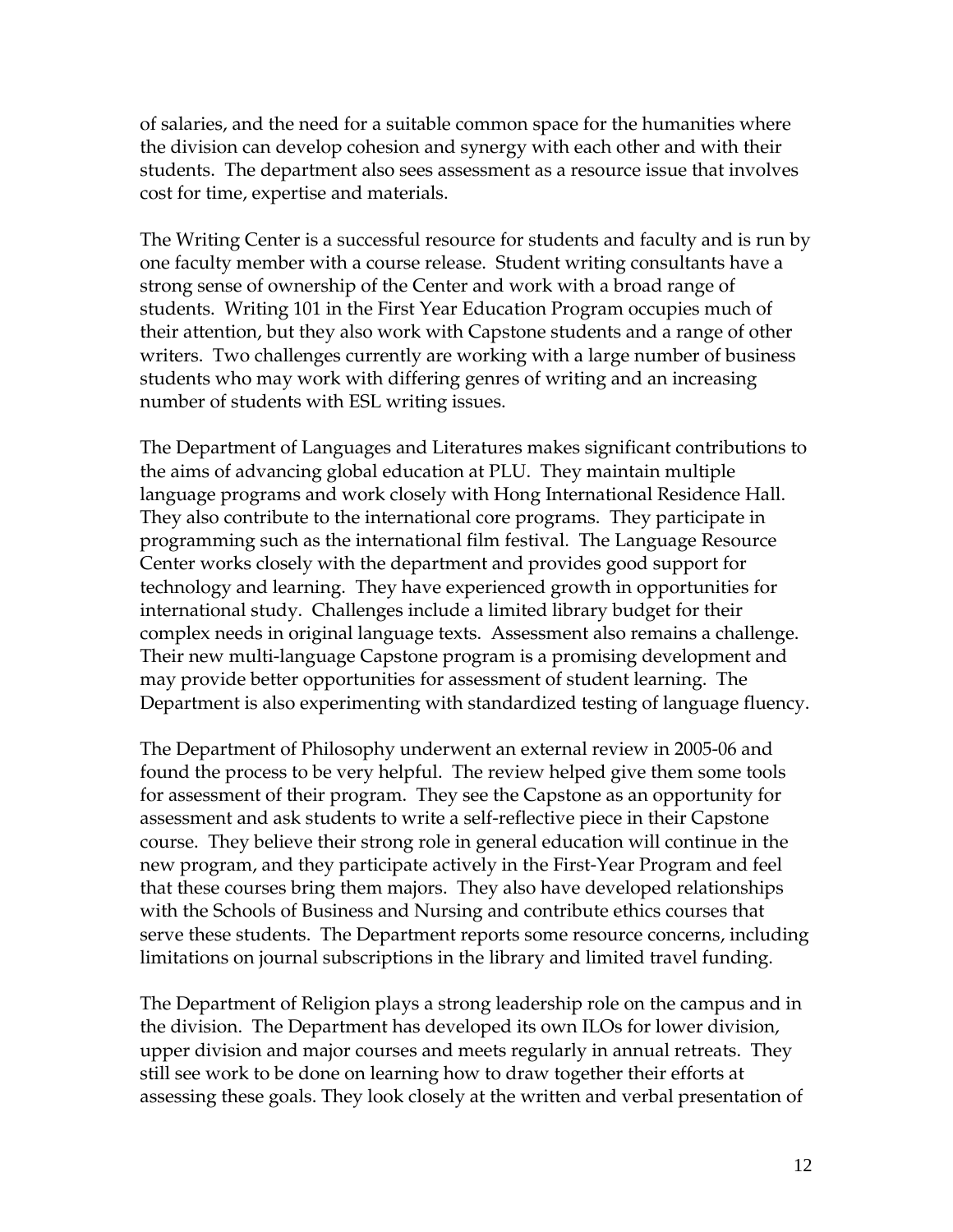Capstone projects for the ability of their students to make a claim and support it with evidence. Students report a substantial cohesion in the courses of the department.

All departments in the Division of Humanities expressed a desire to have a building or a single location for their programs. The division is spread over five buildings, and faculty feel this circumstance hampers the development of collegiality and synergy with each other and with their students.

### **Division of Natural Sciences**

#### Department of Biology

The Department of Biology has a large number of students enrolled in their major and is graduating about 60 students per year. The Department's mission and goals are aligned with those of the University. In addition to serving its majors, the Department offers courses for general education and students majoring in nursing and physical education. They have a strong relationship with the multi-disciplinary environmental studies program.

They have initiated a two-year self-study process that would be aided by development of learning outcomes for each of its programs. In addition to using indirect indices of student learning such as surveys and course evaluations, the department has administered the Educational Testing Service Major Field Test in Biology to students in the Core General Biology sequence. This direct measure of student learning would be more meaningful if data were collected consistently and used for improvement of teaching and learning.

The Department offers some excellent opportunities for student research with faculty members during the summer that are supported by endowment and outside grant money. As part of the review of curriculum the Department needs to determine if student-faculty research will be supported by the curriculum or as a limited add-on to an already full program. Resources for research are stretched by large enrollments in courses. The Capstone course has the potential to serve more than one purpose and can be used for program assessment if assessment methods are aligned with the learning outcomes for the program.

### Department of Chemistry

The Chemistry Program is approved by the American Chemical Society (ACS) and follows their guidelines for course content. Learning outcomes for each of the majors offered have not been published. The Department routinely gives the ACS standardized exam as the final exam in a number of its course and finds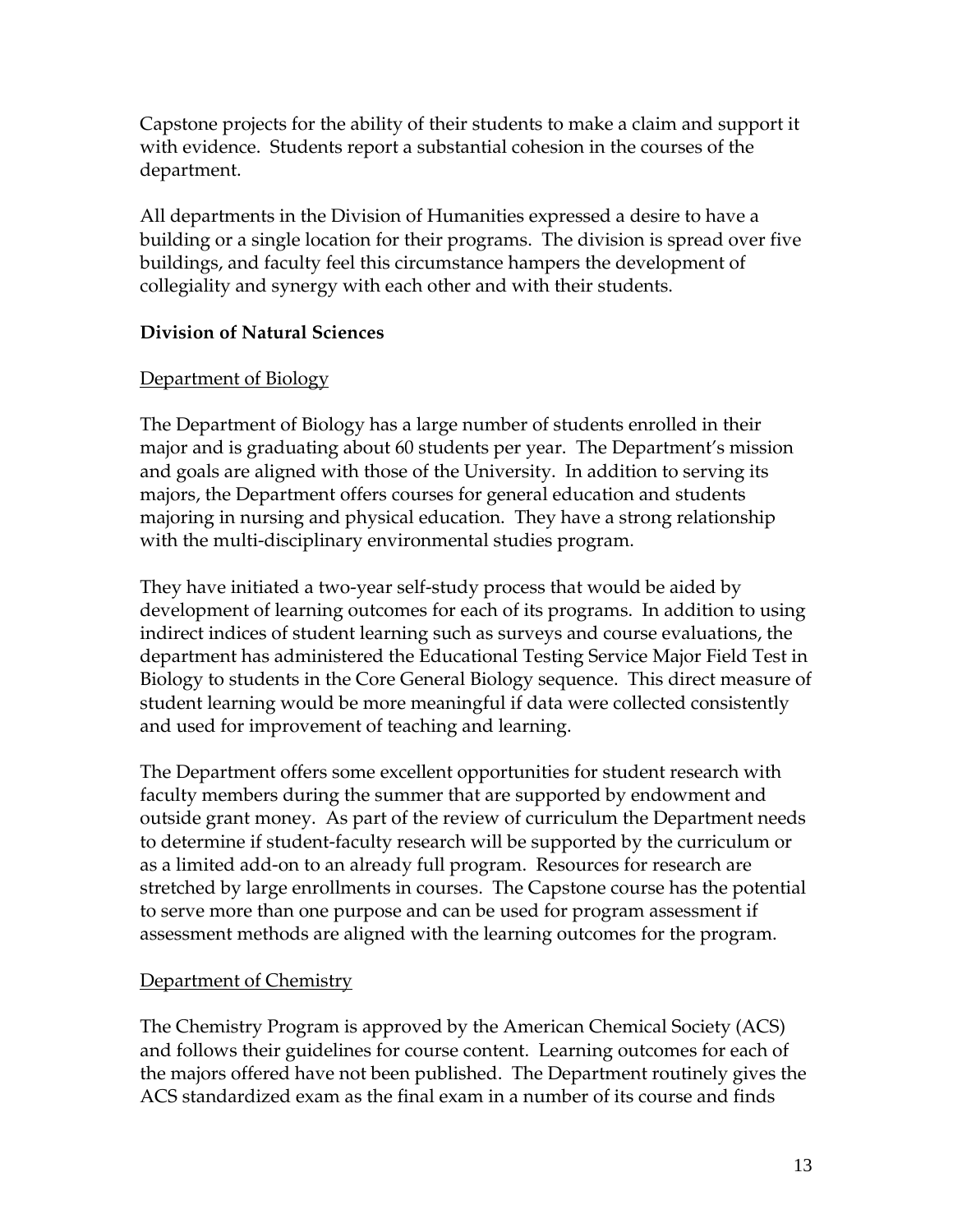that student performance is at or above the national average. They have developed evaluation tools for their Capstone courses. The Evaluator was unable to obtain any examples of how assessment activities led to improvement of student learning. The process is described as informal and based on conversations about student performance that take place among the faculty.

The faculty members have developed a strong undergraduate research program, which has been aided by their ability to obtain outside grant support. The curriculum does not recognize or support an integrated student-faculty research program and most of the work is done during the summer. Facilities to support research are limited but the faculty members have been very successful in obtaining outside support. The University uses its limited endowment for equipment to support grants that require matching funds and provides space and remodeling for new equipment.

#### **Department of Computer Science**

The Computer Science and Computer Engineering programs are accredited by the Accreditation Board for Engineering and Technology (ABET). ABET accreditation requires published learning outcomes and demonstration of an assessment program that leads to continual quality improvement. The full year Capstone course is used for senior design projects and is used for outcomes assessment in addition to the exit survey.

The new Morken Center provides excellent facilities for the program. The department has a long-range equipment replacement program but no specific endowment to support it. Instead it competes with the rest of the Natural Sciences Division and/or the University for funding new equipment. The program has been supported and there were no deficits to prevent affirmation by ABET. The greatest problem facing the programs seems to be low enrollments.

#### **Department of Geosciences**

The Department of Geosciences strives to empower students to integrate their learning in the contexts of both science and society and to communicate clearly. The program makes strong contributions to both the General Education and Environmental Studies programs. The Department has yet to develop and publish learning outcomes for their programs. There are no examples of consistently using assessment activities to improve teaching and learning.

The Department has developed grading criteria for their Capstone course and has conducted a workshop on how information gained about student learning in the Capstone course could be used to shape a program.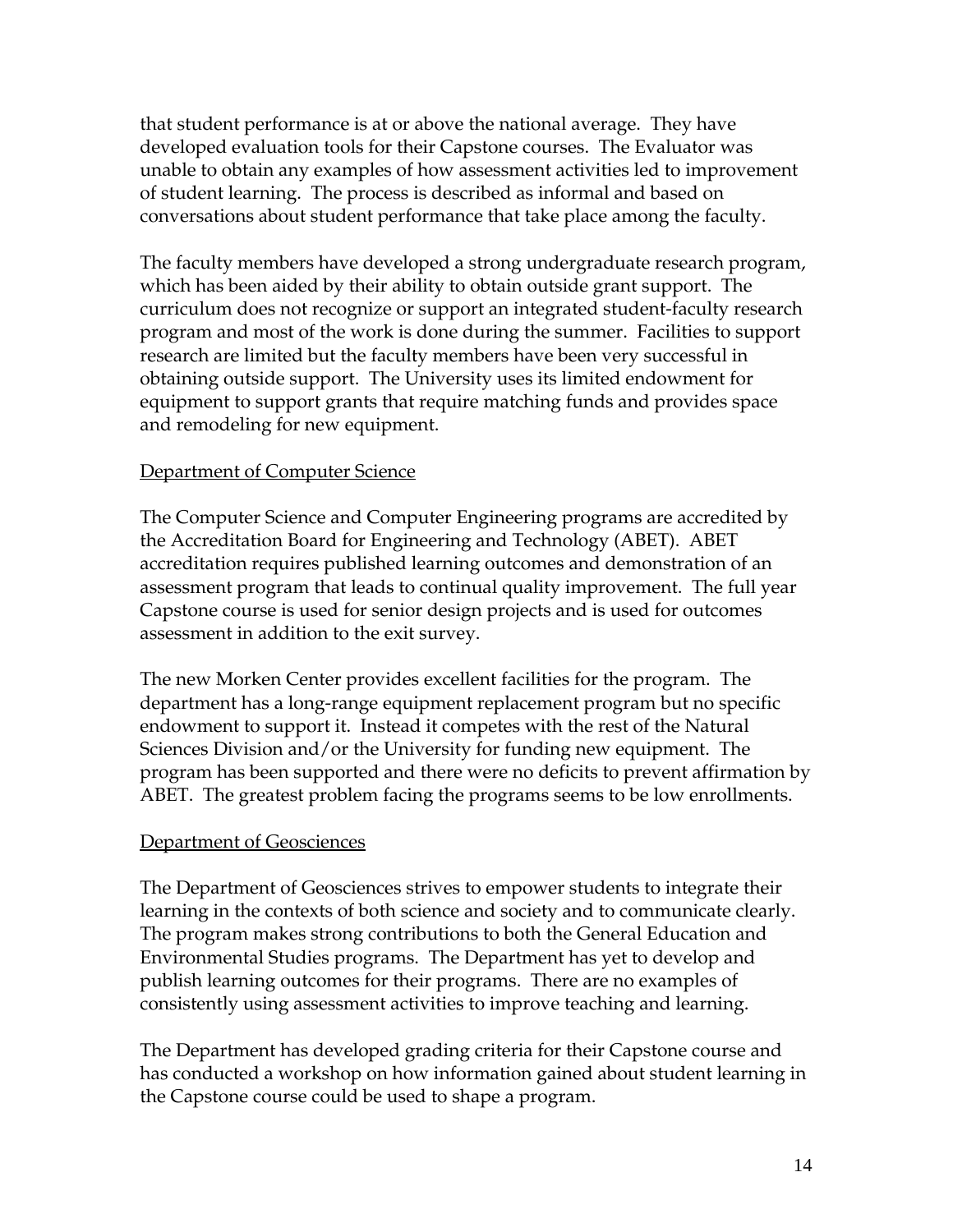The Department anticipates two additional retirements in the near future that will result in a Department that is more research active and receptive to learning how to use assessment to improve learning. They expressed concern about the adequacy of facilities to support more research active faculty members.

#### Department of Mathematics

Approximately 34% of the students in mathematics courses are working on a major or minor in mathematics, the rest are fulfilling General Education Requirements or requirements from another major. The Department offers two major programs, one interdisciplinary major, and three minors. Learning outcomes for these programs have not been developed or published.

The Department has been giving the Field Test in Mathematics to seniors and provided the data on their scores. They compare the scores of their graduates to national norms but there is no indication that information has been used to improve teaching or learning in the program. Indirect measures of student learning such as exit surveys and specific course surveys have been used to gather information about student preferences. A recent grant from the National Science Foundation requires assessment of that course and student opinions are the primary assessment tool.

The program enjoys excellent facilities in the Morken Center. They are working to develop better relationships with partner disciplines and to develop outreach to the community. Some of the faculty members are active in student-faculty research.

#### Department of Physics

Although the Department of Physics offers three majors and one minor, learning outcomes are not published for any of these degrees. In addition to providing courses for the General Education Program, the Department serves the campus and broader community through public education particularly using the Keck Observatory.

The Department views the success of students in advanced courses on the MCAT exam, and in getting accepted to graduate schools as affirmation of their program. There is no pattern of using information about student learning to improve the program. The faculty members embrace the student-faculty research model and research can be used for the second semester Capstone course.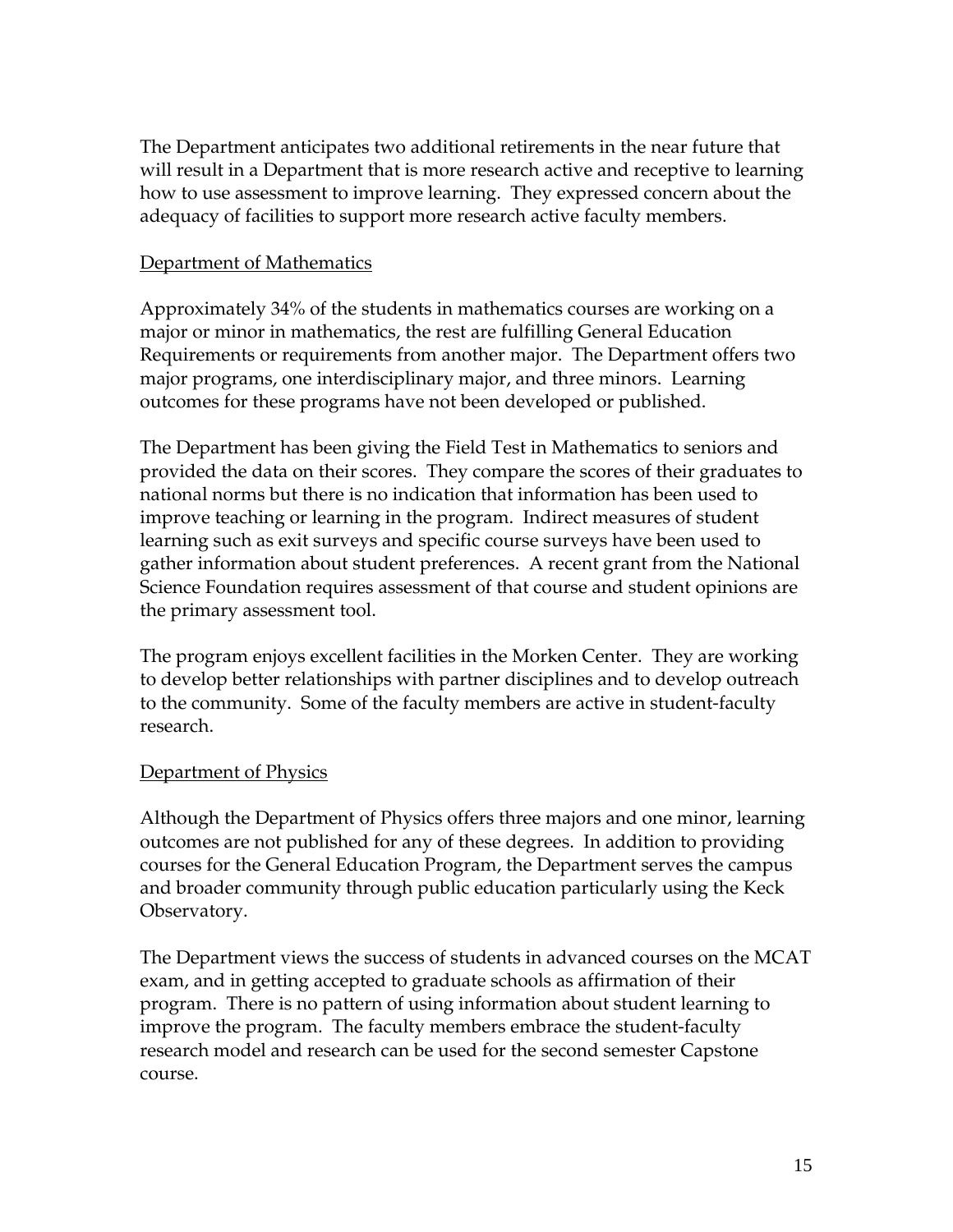The faculty members express concern about having enough laboratory equipment and staff support.

### **Division of Social Sciences**

### Academic Programs

The Division of Social Sciences includes the following academic Departments: Anthropology, Economics, History, Marriage and Family Therapy, Political Science, Psychology, and Sociology and Social Work. The interdisciplinary studies programs offered by the College are chaired by a faculty member, and are "housed" in one of the three Divisions, depending on the home department of the program chair. Currently, Legal Studies and Women's and Gender Studies interdisciplinary programs are chaired by faculty in the Social Sciences Division. The Women's and Gender Studies program is defined as a Complementary Major (i.e., students also must complete a major in an academic discipline).

Each of the Departments in the division has developed a mission statement and goals that are compatible with the University's mission and commitment to global education, student-faculty research/creative projects, and purposeful learning. The Departments' mission and goal statements are published on their website.

### Program Planning and Assessment

The division does not have a formal outcomes assessment plan. Program planning and assessment activities vary among the social sciences disciplines. Several departments have developed program outcomes statements, lists of cumulative competencies, or program learning objectives. Although these documents are available in the department offices, they are not published in the University catalog or on the department websites. All departments rely on their senior Capstone course(s) or projects as one means of accessing student achievement in their programs. Plans for developing entrance and exit surveys, graduating student surveys, alumni surveys, and other measures have yet to be achieved. One Department, Sociology and Social Work, has developed both formal and informal procedures to evaluate senior students' achievement of the program objectives. These data are used to make modifications in the programs as required. Other departments use more informal methods of assessment; however, there was no evidence presented that these departments have fully developed program assessment plans. Faculty frequently cited the accomplishments of graduates from their programs as one measure of program success. Faculty who were interviewed talked about the number of students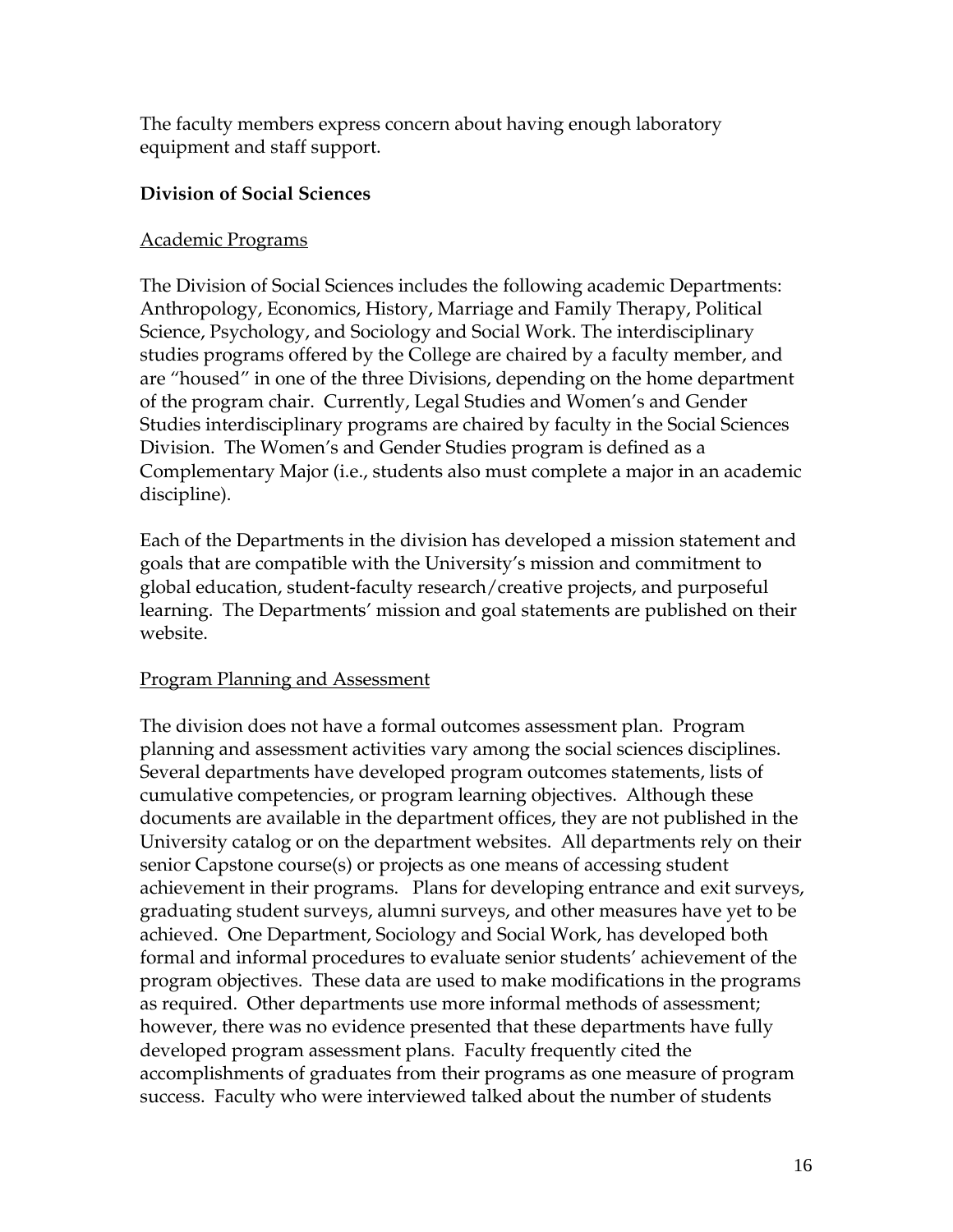who went on to complete PhD programs, for example, as anecdotal evidence of program success.

All tenure line faculty have terminal degrees in their discipline. In addition to teaching in the major programs, faculty teach lower division general education courses, courses in the interdisciplinary programs, and short courses and study away experiences. Several departments have visiting faculty teaching in their programs. Three of the seven faculty lines in Economics are filled with visiting faculty. In rare cases, departments have been able to convert one or more of these visiting faculty positions into a tenure line in response to significant growth in number of majors.

The division has experienced a number of faculty retirements and the dean anticipates several more retirements in the next couple of years. Currently there are 60 faculty in the division, 44 occupy tenure lines. Of these 44 faculty 3 are in their first year and 14 have been at PLU 2-5 years. The division does not have a formal mentoring policy to facilitate the development of junior faculty. Recruitment of faculty has become more difficult in some departments. Recently, the search to fill a vacancy in Marriage and Family Therapy failed, primarily due to the noncompetitive salary.

### **School of Arts and Communication**

The School of Arts and Communication has been "creatively" reorganized to address some significant budgetary and personnel issues. Staff support in the Communication and Theatre Department and in the Art Department have been consolidated in the Dean's office, four support staff remain in the Music Department. Routine matters have been removed from the departments without staff support and are now handled through the Dean's office. The consolidation of Theatre and Communication, a strategy to protect the once smaller Theatre and Commication programs, has resulted in cross-pollination between Theatre and Communication. Reorganization in the University resulted in the addition of dance/movement to the Theatre program. While only the Music Department has specialized accreditation through the National Association of Schools of Music, the standards developed by the appropriate national organizations have been employed where possible to provide guidance in curriculum, facilities, and planning (National Association of the Schools of Art and Design, The National Association of Schools of Theater and the National Communication Association). As a measure to address the retirement of 2/3 of the Art Department, faculty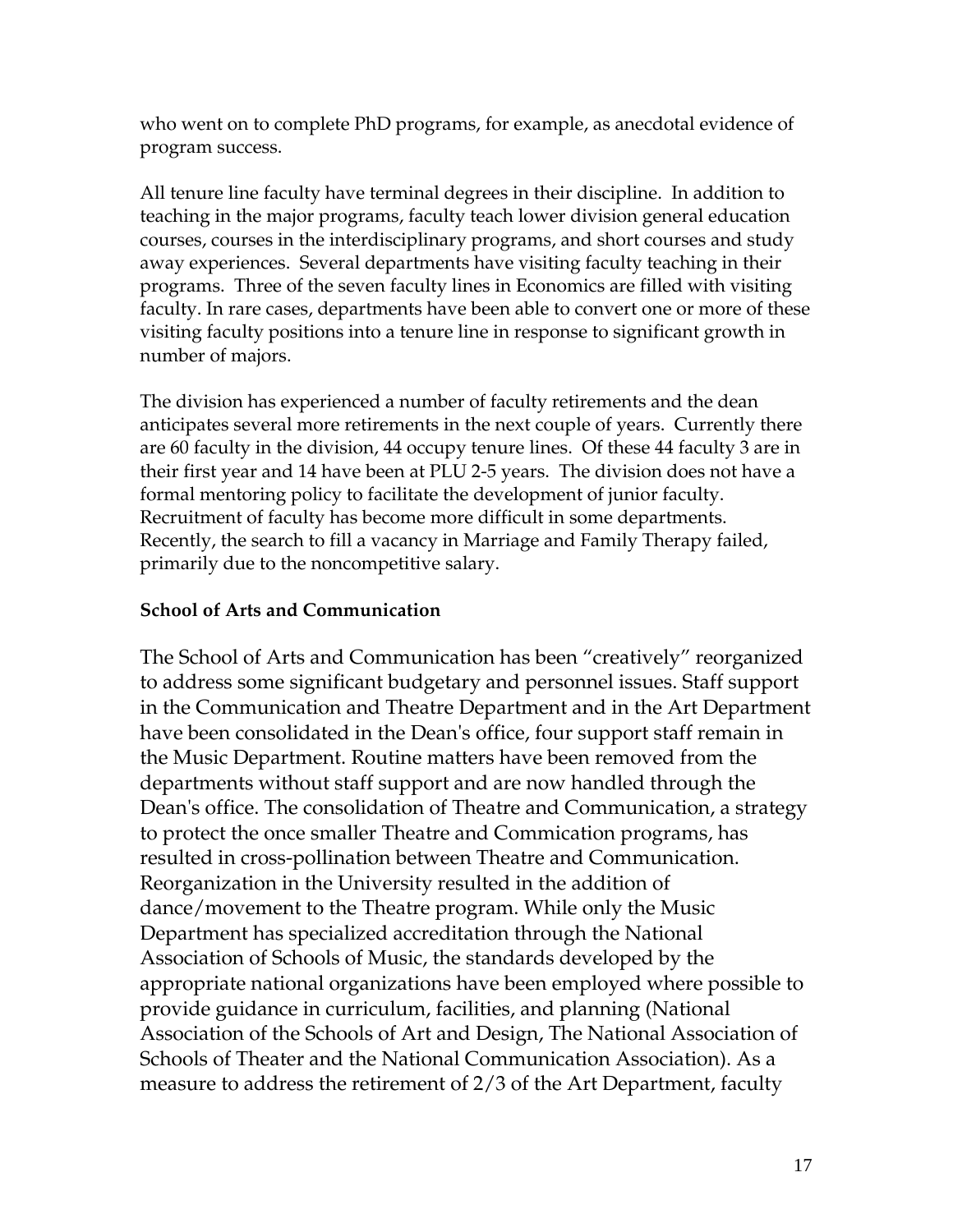co-chairs have been put in place. These two relatively new untenured faculty members have split the responsibilities and the .33FTE dedicated to the position. The Dean's office has assumed responsibility for issues related to evaluation of faculty. Innovative School wide courses are in place for the Capstone and Internship as well as the preparatory courses, the Keystone and pre-Internship. Plans call for adoption of these courses by most units in the School.

The School of Arts and Communication offers specialized professional degrees in each of its three departments and four programs ( Bachelor of Fine Arts, Bachelor of Arts in Communication, Bachelor of Fine Arts in Theatre, Bachelor of Music Education, Bachelor of Musical Arts, and Bachelor of Music in Performance), most with concentration options. In addition, each program offers a liberal arts track conferred by the College of Arts and Sciences and minors in Art History, Communication, Dance Performance, Theater and Music (specialized and general).

Faculty in the School of Arts and Communication participate in the regular examination of curriculum and in the past several years significant revisions have been accomplished or are in progress The revisions reflect changes in the profession, new combinations of departments (in response to budget cuts and other University re-organization), expansion of some areas (Theatre), and an ability to respond to institutional initiatives.

The library has accommodated the multiple formats that support the School of Arts and Communication.

Three of four programs in the School of Arts and Communication participate in a School wide Capstone, primarily taught by a Communication faulty member with expertise in assessment and experiential learning. The design of the course is rigorous and integrated. It requires students to demonstrate their learning in three separate areas: through a portfolio demonstrating the ILOs, through a public speech addressing a focused area and through a research project that culminates in either a paper or a creative activity that demonstrates the competency in the major. The culminating research project and activity is mentored by disciplinary faculty. Data are collected and the instructor reports out at faculty meetings in the fall of the year. The model has been in place in the Communication program for several years and with the addition of art students this year, it is in a transitional mode to adjust to new forms of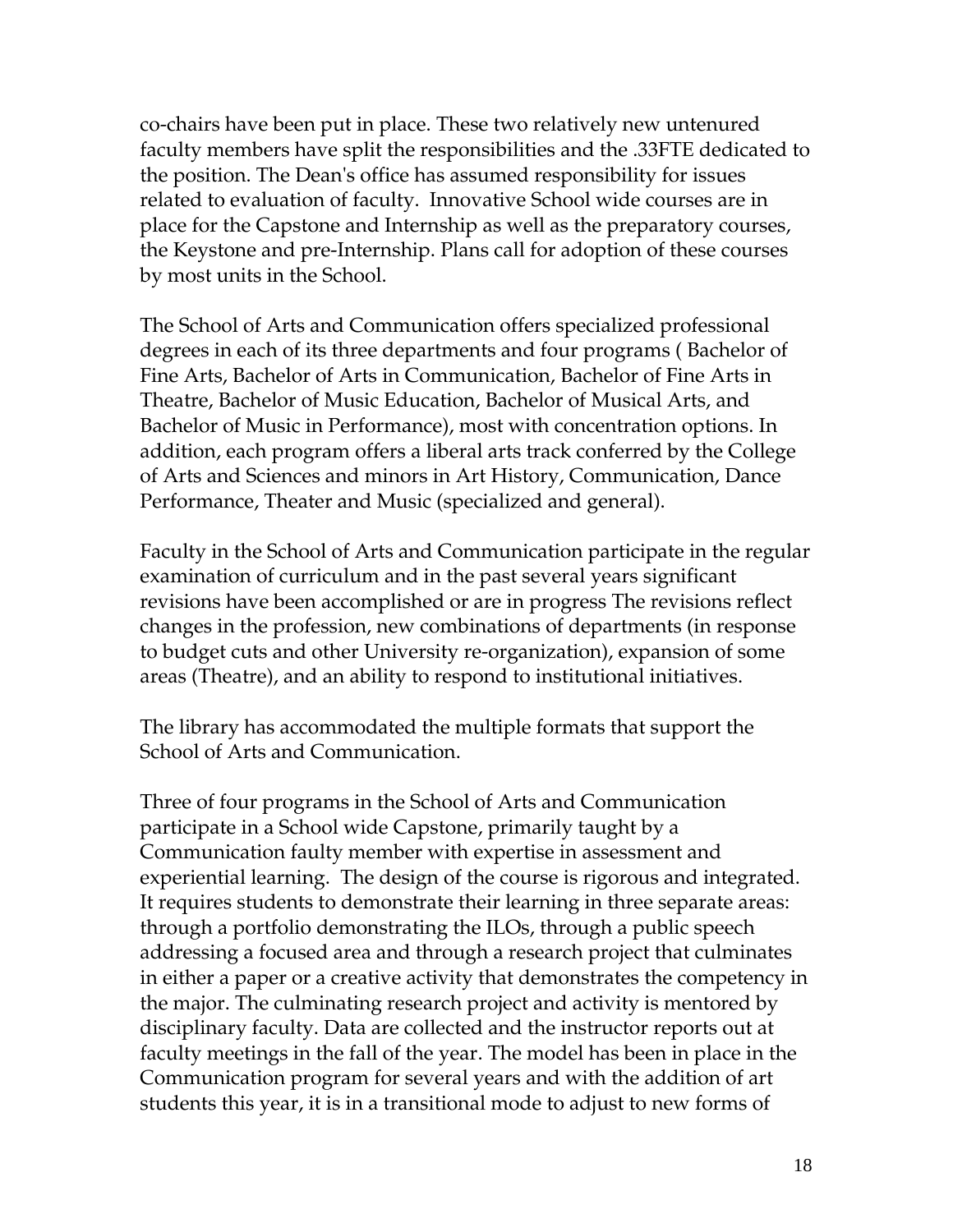creative work and new perspectives, vocabulary and focus. Faculty report some adjustments made in programs and course content based on the data.

The School of Arts and Communication practices a decentralized model of advising with all faculty advising majors, students in the liberal arts programs that correlate with their majors, as well as the 1st and 2nd year students assigned to each faculty member (in the range of 15-30 each). Faculty report that this expectation allows for them to connect personally with each student, however in terms of work load they need to protect their time for the other expectations of the faculty.

# **Multidisciplinary Programs**

A number of multidisciplinary programs draw together faculty from several divisions and schools to provide unique programs for students. Faculty committees run the programs and work collaboratively to address curriculum and resource issues.

Each interdisciplinary program is administered by an executive committee and led by a chair, and is "housed" in the chair's home division. Two programs currently are administered within the Social Sciences Division. Women's and Gender Studies is a Complementary Major. Students are required to declare a primary major prior to being admitted into this programs. The program has experienced growth in the number of majors over the past several years. The Legal Studies Program has seen a significant decline in majors in recent years, and currently only the minor is offered. Each of these programs lacks a formal program assessment plan and depends heavily on student performance in the Capstone course(s) to evaluate mastery of the program goals. As is true of most academic majors in the Division, formal, outcomes-based evaluation processes have not been fully developed for these interdisciplinary programs. The Global Studies program, administered in the Humanities Division, has used additional assessment activities, including student focus groups, student and alumni surveys, and informal feedback from alumni.

The program in Publishing and Printing Arts offers a six-course program housed in the Department of English with strong links to the School of Arts and Communication. One faculty member sustains the program with adjunct help in specific courses. The resources of the Elliott Press give students excellent opportunities to experiment with a variety of printing forms, and internship opportunities are available to students both in the community and abroad in Namibia. Resource issues for the program include the limited staff, the necessity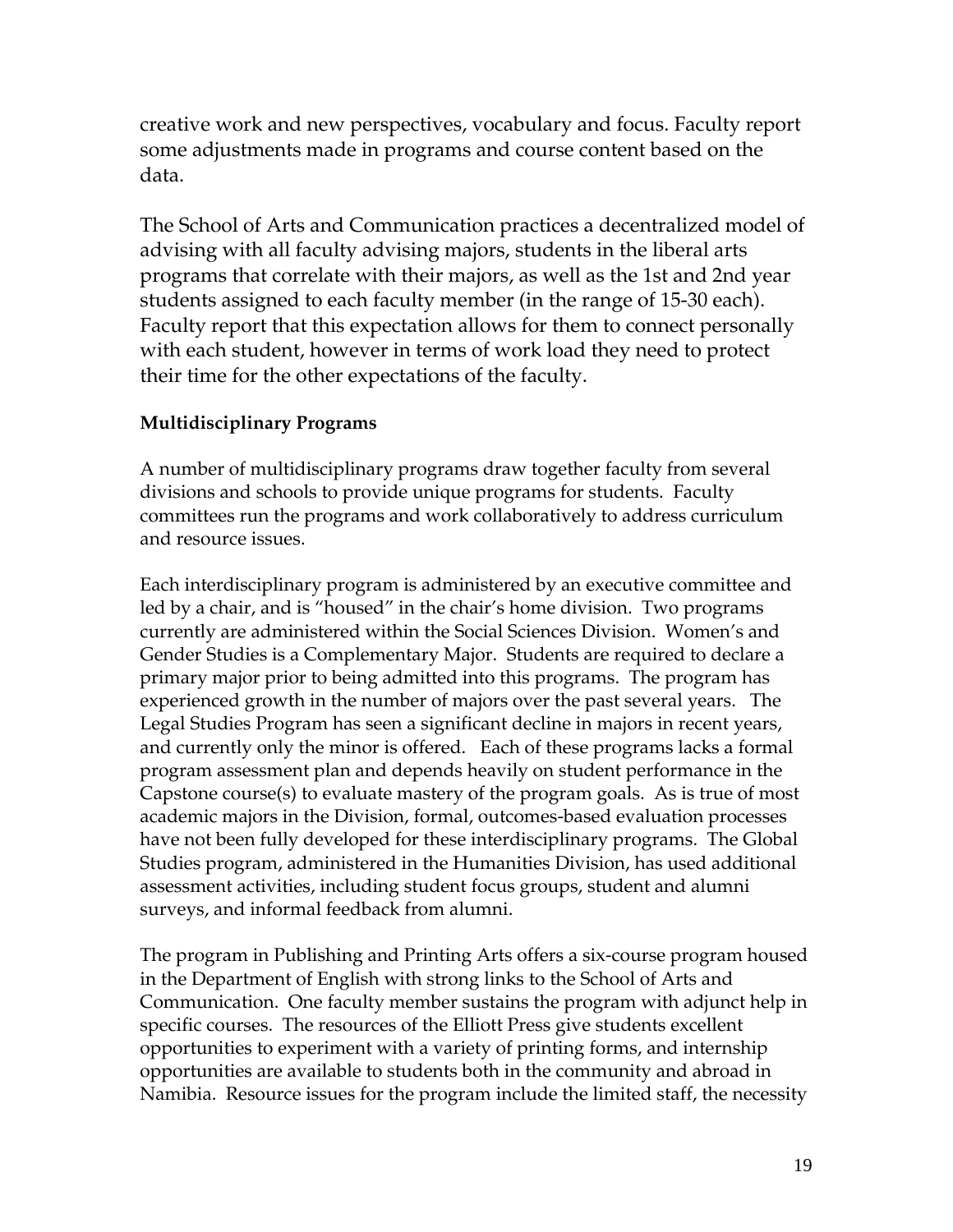to share the press space with other classes whose needs differ from those of the press, and limited budget for materials.

Various area studies programs provide support to the goals of global education at PLU. Scandinavian Studies is the oldest of these and is supported by two core faculty in the language area. The academic program has been recently revised to include increased attention to contemporary Scandinavia, especially peace studies and indigenous peoples. The heritage element of the program has been retained in its outreach to the community and connections to the advisory board of the Scandinavian Cultural Center on campus. The Chinese Studies program draws upon a broad range of faculty and has an active study away component. A grant from the Freeman Foundation gave good support to faculty development and community outreach for the program.

Environmental Studies Program offers complementary major and minor degrees. A student must major in another program. The program itself offers two required courses, a methods course and Capstone project. The Capstone project is evaluated by the Environmental Studies Committee and an assessment instrument has been developed for this evaluation. A list of outcomes essential for an environmental studies major to achieve are used to guide overall design to assess all existing and new courses in the program.

STANDARD 2.D – Graduate Programs STANDARD 2.E – Graduate Faculty and Related Resources STANDARD 2.F – Graduate Records and Academic Credit

There are six graduate programs that are consistent with the mission of the institution: Master of Arts in Education, Master of Arts in Marriage and Family Therapy, Master of Business Administration, Master of Fine Arts (Creative Writing), Master of Science in Nursing, and a joint Master of Business Administration / Master of Science in Nursing. There is also a pending Master of Arts in Conflict Analysis and Collaborative Problem Solving.

The current graduate programs are embedded in undergraduate departments or schools. There are not clearly published learning outcomes for these programs, and it was noted on campus that graduate programs in Business and Education did not differ sufficiently from undergraduate programs. A draft white paper on Graduate Programs at Pacific Lutheran University expresses concern that "graduate education has not been integrated into the University" and support systems do not adequately facilitate graduate programs. The paper included clear attention to graduate faculty needs embedded in policy. The institution should take steps to ensure that graduate programs are guided by appropriate educational objectives that differ in depth and rigor from undergraduate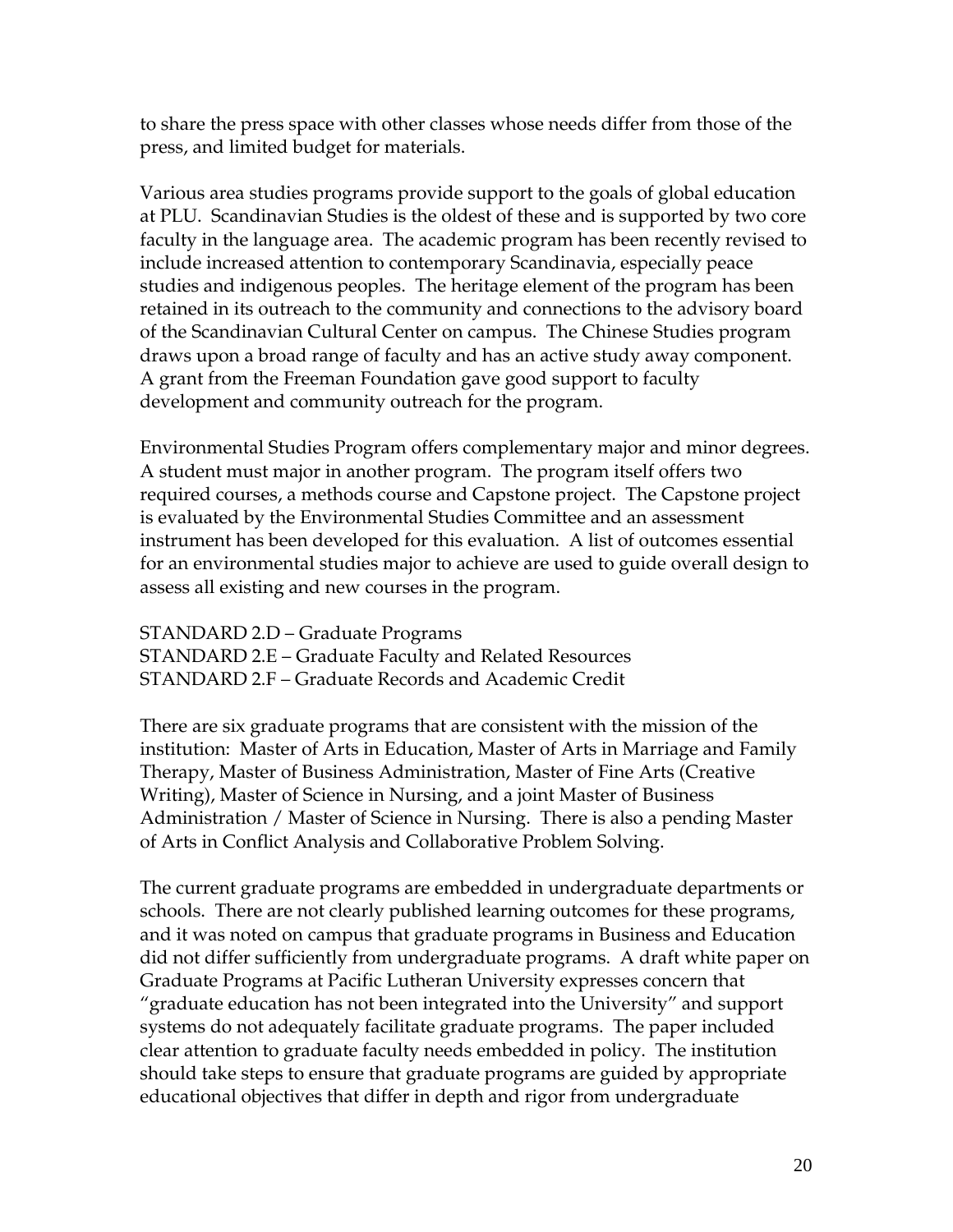programs. The institution handles graduate records and academic credit effectively.

### Master of Fine Arts in Creative Writing

The MFA in Creative Writing is a low-residency program run by two faculty who hire writers to work on line with students and to come to campus for a twoweek residency in the summer. The Department of English is happy to have the program at the University, as it brings readings and fine writers to the campus and has raised the profile of the institution as a place where writing matters. There is little overlap with their students, most of whom are non-traditional, because of the schedule of the program. The program seems successful and contributes to the benefit of the larger campus in subtle ways.

#### Graduate Program in Marriage and Family Therapy

The graduate program in Marriage and Family Therapy is accredited by the Commission on Accreditation for Marriage and Family Therapy Education. The program has a clearly defined assessment process to measure clinical competency of its students. In addition, all students participate in exit interviews.

### **School of Business**

#### Curriculum

The current undergraduate Bachelor of Business Administration (BBA) and graduate Master of Business Administration (MBA) curricula for the School of Business were introduced in Fall 2006 and are coherently designed with learning objectives published in the University's course catalog. Many of the objectives, such as development of a global perspective, align with University's mission and goals. A primary learning goal for the MBA program is to prepare students to advance in professional management and leadership roles by applying sophisticated, practical, discipline-based knowledge in a holistic fashion. This educational objective is more demanding than those of the undergraduate program. Selected faculty who were queried indicate they played a major role in the design and implementation of the curriculum and learning outcomes. They also indicate that they remain involved in the School's assessment processes.

Both the BBA and MBA curriculum are composed of three credit courses offered during the University's regular semesters and January Term. The current BBA curriculum offers three fewer concentrations than were offered under the old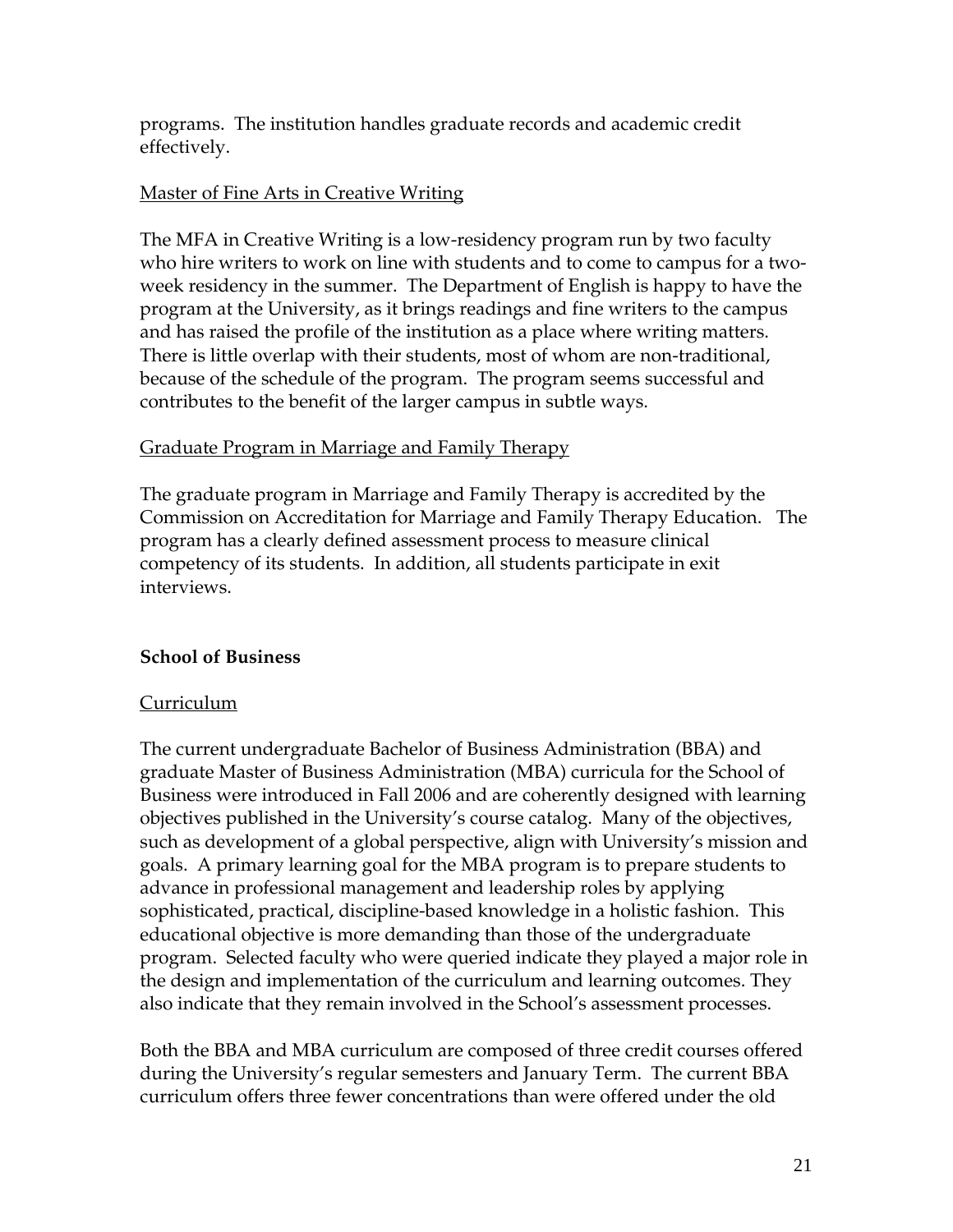curriculum. The reduction was made in part to correctly align the curriculum with the faculty FTE available to support it. BBA students complete course work in departments outside of the School of Business as foundational preparation and they may take courses outside the Department to fulfill elective requirements in global, ethical, or vocational issues.

The School's courses are scheduled to be consistent with the University's course scheduling processes and the list of courses to be taught is included in the University's registration materials. MBA courses are offered in the evenings to accommodate working adults. The School employs a full time undergraduate advisor and the MBA Director serves as an advisor for MBA students. These professional advisors work with students and faculty and interface with the registrar's office and the University's advising office on all advising issues. The change from four to three credit courses introduced with the new curricula has apparently caused some confusion about graduation requirements and scheduling for some BBA students, but this may be a transition issue.

#### Assessment

Conversations with selected BBA and MBA students indicate they are knowledgeable about their respective program's learning outcomes. Each group could provide relevant examples of class curricula, activities, and pedagogies used by the faculty that are targeted to help the students attain the outcomes.

The School of Business has an assessment plan identifying the methodologies to be used in evaluating learning outcomes for both the BBA and MBA. Many of these methodologies were employed to develop the information set that informed the Fall 2006 curriculum change. That assessment and curricular development process is well documented. The School is now entering a succeeding stage in which it should be assessing whether or not the curricular changes have had their intended impacts on student learning. This should be followed with curricular and pedagogical adjustments as needed. These succeeding steps have not yet been taken.

An important assessment instrument for the BBA may be the required portfolio, which is designed to provide students with the opportunity to demonstrate attainment of learning outcomes. The current group of BBA seniors is the first cohort to have completed these portfolios. They are available for inspection on the web. A process of faculty feedback and review of the portfolios is in place and operating. While the portfolio holds promise as an assessment vehicle, more communication with the students about its usefulness and importance is needed. The selected BBA students queried about the portfolios appeared to be unsure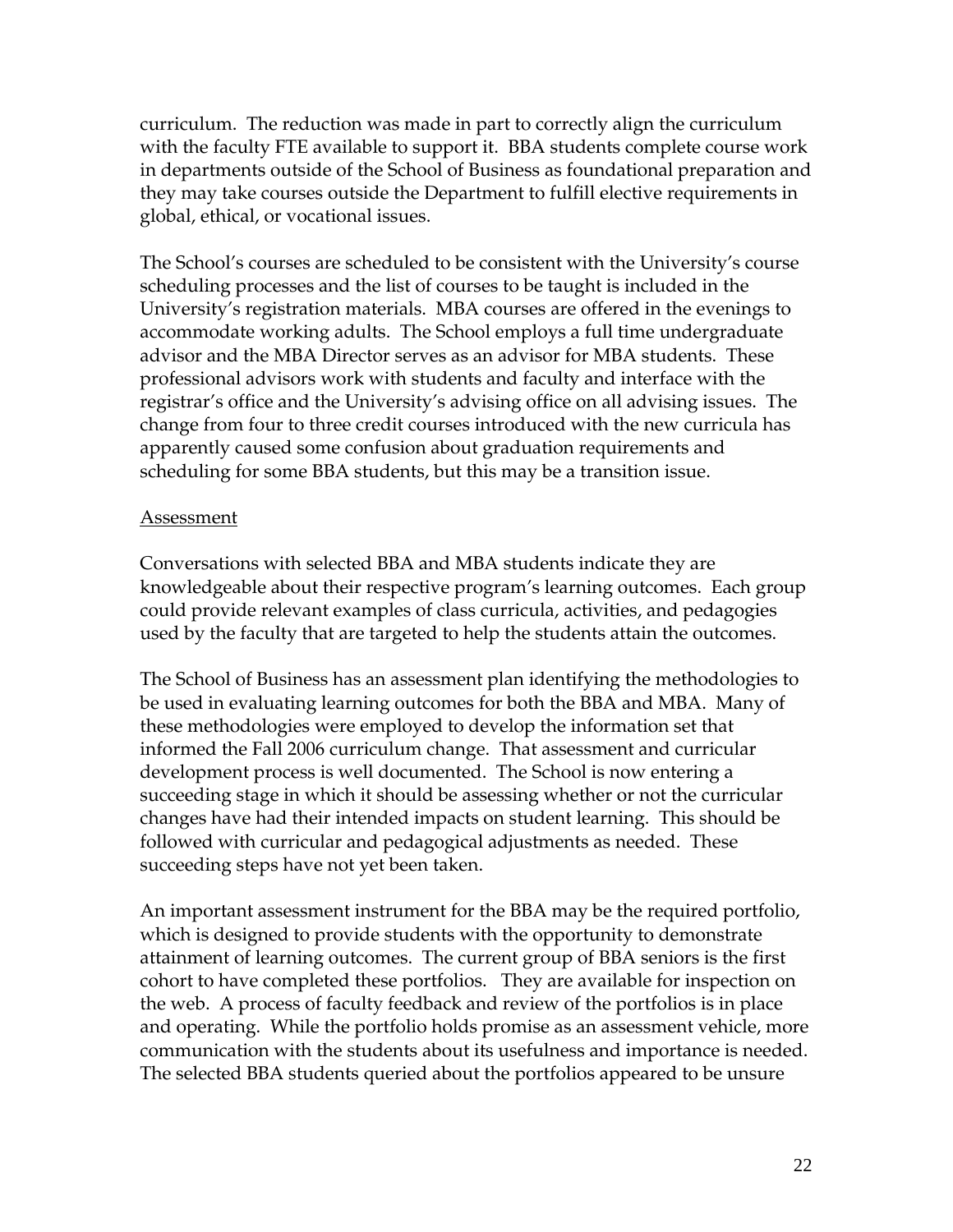about their intended purpose. They also expressed a desire to have access to the portfolios password protected.

### Faculty and Resources

In 2006-07 there were 21 full-time faculty in the School of Business. They are distributed across the fields represented in the courses and curricula of the BBA and MBA programs. All full-time faculty possess the terminal degree appropriate to their field.

The School's full-time faculty are professionally active in their field. The School has developed a rubric for identifying whether or not faculty are academically or professionally qualified. The rubric includes measures such as the number of peer-reviewed articles, scholarly books, chapters in scholarly books, etc. completed over a five-year period. All full time faculty are currently either professionally or academically qualified. It is unclear how, if at all, the School's internal faculty evaluation system dovetails with the University's faculty evaluation system.

The \$22 million Morken Center is symbolic of the University's commitment to the School. The Center provides technology-equipped classrooms, computer teaching rooms and labs to support both BBA and MBA class work. The University's budgetary support for the School is a function of the University's resource base. The School benefits by having an advisory board composed of alumni and area business leaders. A conversation with selected board members indicates that they are interested in helping to create opportunities for student and faculty research, assisting in fundraising efforts, and further developing the School's base of alumni support.

# **School of Education and Movement Studies**

The School of Education and Movement Studies is composed of two distinct departments with a shared mission of education broadly conceived. It was formed in spring 2007, after a period of three-year transition following the decision to dissolve the School of Physical Education.

Faculty and administrators report that, upon the retirement of the former Dean of the School of Physical Education, who was also the Athletic Director, the institution identified a need for an Athletic Director solely responsible for athletics who should report to the Vice President for Student Life. This was described as a "moment of opportunity." The need for an Athletic Director was driven by Pacific Lutheran University's change to a NCAA III institution.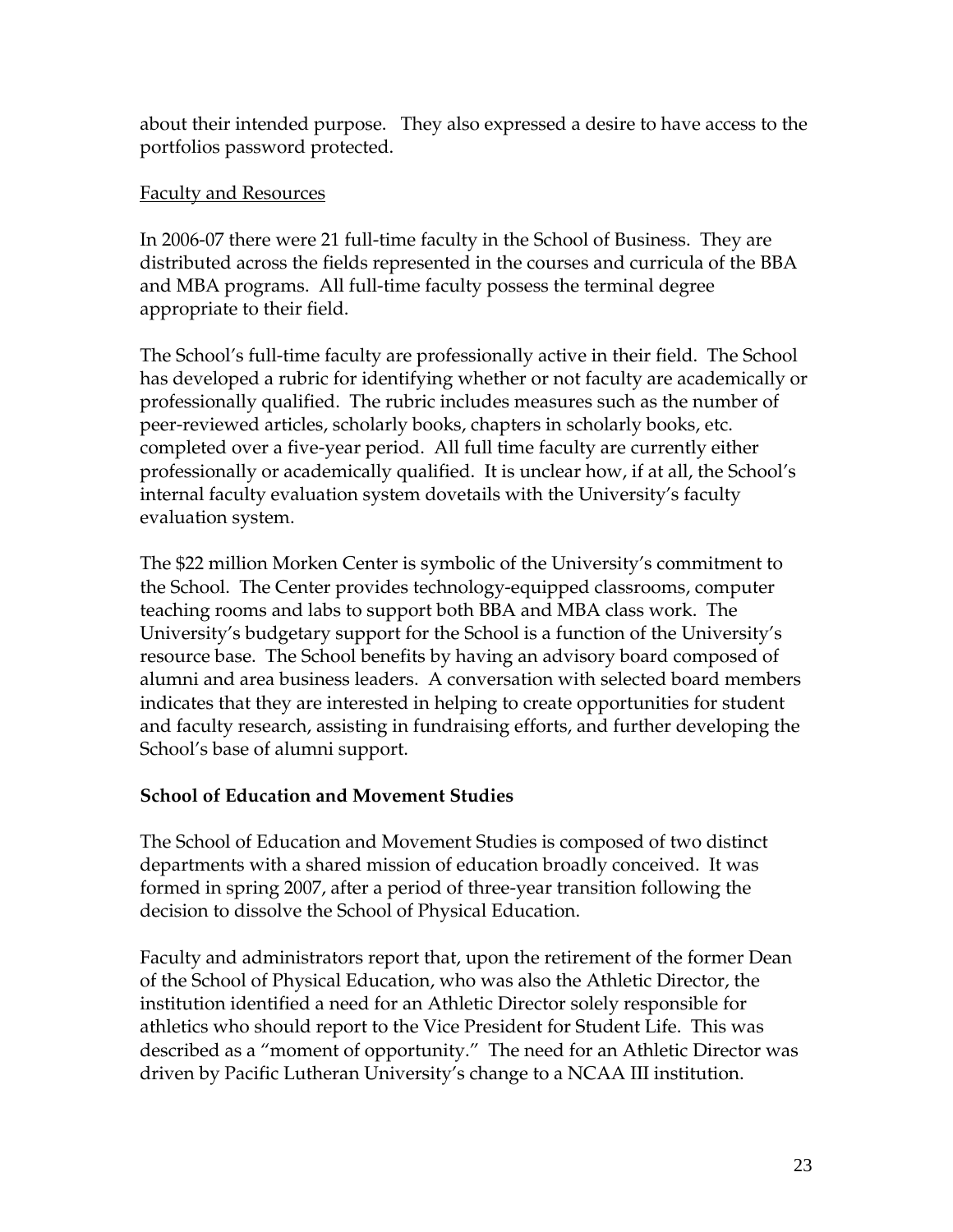Faculty and administrators reported that they were not clear about the exact reasoning for the dissolution of the School of Physical Education, but were told that the size of their program without Athletics precluded having their own dean. After they were informed about the decision, faculty members in the School of Physical Education were involved in planning where the programs would reside and chose to merge with School of Education.

The past three to four years have entailed a number of interim leadership solutions for both programs in Education and Physical Education. The Dean of the School of Education and Movement Studies was just named in Spring 2007. The new School is still attempting to consolidate operationally and in terms of its image – for instance the web presence for the School of Education and Movement Studies appears to focus mainly on programs in Education.

The Department of Instructional Development and Leadership (IDL), formerly the School of Education, has developed coherent curricula for the degrees and certificate programs offered. On the undergraduate level, the Department supports the Bachelor of Arts in Education with certifications in Elementary Education, Elementary and Special Education and Secondary Education as well as numerous endorsements; on the graduate level, the M.A.E. with Continuing and Professional Certification, the M.A.E. with Teacher Certification, a Professional Certification program for Teachers and a Professional Certification program for Administrators. The continuing education programs offered by the Department are under the control of full-time faculty and are integrated into the structure of the institution. The non-credit programs and courses offered through the department are consistent with the mission of the Department and of Pacific Lutheran University as well as NWCCU standards and policies.

The Department is justifiably proud of both the core values that they have identified, which provide a framework for all of its educational offerings, and the themes, which operate as learning outcomes for the whole school. It is a concern that there are not clearly published learning outcomes for each degree and certificate (2.B.2), particularly in distinguishing the M.A.E with Teacher Certification degree from the bachelor's level degrees leading to certification  $(2.D.2).$ 

Because of its accreditation by the National Council for the Accreditation of Teacher Education, the Department of Instructional Development and Leadership reports a well-developed assessment process which involves indirect assessment through student evaluations and other surveys and direct assessment through student self-reflection based upon "documented entries."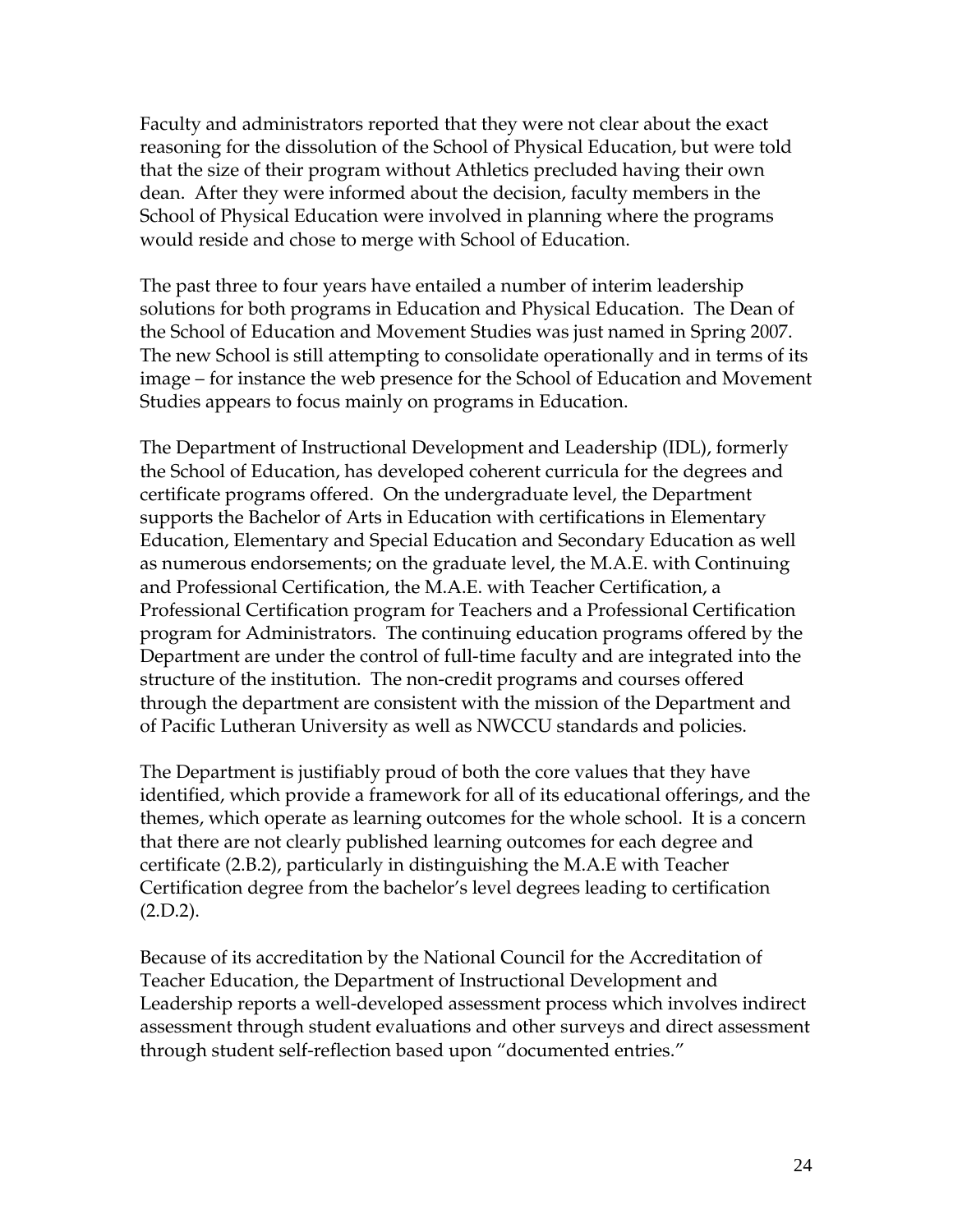Documented entries involve a system of student responses to set questions that are evaluated through a sequence of core courses and include a portfolio of evidence to support student answers. These portfolios are assessed using a rubric established and tested by the department and information is collected and analyzed electronically. Examples of portfolios, assessment instruments, and evidence that program improvements were made based on assessment activity were provided. Professional and continuing education is heavily regulated by the State of Washington, including systems for feedback to improve the program, which should not be seen as a substitute for the Department's own formal assessment process currently being developed for continuing education and noncredit programs.

Faculty and administrators in the Department point to examples of their connection to k-12 education; numerous study abroad opportunities for practicum; and action research in which students and faculty collaborate to demonstrate their connection to the mission and goals of the institution around purposeful learning, global education and teacher-student research collaboration. They report pride in the role faculty play in governing the institution and feel adequately included and informed about strategic goals and progress towards goals.

The Department of Movement Studies and Wellness Education prepares undergraduate students in areas related to the study of human movement, especially as it supports the pursuit of lifelong physical activity and well-being. It has developed coherent curricula for the degrees and certificate programs offered: Bachelor of Arts in Physical Education, Bachelor of Arts in Recreation, and Bachelor of Science in Physical Education with concentrations in Exercise Science, Health and Fitness Management, Pre-Athletic Training, and Pre-Physical Therapy. The Department also offers minors in Coaching, Fitness and Wellness Education, Personal Training, Sport Psychology, and Sport and Recreation Management.

For its B.A. in Physical Education it has a developed plan for assessing the Capstone experiences of its majors. This involves evaluating the self-reflections of students and portfolios of evidence used to support those self-reflections. A similar system, though in a less evolved stage, exists for the B.S. in Physical Education and the B.A. in Recreation. Capstone projects are evaluated using the Integrative Learning Objectives, which are the learning outcomes under-girding general education. It is a concern that there are not clearly published learning outcomes for each degree and certificate in the department. There was no documented evidence that significant changes in minors were spurred by educational assessment data, although faculty reported that changes were made in response to the criteria of professional organizations in the disciplines or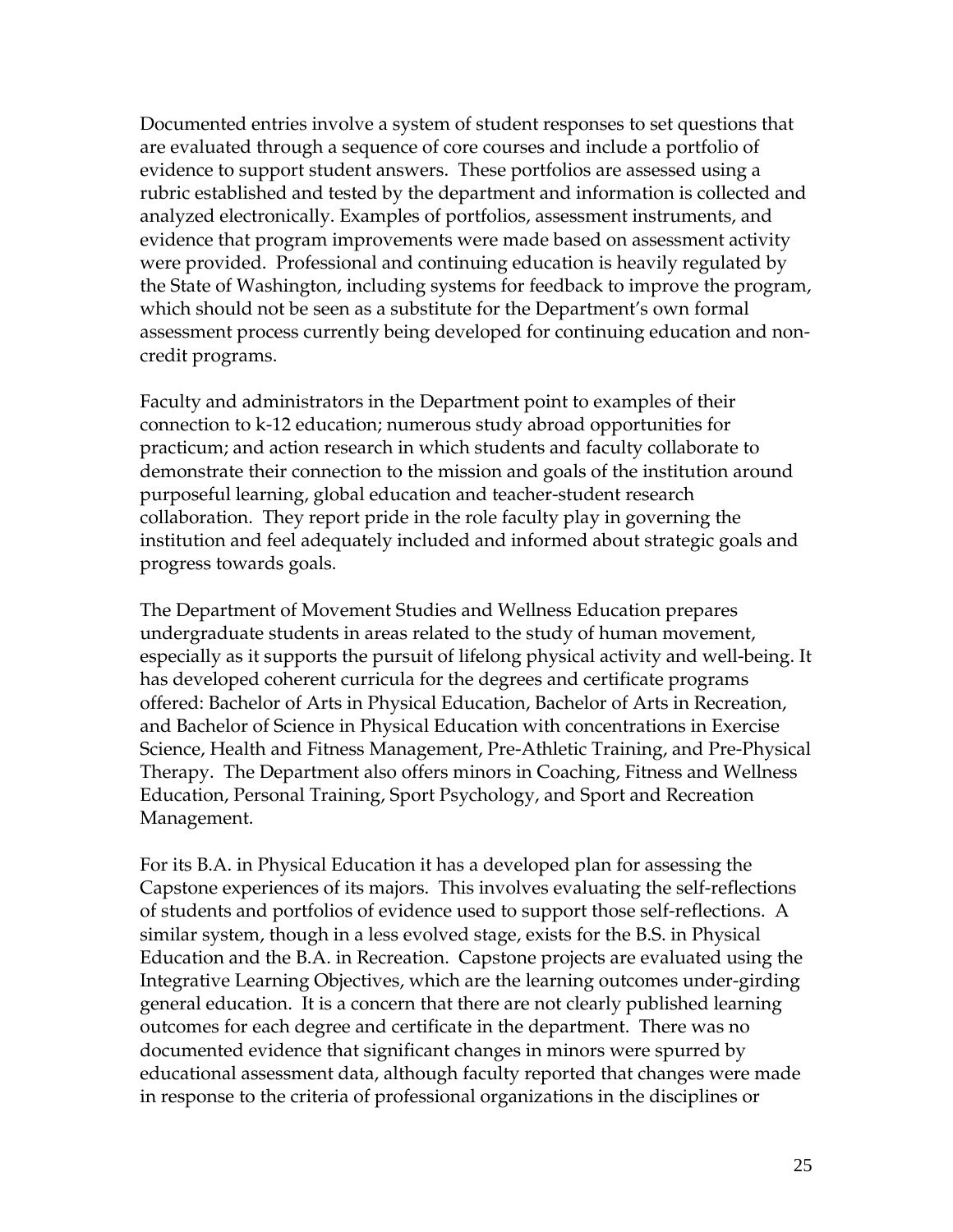fields. The Department did not indicate whether there were students in those minors that were eliminated and, if so, whether accommodations were made for those students.

It should be noted that the Department of Movement Studies and Wellness Education, formerly the School of Physical Education, has weathered a time of considerable change while remaining positive and committed to the mission and goals of the institution.

All of the degrees in the School of Education and Movement Studies include substantial experiential learning through internship and practica. Students reported that this aspect of the programs is quite well conceived and provided them with a relevant education that prepared them for their professions or graduate study. They also expressed appreciation for the care and attention of faculty and staff.

# **School of Nursing**

The School of Nursing offers programs at the master's and baccalaureate levels with several well-defined entry options. The School also offers a limited number of continuing education offerings that are responsive to the needs of the local and regional community. The academic programs of the school are accredited by the Commission on Collegiate Nursing Education through 2013. The continuing education component is an approved provider through 2008, through the Washington State Nurses Association (CEARP). CEARP criteria meet or exceed the standards in 2H and Policy A-9.

The degree programs of the School of Nursing are well laid out and information is available in a number of public sites and publications. The content and length of the programs are consistent with academic and professional standards. The program includes a strong foundation in general education consistent with that required by PLU. Many of the students are transfer students, thus meet the core requirements (with the exception of one religion course) through a standard transfer agreement with Washington State community colleges. The nursing curriculum is tightly structured, and many of the students are non-traditional students with commitments locally (children, family), thus few students participate in international learning experiences. Some students do manage to do this in the J-session, and several faculty indicated a desire to make international experiences more available to nursing students, within the constraints of the curriculum.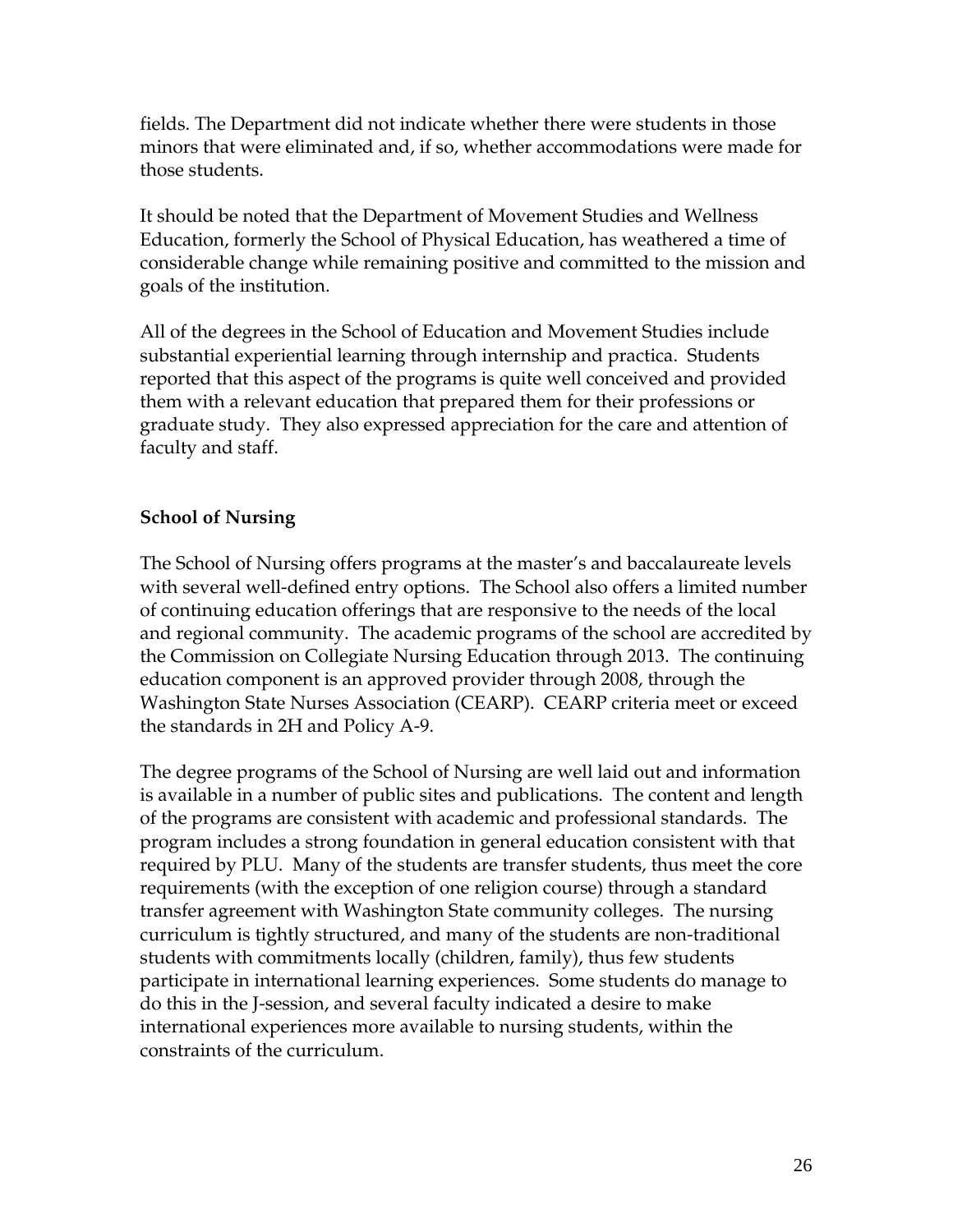Licensed practical nurses and associate degree registered nurses can obtain advanced placement within the undergraduate nursing courses. While there are few RNs entering the program, advanced placement for these students is done through portfolio review against specific course objectives. Licensed practical nurses (LPNs) do not have to take the introductory fundamentals of nursing course. As these students generally transfer in excess credits, this waiver usually does not require students take additional courses. The faculty is considering developing a portfolio process for LPNs to obtain credit for other courses/content, but has not made a final decision on this matter. The processes for assessment and award of credit are consistent with Policy 2.3, Credit for Prior Experiential Learning.

The School is in the process of integrating simulation into the nursing programs. A new complex of simulation and computer laboratories is being assembled – the equipment is in place: several high fidelity whole body simulators, including one that delivers a baby, various other simulation equipment such as arms for intravenous administration, computerized beds, recording and control equipment and student computer laboratory space. When all is installed and operational, this will be a state-of-the art simulation laboratory. The School is developing a collaborative agreement with one of the local hospitals to train labor and delivery room staff and student nurses in a common, collaboratively supported laboratory at the School. Faculty indicated that one problem that they are experiencing is a shortage of bandwidth in the nursing facility. This is, they understand, going to be fixed this summer. The faculty and dean stated that the School has had to work hard to get IT and the rest of the campus to realize that nursing is a high tech instructional field.

The School offers two major programs of study for baccalaureate prepared nurses that lead to the master's degree: preparation as a family nurse practitioner and preparation in care and outcomes management. The graduate program is developed consistent with the *Essentials of Master's Education for Advanced Practice Nursing* and the National Organization of Nurse Practitioner Faculty guidelines for evaluating nurse practitioner programs. These programs are significantly different from the undergraduate program. The entry level MSN program (ELMSN) is for individuals with baccalaureate degrees in fields other than nursing. The first 15 months of the program focuses on pre-licensure coursework. Students write the national licensing examination during the fall semester of the second year, prior to entering graduate level clinical coursework. These students complete one of the two graduate options and meet the same graduation criteria as do the regular post nursing baccalaureate entrants.

Graduates of the masters program are easily employed and have an excellent pass rate on national certification exams (100%). ELMSN program students have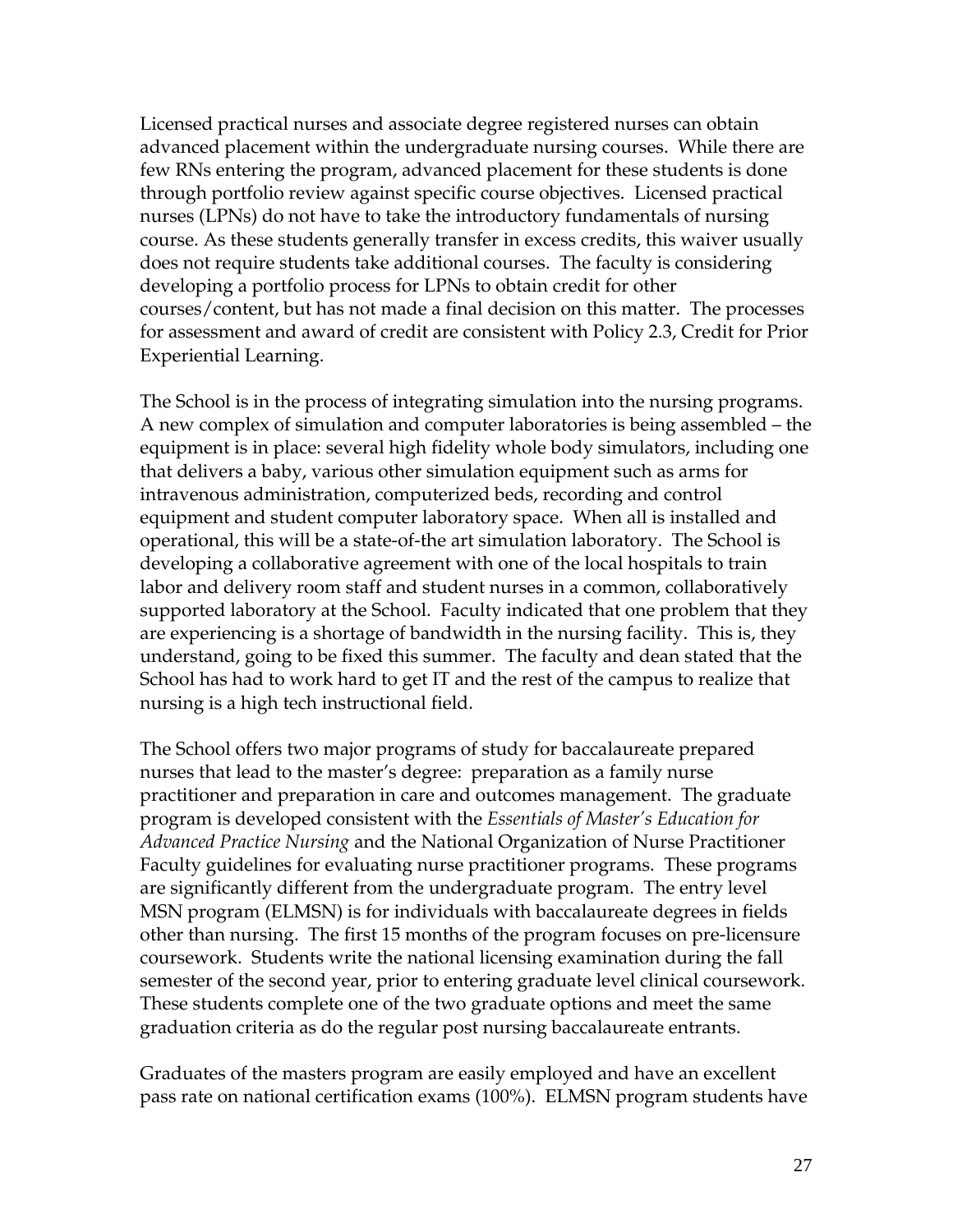all passed the NCLEX on first try. To date, only one student has failed to complete the 3-year program, due to personal reasons. The graduate program has grown over the past few years. Students have the option of thesis or professional project (a paper to be submitted for publication). Increasingly students are selecting the professional project and faculty have developed a Capstone course that supports the student in that endeavor.

While the full-time faculty has been fairly stable over the past few years, there is considerable concern about upcoming retirements, especially of tenured/tenuretrack faculty, particularly in light of the shortage of doctorally prepared nursing faculty. The dean has approval to hire two additional tenure-track faculty and adequate salary authorization, however, has been unable to fill the positions. Almost one-half of the faculty in the School are part-time faculty. This strengthens the clinical component of the faculty, however, reduces the number of faculty available to participate in campus governance. The part-time faculty interviewed on-site expressed commitment to the School and the students. Students indicated the part-time faculty were excellent teachers, clinicians, and were readily available to the students. Faculty who teach graduate courses are doctorally prepared or have knowledge and clinical experience necessary to guide clinical practice experiences.

The institution's processes for assessing its educational programs are clearly defined, encompass all of its offerings, are conducted on a regular basis, and are integrated into the overall planning and evaluation plan. These processes are consistent with the institution's assessment plan as required by Policy 2.2 Educational Assessment. While key constituents are involved in the process, the faculty have a central role in planning and evaluating the educational programs.

The School of Nursing has an extensive and comprehensive evaluation plan that includes evaluation at various levels: individual course evaluation, individual student evaluation, faculty evaluation and overall program evaluation. Assessment is conducted in relation to the whether students meet course and program expectations and whether the programs, as a whole, are meeting the needs of the communities of interest, particularly employers. Students, faculty, and on-site documentation provided examples of the use of assessment data to improve the program. For example, a major curricular change was made to increase the experiences of students in acute care settings in response to feedback from employers that the graduates were not as well prepared for the hospital setting as they expected. A study of the gerontological content in the curriculum of the master's entry program has resulted in a proposal to a funding agency to support a project that would strengthen the integration of this content throughout the curriculum. Students identified changes made in program delivery based on their evaluation of individual courses.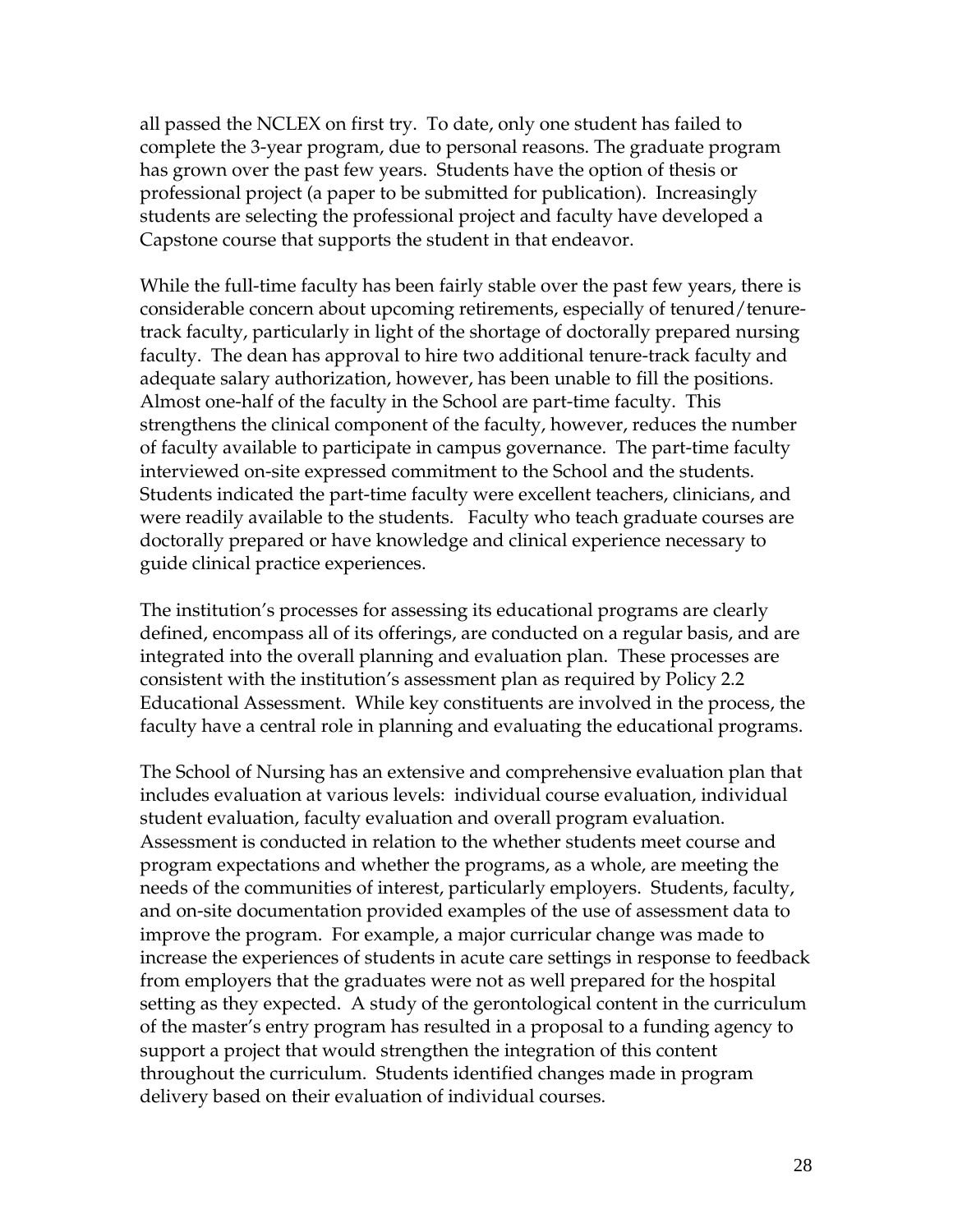The School of Nursing uses ATI assessment tests to determine a variety of aspects as students apply for and progress through the program. For example, students complete the test of writing and mathematics skills prior to entry; their mastery of specific content is done over the course of the program through subject matter tests. The results of these tests are used in two ways: the student receives feed-back about how well they have mastered the content compared to a national sample, and the faculty receive feed-back about student learning that they use to improve the course. The program also uses the NCLEX preparation test, given during the final semester. This test is predictive of passage on the national licensing exam and, again, provides students information on mastery of the overall content of the nursing curriculum and provides faculty data to determine whether there are curricular aspects that need strengthening in relation to preparation for the licensing examination.

The School of Nursing uses a variety of end-of-program assessments. The graduates of the programs of the School write national licensing or certification examinations. Pass rates for the basic licensing examination exceed the benchmark of 90% set by the program – most recent rate was 95%. Pass rates for certification examinations (graduate program) also exceed the benchmark set. Over the past 3 years the pass rates has been 100%.

Program outcomes are also assessed through student portfolios. Graduate and undergraduate students assemble portfolios over the course of their programs that demonstrate how they meet the outcome expectations of the nursing program and, particularly at the undergraduate level, how they integrate the concepts from the general education requirements into their practice and thinking.

Students and faculty provided data to indicate that the program and its graduates are well respected by local employers.

The School of Nursing publishes the expected learning outcomes on their website (for the graduate FNP option) and in the student handbooks. Students begin to assemble a portfolio on admission to the nursing program. This portfolio is organized to address the expected learning outcomes.

The School of Nursing has had a stable administrative structure. The current dean has been in office for 10 years, and the other members of his executive council are long-time faculty members. It is evident that the dean is a wellrespected leader of the school.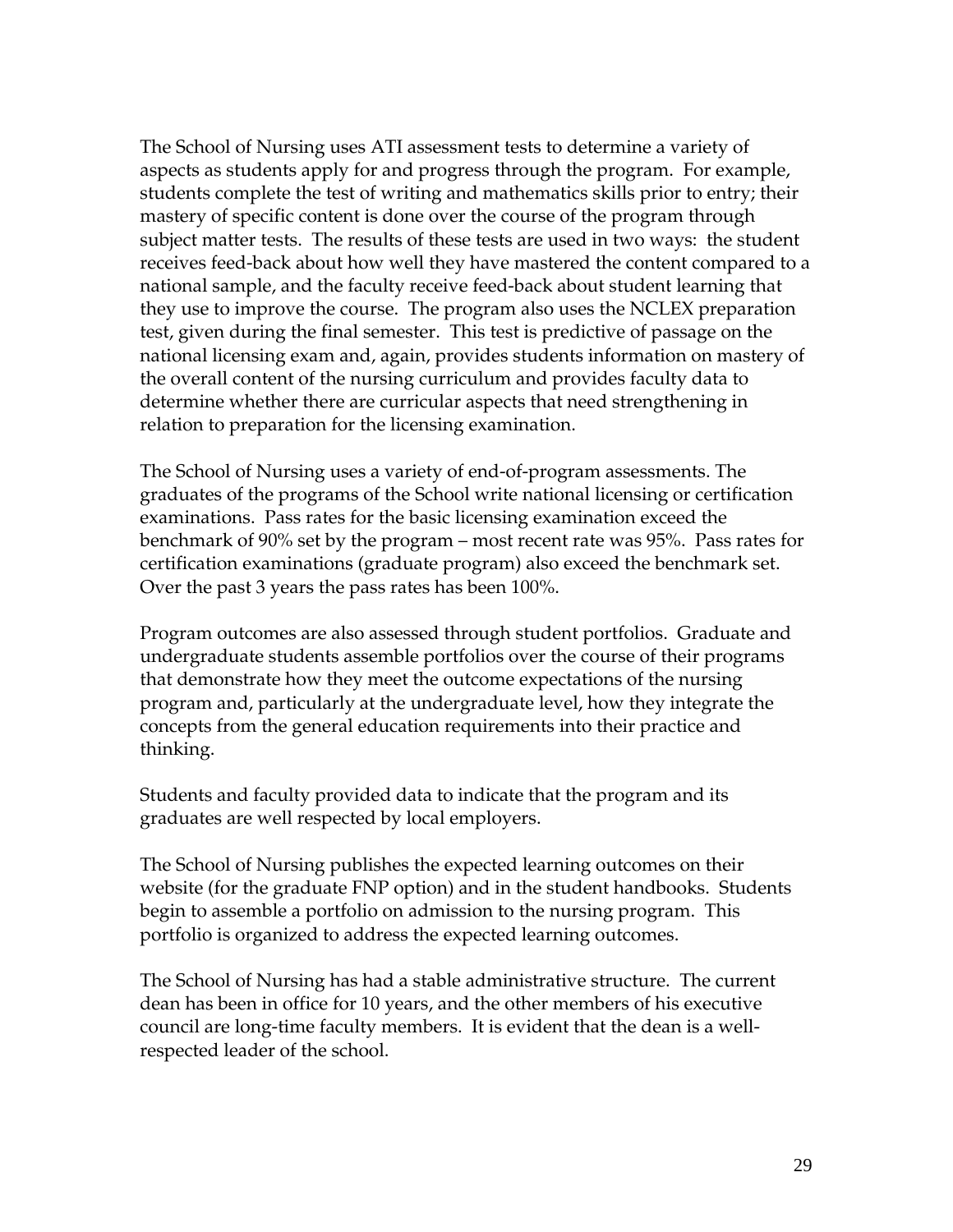The School has a significant number of part-time faculty, some "very" part-time. These part-time faculty were the majority in the nursing faculty meeting. They indicated that they did not feel like part-timers, that they participated in the discussions and decisions of the School to the extent that their schedules allowed. All in attendance noted the challenge of schedules and participation in governance and programs aimed at faculty. The faculty noted, however, that programs offered to the campus to support faculty, particularly in the instructional role, were usually repeated, often more than once, to make them maximally accessible.

Students and faculty praised the library for access to collections that support their instructional and scholarly programs. Of particular note were the assistance of librarians and the easy electronic access to the collections and interlibrary loan. Faculty were also very complementary of IT support services, the Digital Media Center, media support services, and other student support areas such as counseling and financial aid. They stated that when there is a student problem they "do not feel alone with the problem." There were no issues raised with lack of support services/personnel necessary to maintain the programs within the college.

# **Standard 2.G – Continuing Education and Special Learning Activities**

The Wang Center for International Programs coordinates PLU's array of global programs, including the Study Away and Gateway programs. Study Away is an off-campus study program that is composed of intensive month-long short-term courses offered by PLU faculty in a variety of countries. Students earn PLU credits for these courses. The Gateway program is designed by PLU faculty and offers students the opportunity to spend a semester studying at a university in China, Trinidad and Tobago, Namibia, Norway or Mexico. Students can also work with the Executive Director of the Center to participate in academic programs in other countries when approved by the student's faculty advisor.

These programs are clearly related to the university's mission and global education goal. Currently around forty percent of graduating students have participated in one of these programs. The programs have well defined rationale and clearly stated goals. Students are provided extensive information about these programs and those students who plan to enroll participate in a comprehensive orientation program. Students are provided relevant reference and reading materials, assignments, etc. prior to the start of an off-campus course. Students in the Gateway program work with their faculty advisor in selecting courses to take.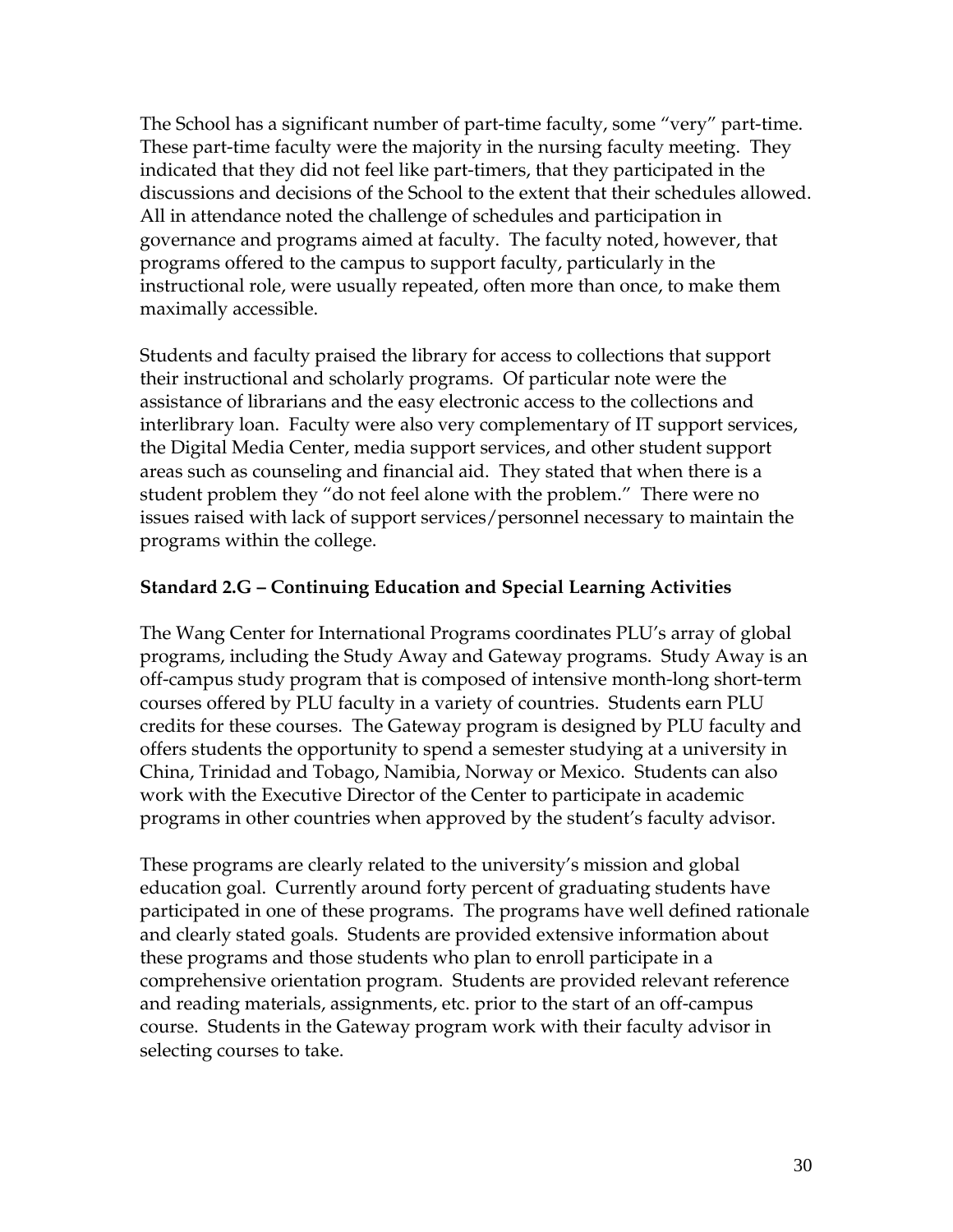Learning outcomes have been developed for the Study Away program, and rubrics are being refined to assess this program. An assessment instrument has been developed to measure achievement of learning outcomes for the Gateway programs. In addition, the Center is participating in an online pre- and post-test assessment survey, the Global Perspectives Inventory.

The continuing education programs offered by the University are under the control of full-time faculty and are integrated into the structure of the institution. The non-credit programs and courses offered through the department are consistent with the mission of PLU as well as with NWCCU standards and policies.

# **POLICIES ASSOCIATED WITH STANDARD TWO**

### **Policy 2.1- General Education/Related Instruction Requirements**

The Evaluation Committee found that PLU's general education program is substantial and coherent. The program introduces students to the content and methodology of the major areas of knowledge and focuses on the mental skills that create effective learners. The rationale for this program has been carefully and cooperatively developed by the faculty and other stakeholders on the campus, and the Integrative Learning Objectives relate the program to the institutions' mission and goals. Students in all degree programs meet the same requirements, and the ILOs provide a strong conceptual foundation.

#### **Policy 2.2 – Educational Assessment**

See Standard 2.B

### **Policy 2.6 - Distance Delivery of Courses, Certificate and Degree Programs**

 PLU does not have distance delivery of any courses, certificate or degree programs.

### **Policy A.6 - Contractual Relationships with Organizations Not Regionally Accredited**

The library engages in several consortia agreements with regional libraries such as Puget Sound Area Independent Libraries, Northwest Association of Private Colleges and Universities and the Orbis Cascade Regional Alliance Electronic Resources Program.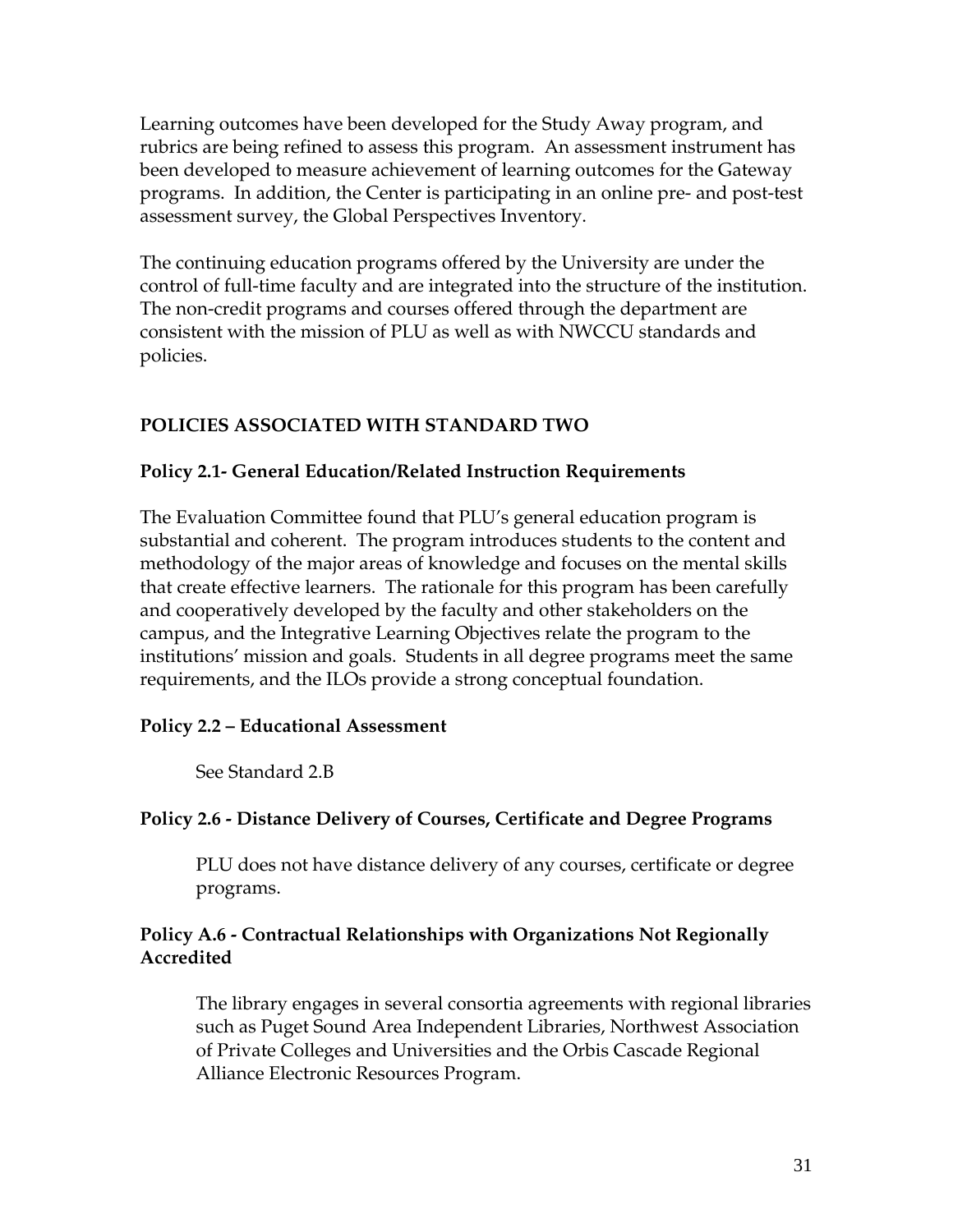The University contracts with United & Corporation International Limited to recruit students for a finder's fee. This is an example of a number of contracts for recruiting students.

The University has a contract with Study Group CES for work associated with the ESL program.

The University's CFO indicates that they have contracts with some other recruiters but they have not delivered any students and their contracts are being phased out.

These arrangements and contracts appear to be appropriate.

# **STANDARD THREE - STUDENTS**

### **Standard 3.A - Purpose and Organization**

Student services at Pacific Lutheran University are adequate to support the mission and goals of the institution. Recent reorganizations and realignments have resulted in the positive development of units and increased communication among departments to benefit students.

Regular performance evaluations of staff have been put in place since the last evaluation in all areas and staff is adequately, if not highly qualified, for their responsibilities. Staff demonstrate strong dedication to the institution and enthusiasm for their work. There is considerable institutional history represented by the current staff, which adds to the cooperative relationships among staff; newer staff is incorporated into an organizational structure, which stresses teamwork and collaboration. Policies and procedures exist for each unit and are purposely compatible with the strategic plan of the Student Life area and the overall mission of the University.

Adequate resources are available for most services. Areas needing improvement have been addressed or are in the planning stages. Residence Hall renovations and renovations to the University Center significantly improve facility resources for students. Athletic Facilities are in need of improvements.

### **Standard 3.B - General Responsibilities**

There is an overall strategic plan for the division of Student Life and other divisions evaluated in Standard 3. Each unit does survey evaluation or its activities are included in college-wide surveys. However, there is not a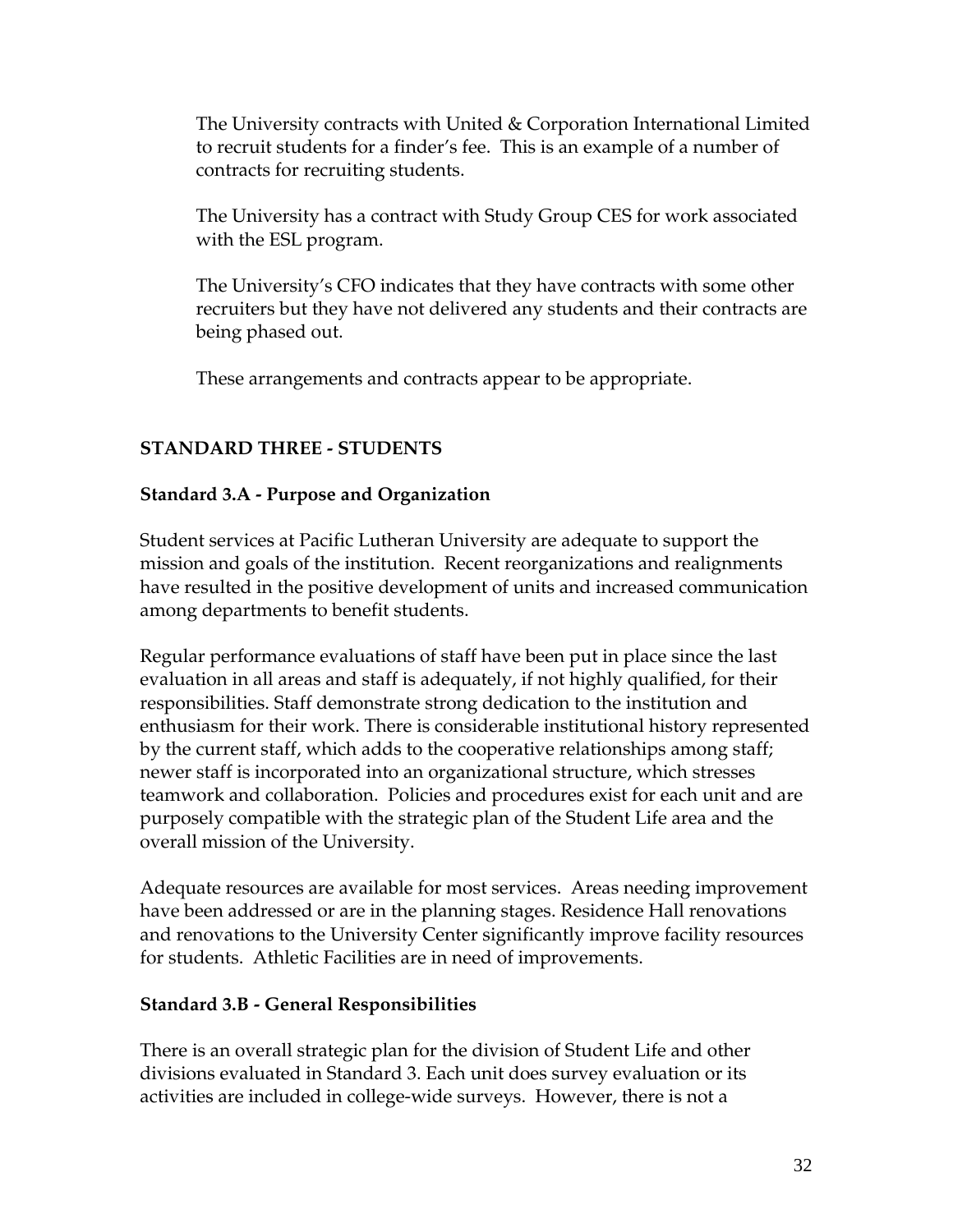systematic evaluation process within most units to use the data collected and to make changes based on the findings. Exceptions to this are Dining Services, Admissions, Financial Aid, Advising, and the Office of Student Involvement and Leadership; these units have continuous and/or multiple evaluation programs that result in strategic changes for improvement. Other units are in the early stages of developing an ongoing assessment program.

Faculty and student involvement in the development of student services is strong and there is representation of both groups on key University committees. Students' rights and responsibilities are available in multiple forms and the Committee finds that these are implemented consistently across the University. The catalog, student handbook and web presence adequately represent the elements required in Standard 3.B.5.

The Campus Safety unit is organized in a unique and effective manner that is appropriate for the urban location of the college. A partnership with county law enforcement provides the expertise and support of law enforcement while the employment of well-trained student officers with high levels of responsibility perform traditional support services, i.e., parking enforcement, building checks, etc. Strategic use of video cameras enhances security within budgetary limitations.

### **Standard 3.C - Academic Credit and Records**

The institution meets the standards for Academic Credit and Records. The configuration of Financial Aid, Registrar Services and Advising is commendable for its efficiency, effectiveness and consideration of the holistic needs of students as they enter the institution. This configuration allows quick, accurate service for students with typical needs and timely response by specialist to students with more complex questions. While undergraduates are served very well by this model, the needs of graduate students could be met more effectively if the graduate schools worked more closely with this department.

Security of Academic records meets the Standard 3.C.5, and all past records are now digitized. However, Financial Aid records are not secured in locked filing cabinets and the current arrangement does not ensure confidentiality of this information.

### **Standard 3.D - Student Services**

The institution meets all standards related to Student Services. The recent renovation of Residence Halls has significantly enhanced student residential facilities. The renovated University Center is thoughtfully designed to place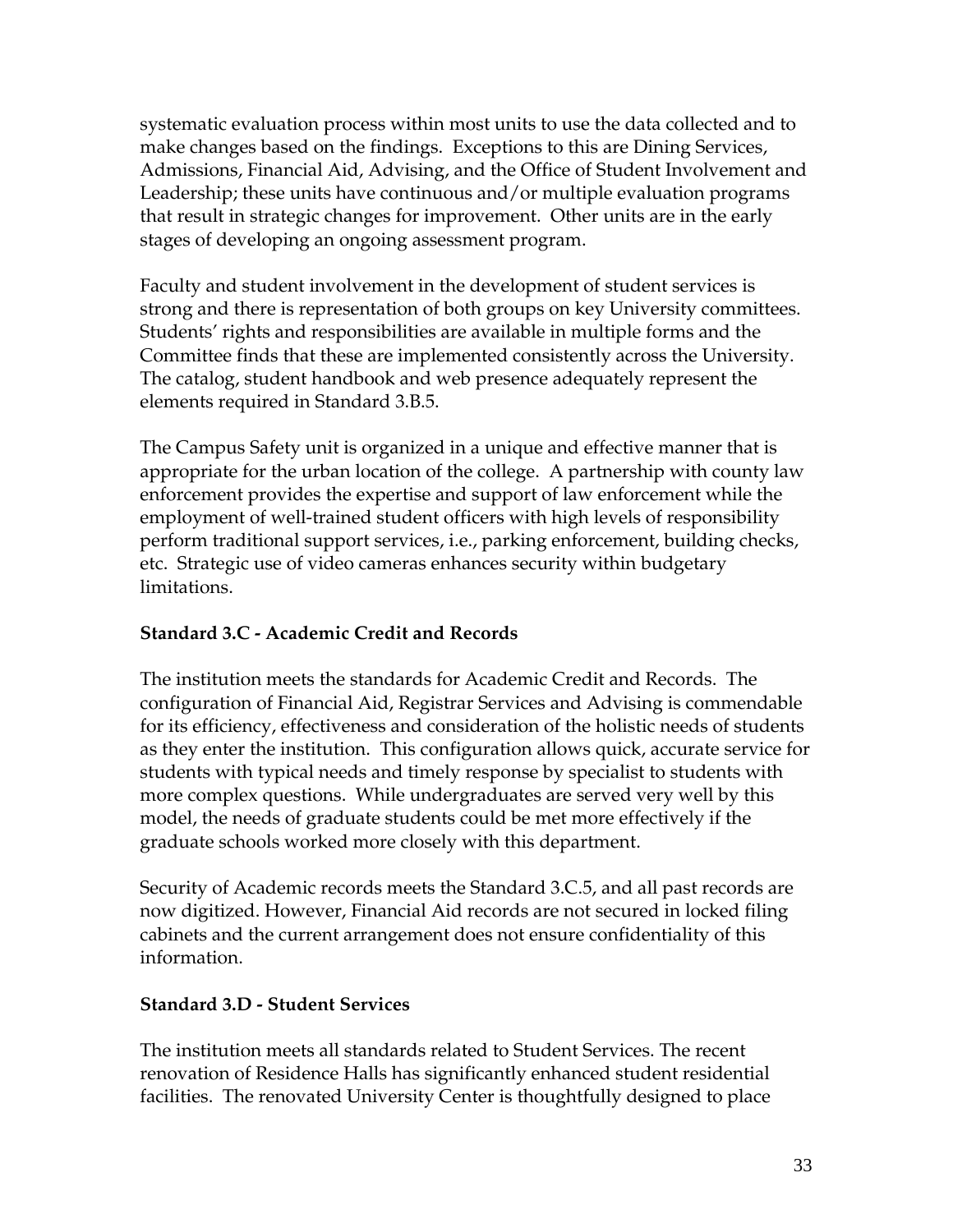student organizations in visible and synergistic locations. The Dining Services area is an outstanding example of a well-planned facility and program, designed with attention to student needs and regular use of evaluation tools to enhance programs and staff effectiveness.

A number of athletic facilities are in need of renovation to meet the increasing demands of student athletes and of all students. There is a plan to incorporate these needs into the next capital campaign. Counseling Services would benefit greatly from improved space, such as an improved waiting area. Staffing has been modestly increased. This service area will need continuous monitoring, especially in its ability to respond to the growing population of international and first generation students of culturally diverse backgrounds, and Iraq war veterans and spouses.

The Advising, Financial Aid, and Registrar staffs are outstanding in their exemplary efforts and the unique service structure, which ensure students are supported and informed in enrollment and financial decisions. A strong student peer-tutoring program augments faculty efforts and assists high-risk, academically under-prepared students. Career services provide creative and sound programs to assist students. The Wild Hope project has been strategically placed and effectively managed to enhance existing programs and develop new programs that promote vocational growth consistent with the historical context of this faith-based institution.

### **Standard 3.E – Intercollegiate Athletics**

The appointment of a new Athletic Director and the recent placement of the Department under the Vice-President of Student Life have resulted in a number of changes to enhance the athletic program for student athletes and improved issues of compliance with Standard 3.E.

Athletic staff are now evaluated on a regular basis, based on institutional objectives in line with the mission of the college. Scheduling improvements have corrected some inequities. Coaching staff are working more closely with Admissions and Financial Aid.

However, there is inadequate documentation to determine compliance as per Standard 3.E.5. An evaluation by Good Sports, Inc, 2005, of the compliance with Title IX athletic requirements identified a major concern with coaching availability, and disparities and minor compliance issues in six other Title IX areas. While good faith efforts are being made in a number of areas, the committee noted inconsistent documentation of these efforts and did not find a recent NCAA Title IX compliance report on file.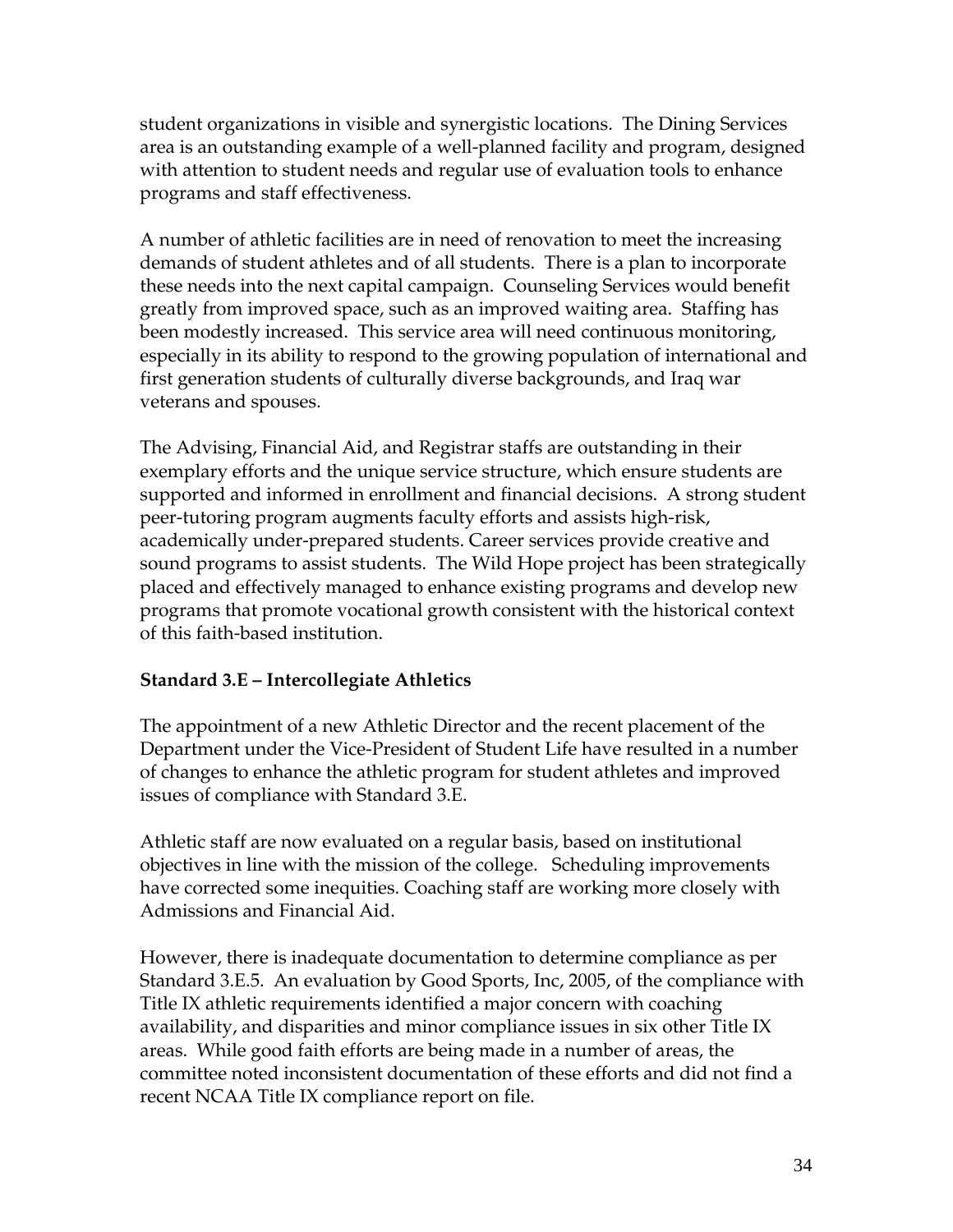Admissions and Financial Aid meet all standards and staff use planning models to guide their decisions and changes in goals on an annual basis. A student alert system is in place to identify and assist at-risk students and an exit interview system provides further data. Student loan default rate is low and there is a system of financial counseling to assist students and their families in making wise financial decisions regarding use of loans.

### **POLICY 3.1 – INSTITUTIONAL ADVERTISING, STUDENT RECRUITMENT, AND REPRESENTATION OF ACCREDITATION STATUS**

### **A. Advertising, Publications, Promotional Literature**

All publications and promotional literature, including web-based formats meet the policy requirements of the accreditation standards. Catalogs and other materials emphasize educational programs. Basic information such as entrance requirements and procedures, degree requirements, tuition and fees, financial aid opportunities and withdrawal policies and procedures are clearly described.

Program materials that relate to programs with special licensure requirements, i.e., teaching, nursing, do describe the state and/or national requirements for entry into the profession.

### **B. Student Recruitment for Admissions**

Admissions staff are experienced and well qualified. There is a strong training program for student volunteers. Independent contractors who assist with international recruiting are made aware of the guidelines and principles of the University's admissions program.

There is no evidence of misrepresentation of placement opportunities or of other practices not in keeping with the standards of accreditation.

### **C. Representation of Accredited Status**

The institution is in compliance with all standards pertaining to the representation of accredited status. Program accreditation in specialty areas is described in a manner consistent with the requirements of the Commission.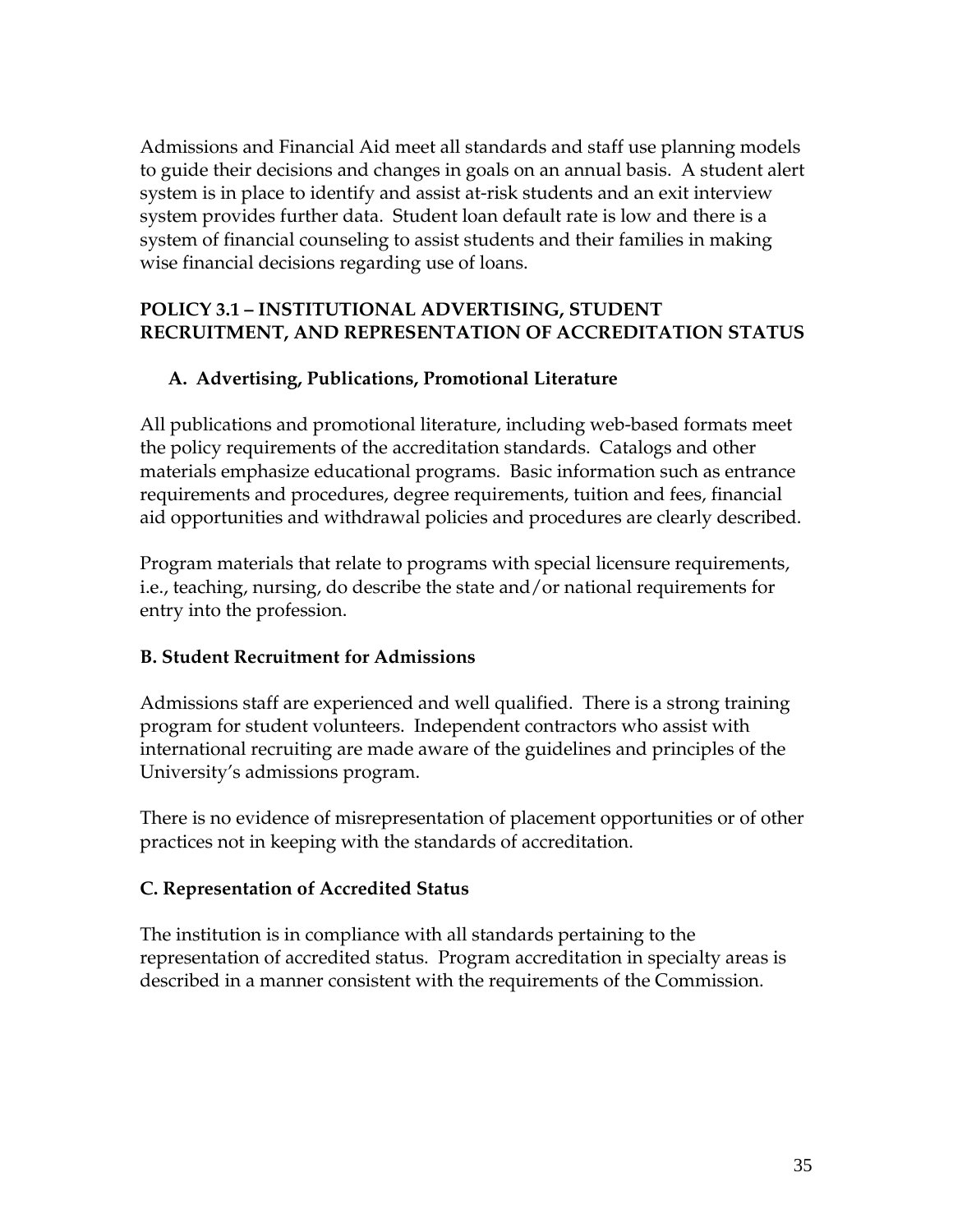#### **STANDARD FOUR – FACULTY**

PLU faculty members are qualified and committed toward achievement of the institutional mission and goals. They demonstrate their responsibility for the quality of their educational programs by participating in academic planning, curriculum development and review, academic advising, and institutional governance. The primary characteristics of the academic program arose from the faculty and are owned by the faculty. This ambitious, imaginative, and committed faculty has developed three major program initiatives that require sustained allocation of resources: global education, purposeful learning, and student-faculty research and creative projects. In addition, faculty members report that intermingling and cross-fertilization enable them to develop and support multidisciplinary programs, which they see as an institutional strength. There is a strong culture of involvement in institutional governance and of service to the institution. One of the University's concerns is to preserve this culture as they experience dramatic turnover in the composition of the faculty due to retirements.

Faculty members report concern with their ability to sustain all of their programs and ideals. Difficulty in deciding what not to do and how to recognize limitations on what is possible to accomplish were reported. The Evaluation Committee found that the resulting faculty workloads leave little time for the professional support and renewal necessary for them to learn new ways to improve the educational process and their peer review process. The Committee's concern is that additional faculty time is needed to address Commission standards for peer review and assessment of the educational program.

An example of the way new initiatives put additional demands on resources is the focus on student-faculty research and creative projects. This program puts additional emphasis on continuing to develop and support faculty research, scholarship, and artistic creation. While faculty members strongly endorse this new emphasis, they point out in the report the need for additional resources for such scholarship.

The sabbatical program is cited by the institution as the single most important support the University provides for faculty renewal and scholarly activity. This program encourages a full year leave by providing 75 percent of salary. The Evaluation Committee found that this program is regularly utilized and greatly appreciated.

The institution finds that recruiting and retaining excellent faculty in an increasingly competitive hiring market is a challenge. The report said that faculty salaries, workloads, resources and facilities for scholarly activities were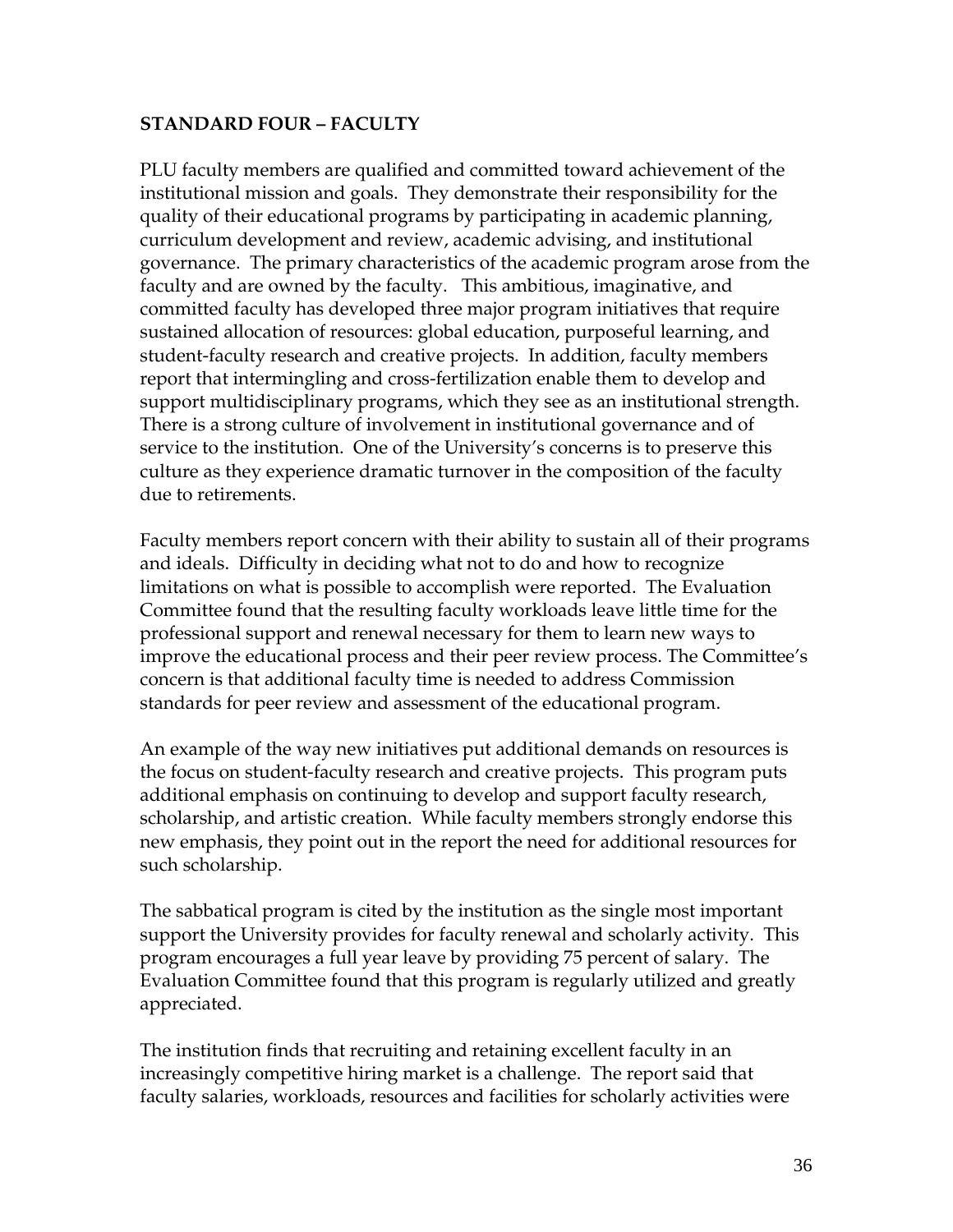issues. The Evaluators found that 4 of the more recently hired, tenure-stream members of the faculty recently resigned giving financial issues as one cause for their resignations. In addition, in 4 out of 22 searches for new faculty members, offers made to the top 3 to 4 candidates were rejected. The searches were closed because the other candidates were not judged as being qualified. Both the institution and the Evaluators recognize the number of complex variables involved in these decisions. Although the institution has not met its own expectations in this area, there is no indication that they are not meeting the standards of the Commission.

### **Policy 4.1 – Faculty Evaluation**

PLU's stated policy involves annual reviews for all tenure-stream faculty members before tenure, a more extensive third-year review for pre-tenure faculty, reviews for promotion and tenure, post-tenure reviews every three years before promotion, and post-sabbatical reviews. Since Post-Sabbatical reviews take place only every seven years PLU's policy is not consistent with the Commission's Policy. In addition, PLU's policy does not provide for review of non-tenure stream faculty members.

A second concern regarding evaluation of faculty is with the institutional procedures used to implement PLU's policy. The Evaluators found that their internal policy was not being consistently applied. Supplementary materials provided to the visitors by the Provost show the number of reviews due from 2005- 2008 and the number recorded by the Provost at the time of the visit. During this time period 49 Third-Year, Pre-Tenure reviews were due and 33 were received. Post-Tenure Third-Year reviews had a lower response rate with only 3 being received although 33 were due. Following sabbatical both a sabbatical report and a full review are required by PLU's policy. Only 22 out of 62 Post-Sabbatical, Seventh-Year reviews were received. In their Self-Study report, PLU noted that the 1998 decennial accreditation review recommended that better structure be brought to PLU's process of faculty evaluation. At the time of the fifth year interim report new procedures were adopted; however, the Evaluators found that the institution's practice was not consistent with its policy.

With regard to both policy and procedures for regular and systematic evaluation of faculty performance, the Evaluation Committee found a discrepancy between the University's practice and the expectation of the Commission (Standard 4.A.5, Policy 4.1).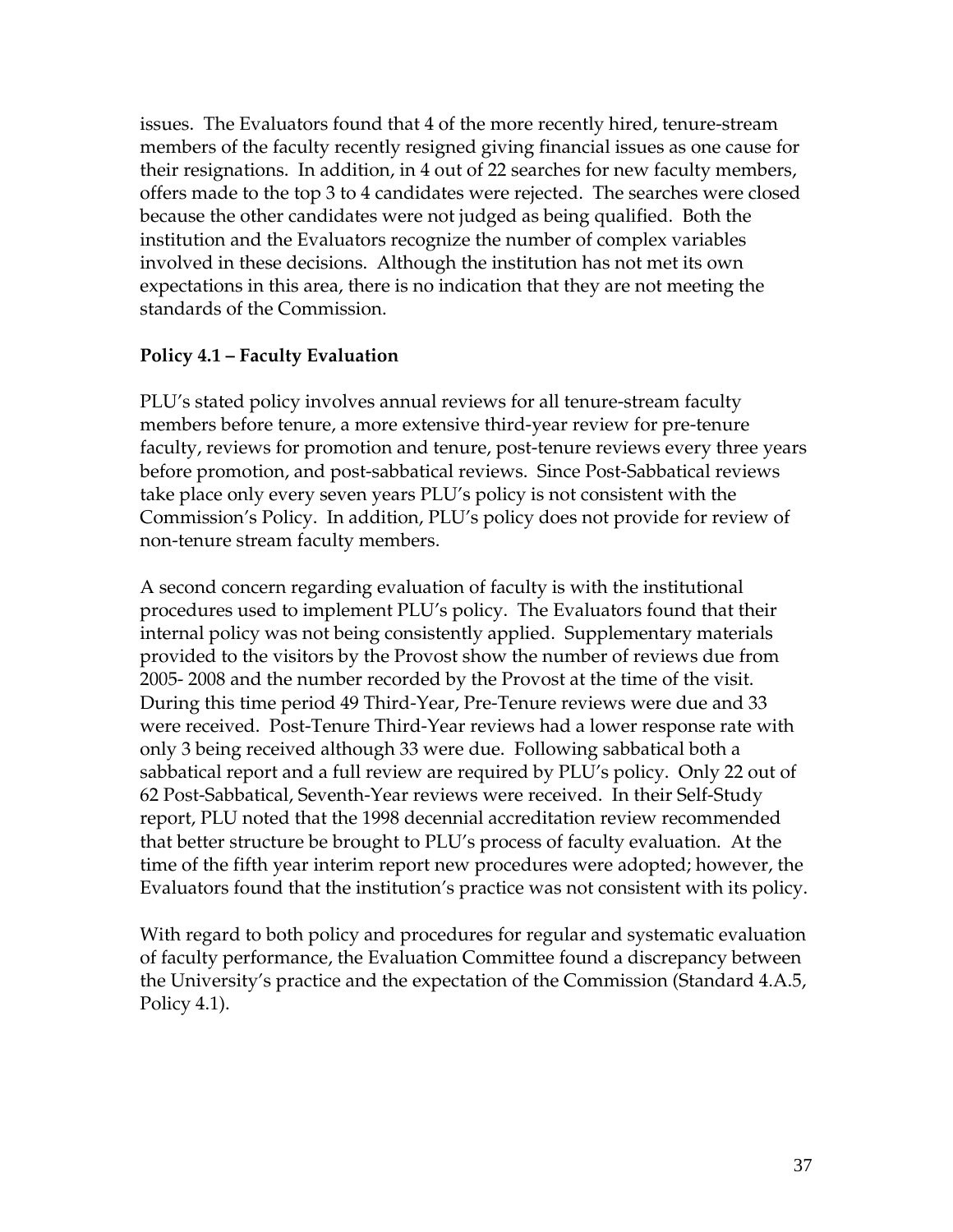#### **STANDARD FIVE – LIBRARY AND INFORMATION RESOURCES**

#### **Standard 5.A - Purpose and Scope**

The Self-Study, exhibits and interviews all demonstrate that the Information and Technology Services Department (I&TS) substantially meets the expectations for this standard. The consistent message delivered from all constituencies demonstrates that this merged organization supports the University's missions and goals with an unusual degree of coherence, collaboration and dedication. The evidence clearly indicates that I&TS is poised to deliver an innovative mix of resources, services and technologies necessary to sustain the University as it meets the challenges and demands of millennial students and faculty.

The evidence and analysis document that the library resources and services are appropriate for the University. The budget support remains consistent, with occasional blips consistent with a tuition-driven institutional budget. The range of services and resources meet the expectations of students and faculty as indicated in the exhibits and extensive interviews. The staff pays attention to the shifting landscape of resource formats as information migrates to the digital universe in almost all disciplines. The breadth and depth of digital resources continue to expand to meet the expectations of students and faculty. All evidence points to the dedication and service of librarians as they work closely with faculty and students in an ever-changing technologically based landscape. The human touch is part of the PLU experience and is well exemplified within the library staff.

The data for the technology infrastructure is less detailed than for the traditional library resources, but all indicators suggest that PLU is well served by a nimble, responsive, and dedicated staff and that technology is kept up to date. Resources for technological infrastructure, often obscure to the users, point to a campus with the appropriate array of administrative computing support, network infrastructure, multimedia services, academic instructional technologies and telephony. The merged organization results in savings for the University in terms of the opportunities for collaboration and basic communication among staffs that often do not speak the same language, much less speak, on other campuses. The articulation of mission among all staff was consistent. They know where they work and why they work at PLU. Clarity of purpose was consistent. The response of the staff over the past 10 years to enhance resources, to create new services (e.g., the Multimedia Services and the Digital Media Center as well as the combined Help desk) all underscore a departmental commitment to a constant reassessment of resources and services to better serve the University community.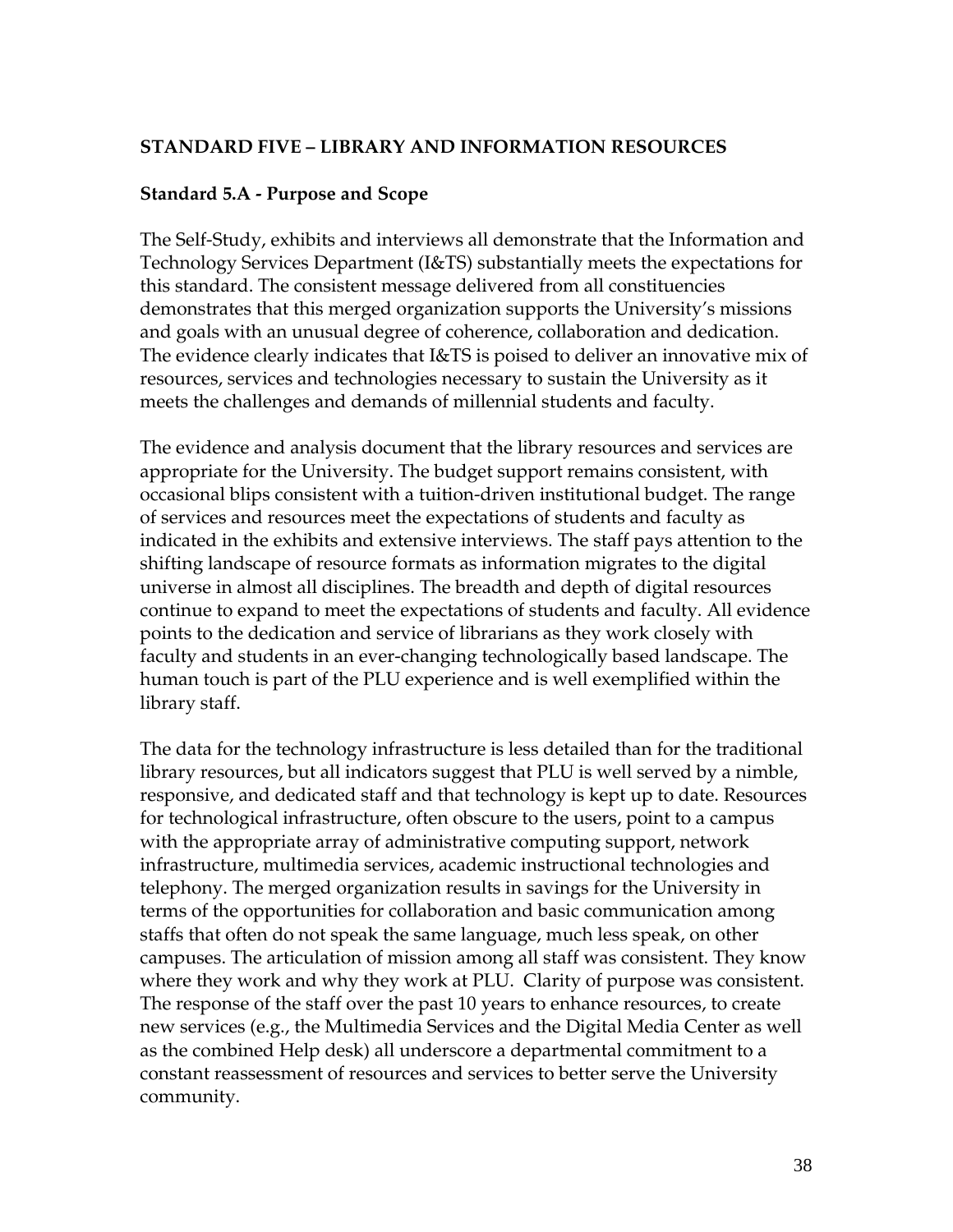#### **Standard 5.B - Information Resources and Services**

The I&TS provides ample evidence that information resources and services are sufficient for the PLU students, faculty and staff. The evidence abounds, from the consistent budgetary improvement to support library materials over the past decade, to the classroom improvement initiative that upgraded a substantial number of classrooms to a baseline of "smart" expectations, to the noted increase in library instruction classes throughout the disciplines, to the many ways evidenced in the self study and exhibits that point to an organization that pays attention and acts responsively. Although the number of people who walk in the front door may be down, the number in library instruction classes is growing, the number of searches on all the electronic resources is growing, and the learning commons is full of students. Of special mention are the Digital Media Center and the Multimedia Services that affirm the organization's forward-looking approach to this newly participative learning culture where students create media-rich projects incorporating text, audio and video materials. Outside Mortvedt Library, the Morken Center for Learning and Technology also demonstrates the university's commitment for teaching and learning in the 21<sup>st</sup> century with its technology-rich classrooms, the Wiegand Multimedia Lab, and other spaces and workrooms, and of course, the requisite espresso bar along with comfortable seating. The library has taken the unusual step of placing a librarian there several times a week, part of the effort to put librarians out where the students are. The merged help desk in the library is another innovative response to user service in the library. Some better signage will help that desk and its success.

Librarians work closely with the faculty in their roles as liaisons. Many faculty mentioned this important role in improving library resources and services The Instructional Resources Committee, comprised largely of faculty, appears to relish its role in planning and assessing I&TS programs. The associate provost of I&TS has the opportunity to voice the plans and challenges of this organization in different venues. The faculty librarians and directors within I&TS participate on a variety of campus-wide committees. The evidence is clear that the I&TS organization as a whole is part of the campus planning culture.

Within the I&TS organization, documents and conversations attest to both the formal and informal communication inherent in good planning. The organization is not rigid, people communicate, and the focus of attention is on the students and faculty. Because planning does not rely solely on a formal process, the organization is more nimble and able to respond effectively to clients' needs. Priorities can shift as new technological wonders appear. Change is not a bad word within this organization.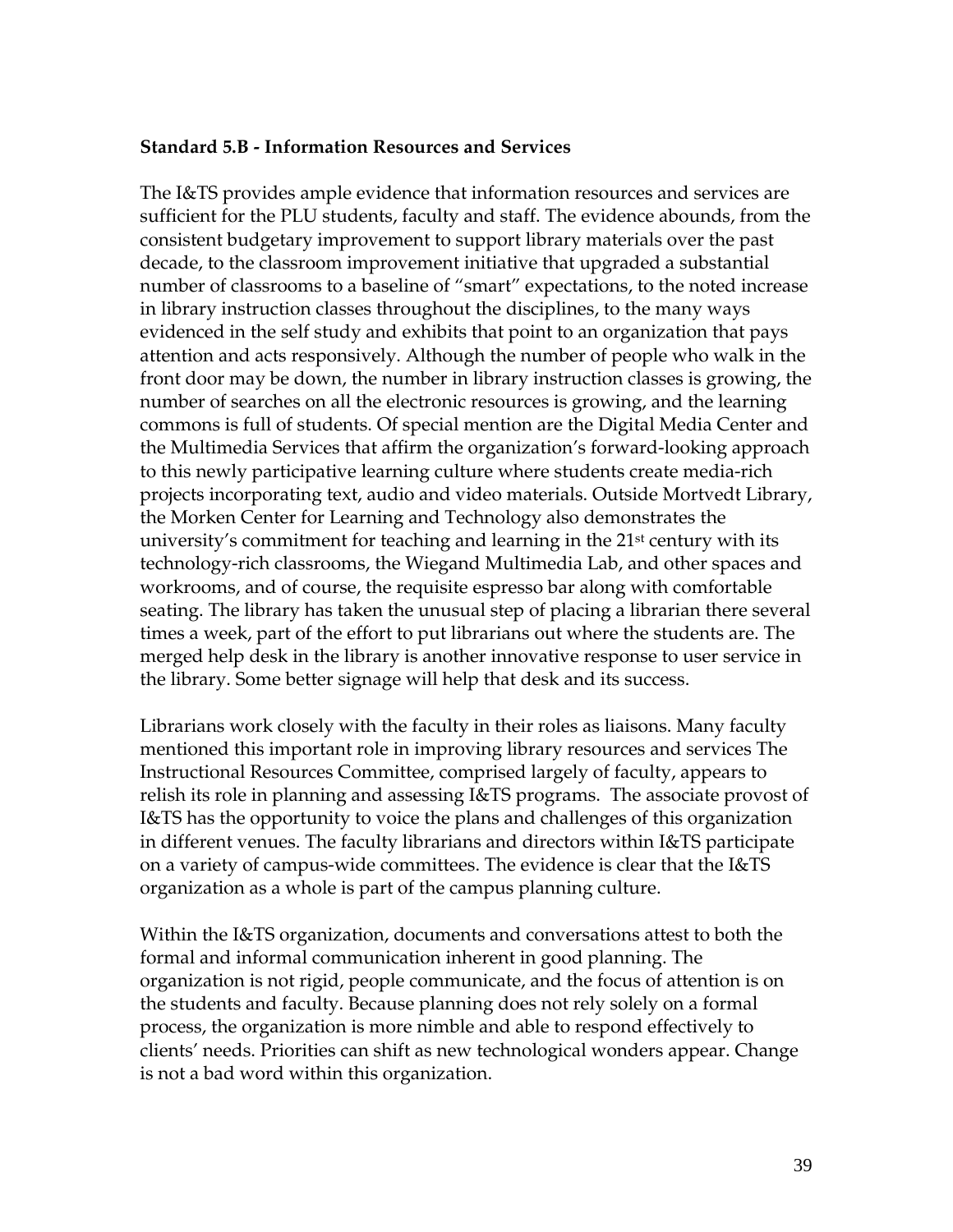#### **Standard 5.C - Facilities and Access**

Mortvedt Library is 40 years old. It has been modified substantially to serve this merged organization and to accommodate other departments such as the writing center. Space is tight in terms of people, collections, and equipment; the building looks tired in places. Within the University master plan, there is mention of a renovation of the library. First steps that need to happen include a space needs and use assessment analysis. That first step appears to be under way. The aging physical plant is one of this Standard's major challenges for the future.

Cooperation with other libraries does extend the resource horizons for PLU students and faculty. The evidence and use of interlibrary loan attest to this important service component for the campus community. Participation in several consortia regionally and nationally enhances access to resources for all. The technology infrastructure supports adequately the access to other resources as needed.

#### **Standard 5.D - Personnel and Management**

Evidence attests to a staff that is stretched for all the work that needs to be done. Along with that challenge is a deep dedication to PLU. Many staff are PLU graduates and a deep ethos of care and concern for PLU students and faculty permeates the culture. The staff provides evidence of their qualifications along with their work ethic. Staff development is apparent and necessary.

Evidence of more congruent financial support is found in the exhibits. Financial support for resources and staff is more consistent now. The third overall challenge identifies the need for additional staffing in network support, administrative computing outside I&TS, and librarians for research instruction.

The I&TS organization supports the mission of the university in many ways, but could be more explicit externally in how and what they do. There is evidence of a new initiative that will work with external departments in order to further market I&TS services and resources. The new course management system also is an opportunity to extend the breadth of the I&TS reach across the virtual University. The I&TS organization appears to be quietly telling the University about its accomplishments, its vision and it challenges. It is somewhat reticent in tying its initiatives with University-wide goals such as the Integrated Learning Objectives or the faculty/student collaborative research. The evidence suggests a deep but not overt relationship between the mission and goals of I&TS and the University as a whole. In sum, I&TS needs to celebrate its accomplishments across the University. This is identified in the  $I\&TS$  response to the  $8<sup>th</sup>$ observation/concern from the 2007 MISO survey.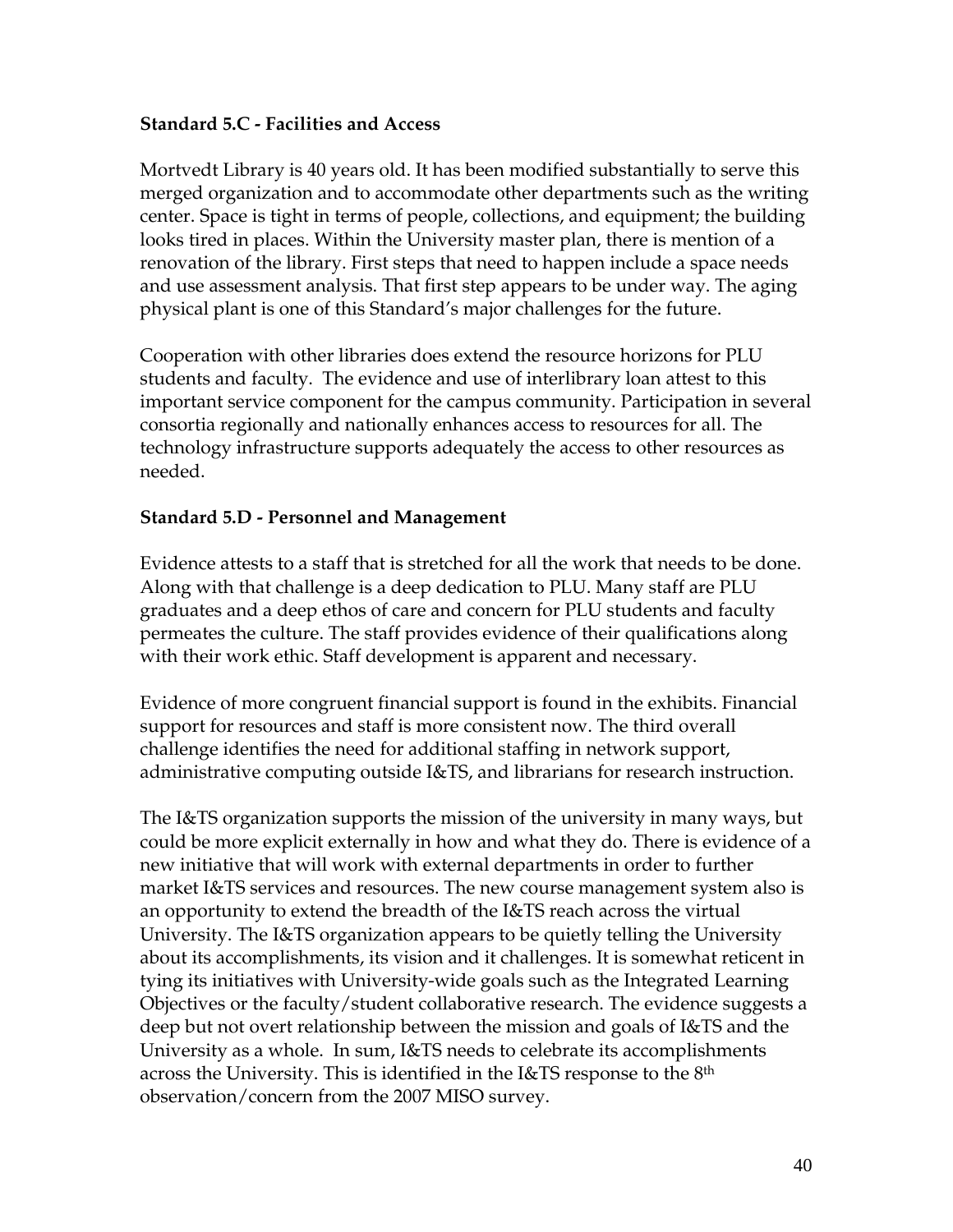#### **Standard 5.E - Planning and Evaluation**

The evidence demonstrates that planning is an integral part of the I&TS organization. Such organizational changes as the creation of the Digital Media Center and the learning commons are emblematic of the planning and assessment process within I&TS. Interviews with the directors and staff within the organization confirm that planning is both formally and informally accomplished because of the essentially flat organizational structure within I&TS. All staff affirm the efficacy of their participation within the overall planning process. Such evidence as the initiatives in 5.17.1 and the I&TS Quarterly Reports demonstrate the solid planning.

Planning happens along several avenues, all richly embedded within the larger University culture. IT&S has administered yearly surveys to ascertain client satisfaction over the years. The most recent survey, administered in 2007, demonstrates an innovative approach to assessing the merged organization as a whole. The survey provides useful data to determine which services and resources are important to PLU students, faculty and staff, which they use most frequently, and which they are most satisfied with. The baseline data will be useful as this survey is re-administered in 2009 to determine if the response to the 2007 survey made sense. Also, these data can be used in comparison with other merged organizations, still a relatively uncommon blending of library and information technology personnel, services and resources in higher education. The ethnographic interviews of some faculty provide an interesting follow-up and an opportunity to further understand the research behaviors and expectations of faculty.

Overall, the challenges delineated in the self-study are consonant with all constituencies in the exhibits and interviews. The aging physical plant needs addressing. First steps are underway to assess space needs and usage. The infrastructure in terms of core requirements for computers, equipment, and always more bandwidth will need constant advocacy and renewal. Within administrative computing, a new project management system appears to be providing a better way to systematically prioritize large and small work demands. And finally, the need for improved staffing and planning is a constant within technology-driven organizations in the higher education landscape today.

It is imperative to have more visible communication of I&TS' vision and accomplishments out to the external campus. Technology and resources are necessarily more embedded within the teaching, learning and research higher education environment. This message must be heard in many ways across the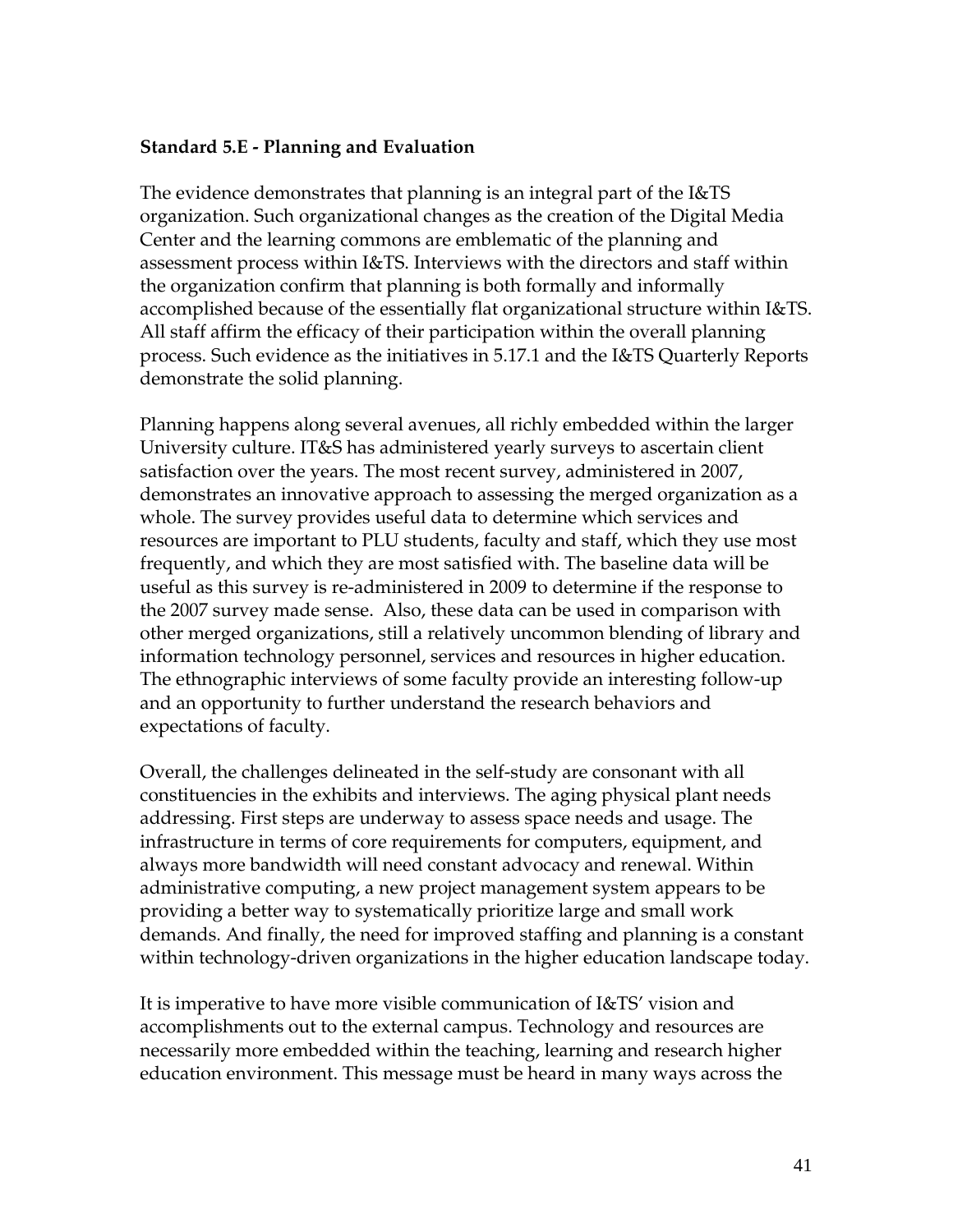University within all groups: faculty, staff, students and within the higher administration.

With the advent of the millennial student population and soon-to-be faculty, the training for faculty and staff must continue unbounded. To have smart classrooms and labs is not enough. Understanding the profound pedagogical shifts that accompany technological change is a challenge for all universities. Instructional design is a natural part of teaching and learning, driven by technological change but in the end delivered by humans to humans. I&TS at its center is all about human ability and so will continue no doubt to deliver technology and library resources and services within the larger context of the imperative for human beings to create meaning for their own lives and for others at PLU and beyond.

# **STANDARD SIX: GOVERNANCE AND ADMINISTRATION**

# **Standard 6A – Governance System**

PLU's system of governance facilitates the successful accomplishment of its mission and goals. There is a highly capable, professional and well-qualified administration; all appear to be fully conversant with and committed to the mission and goals of the University. Several times in conversations, reference was made to the long-range plan, *PLU 2010*, and decisions and planning are informed by this document.

The Committee found that there was documentation regarding the roles and responsibilities for the various groups of administrators, faculty, staff and students. There are clear lines of authority. Discussions indicated that members of all groups felt there was the possibility of being heard by others and knowing what was going on at the University. Internal communications, a challenge at every institution, must be managed so the community is aware of essential information about the institution.

There is a culture of collaboration, transparency and respect at the University. The two long-term planning documents were developed and are accomplished through the collaborative process.

The budget planning process is a good example of this collaborative process. All groups on the campus, including students, are involved in the consultative process. Draft budgets are reviewed by a campus-wide Budget Advisory Committee, the faculty and the administration before the President's Council makes the formal budget recommendations to the Board. The Board of Regents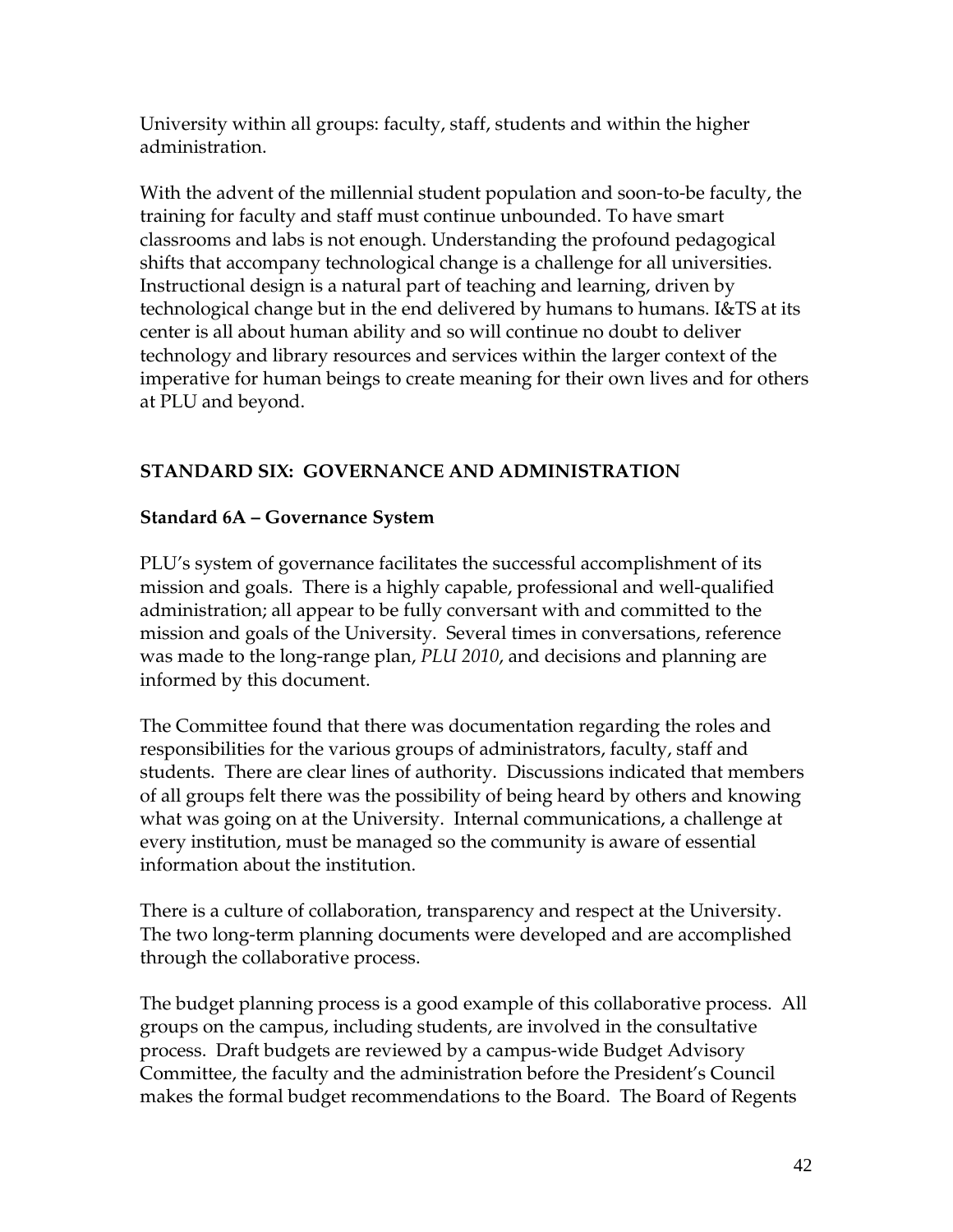approves the budget and the Board and the community are informed of progress on meeting the budget through out the year. There is a finance website for budget information, quarterly program leaders meet for regular budget meetings and there are regular reports to the Board of Regents.

There is wide representation on the committees and structures within the University. Students felt their voice could be heard on many issues, including on the search process for new faculty. There are orientation sessions for all groups of the community on their rights and responsibilities and documentation in the various handbooks for each group.

### **Standard 6.B – Governing Board**

Four members of the Evaluation Committee met with six members of the Board of Regents, including the Chair, Vice-Chair, and Secretary of the Board, as well as three additional members, both long-term members and a new member of the Board. All Regents were alumni/ae of PLU from classes of 1970 to 1987. They were well informed both of the University and of their roles and responsibilities as Regents.

The By-Laws state how the Regents are chosen, with representation from the regional body of the ELCA and of the bishops in Region 1, alumni/ae and atlarge members. Total Board membership is 37. The Regents did not see any difficulty in identifying potential board members to fill the special needs of the Board. Advisory, non-voting members of the Board include some additional bishops from Region 1, members of the President's Council, three faculty representatives and 3 officers from the student body association.

The Board meets three times a year, October, January and May. The By-Laws indicate that the Executive Committee may act for the Board, either by receiving authority from the Board for certain decisions, or as may be necessary to meet some unforeseen situation. The University reports that there is seldom need for separate action.

The Articles of Incorporation and the By-Laws were reviewed and both authority and responsibilities are clearly stated. The Board is currently reviewing the By-Laws with the expectation of some change in the 2008-09 year regarding committee structure.

The Board regularly conducts an annual review of the President. Board performance and individual member performance are evaluated yearly. The Board Affairs Committee oversees these evaluations. Periodically the Board has retreats and Associated Governing Board advisors have met with the Board.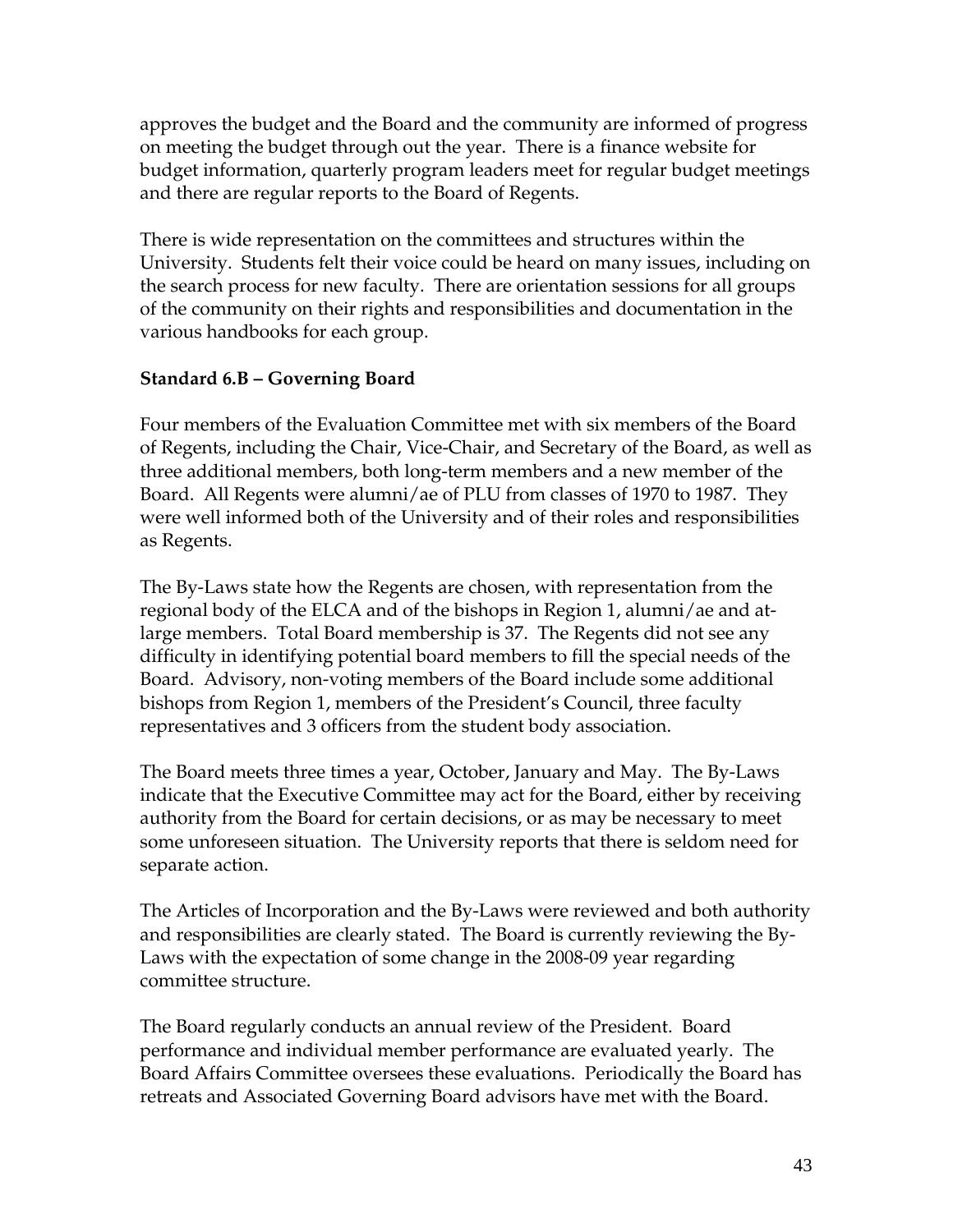All Regents indicate two or three goals for each year and evaluate themselves on these goals at the end of the year. This has enabled the Regents to better focus their interests and energies on specific areas of concern. Each Board member also signs a conflict of interest statement annually.

The Board receives reports, approves appointments to high-level positions, approves and monitors the annual budget, and fulfills the many duties as required. There is an Audit Committee that reports to the Finance Committee. There have been clean audits for the last ten years, with only occasional suggestions in the management letters, all of which have been easily accomplished.

The Board members spoke highly of the staff with whom they work and of the President and his leadership of the University.

The Regents were well prepared re the accreditation process, and they had received a preview of the self-study documents. The Evaluators were impressed with the knowledge, energy, commitment and enthusiasm of the members of the Board of Regents with whom we met.

# **Standard 6.C – Leadership and Management**

The president, Dr. Loren J. Anderson came to PLU in 1992, with extensive experience in higher education. He currently is one of the longest standing presidents in the Northwest and has one of the longest tenures in the ELCA colleges.

The senior administrators' duties and responsibilities are clearly described and they have preparation and experience in the areas in which they lead. The vicepresidents discussed how they developed their strategic plans, based upon the current long-range plan. The senior officers file an annual conflict of interest statement. There are annual reviews of all employees, the authority for which lies with the director of human resources. It is reported that the review process is not consistent across the university, but this issue is being addressed by senior officers.

There is a very active, well-coordinated and successful advancement program, with two campaigns raising over \$200 million in the last decade. The University is in the quiet stage of a new \$150 million campaign. These campaigns have focused upon capital projects, named chairs, enhancing the academic program and growing the endowment with careful documentation that the goals are consistent with the long-range plans. Annual giving and other responsibilities of advancement are well managed.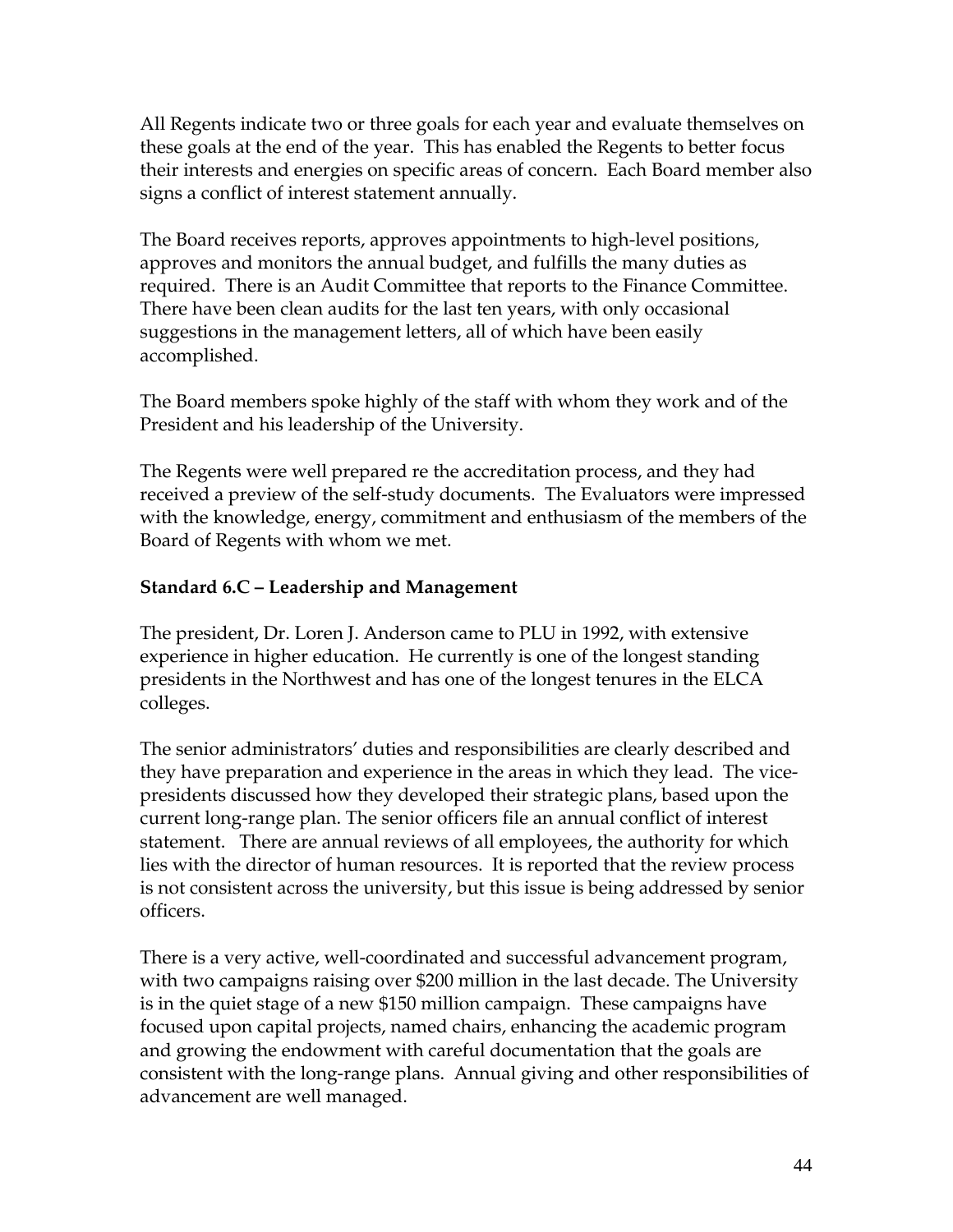There is a spirit of cooperation and collaboration throughout the whole institution. People genuinely care about each other and about PLU, its past and its future. There has been some turnover in the institution, with retirements and some recently hired faculty taking new positions, and there is the often-heard concern at institutions today, of the need to preserve and cultivate deep commitments to the history and traditions of the University, especially among the newer members of the community.

A faculty member on leave currently directs the institutional research office for one year. PLU is well aware of the need to develop a robust institutional research program across the institution, to support the on-going assessment and planning for the University.

Personnel policies are well developed and available to all employees on the web. Salaries and benefits are regularly reviewed for equity and against comparative groups. As with many private colleges and universities, hiring and retaining good employees is a challenge, given the usual salary and benefit policies and their funding. PLU is aware of these challenges, but in conversation, there was understanding that efforts were being made to support both salaries and benefits.

### **Standard 6.D – Faculty Role in Governance**

Faculty governance role is strong at PLU. There are a number of committees that report through the Faculty Executive Committee, with business referred to the Faculty Assembly. Most committees have representatives from across the campus, and this facilitates interaction among the various divisions and schools. There is the usual list of committees related to Curriculum, Budget, etc. and three members of the faculty serve as non-voting members of the Board of Regents. The Regents commented that they appreciate the role of the faculty in relation to the Board. There is documentation supporting the roles and responsibilities of the faculty. There was wide faculty participation in the development of the Self-Study that was co-chaired by a member of the Music Department. The Chair of the Faculty also served on the Steering Committee.

#### **Standard 6.E – Student Role in Governance**

Students certainly have a voice on campus and they take their role seriously. The Associated Students of PLU is the formal student voice. It meets regularly with links directly to the administration and has access to all levels of the University. The By-Laws of the ASPLU describe the committee structure. Three students also serve as advisors to the Board of Regents. Students serve on the Long Range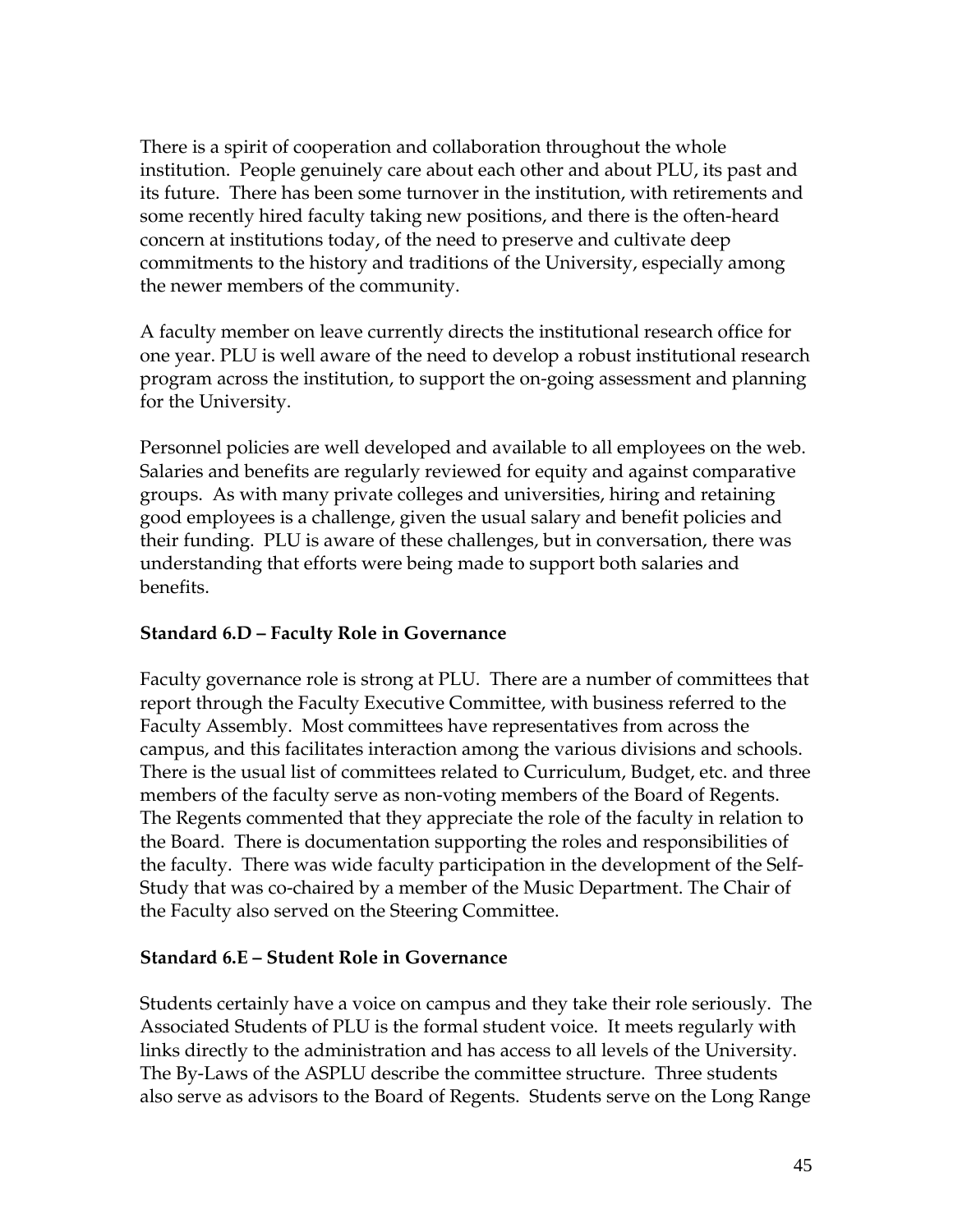Planning Committee, the Budget Advisory Committee and on the faculty Rank and Tenure Committee. They also participate in all tenure track faculty-hiring committees. The ASPLU president served on the Self-Study Steering Committee. The students provide leadership on issues of sustainability and conservation, and they participate with concerns for social action within their larger community.

# **Policy 6.1 – Affirmative Action and Nondiscrimination**

PLU is an affirmative action and equal opportunity employer, subscribing to non-discrimination in all employment. The policies are clearly included in faculty and personnel handbooks and on the web. An external consultant performs an annual review and submits a report providing an analysis of progress. Personnel policies are kept up to date reflecting changes in the laws and needs of the community.

### **Policy 6.2 – Collective Bargaining**

There is a collective bargaining agreement with the American Federation of TV and Radio Artists. This agreement covers all on-air employees of KPLU-FM, the NPR station operated by the University. Contracts are negotiated every three years and cover 15 people. There is no impact on the academic program.

### **STANDARD SEVEN – FINANCE**

### **Standard 7.A – Financial Planning**

In conversations with faculty, staff, administrators, and trustees, it was very evident that there was broad participation and understanding of the both the budget and the budget process. There was clear understanding that the mission and goals of the institution drove resource allocations. This was accomplished by involving members of the community in the Budget Advisory Committee (BAC) and its subcommittees that included the Benefits Committee, Equipment Committee, and Capital Improvements Committee. The BAC also receives input from the Faculty Affairs and Administrative Staff Council. The Budget Advisory Committee follows a detailed annual calendar of tasks that include the consideration of both income and expense assumptions. Their recommendations are then forwarded to the President's Council for review and approval. The Board of Regents gives the final approval of the budget.

The financial planning includes discussion of past and current year results, as well as assumptions for several years in the future. There was appreciation by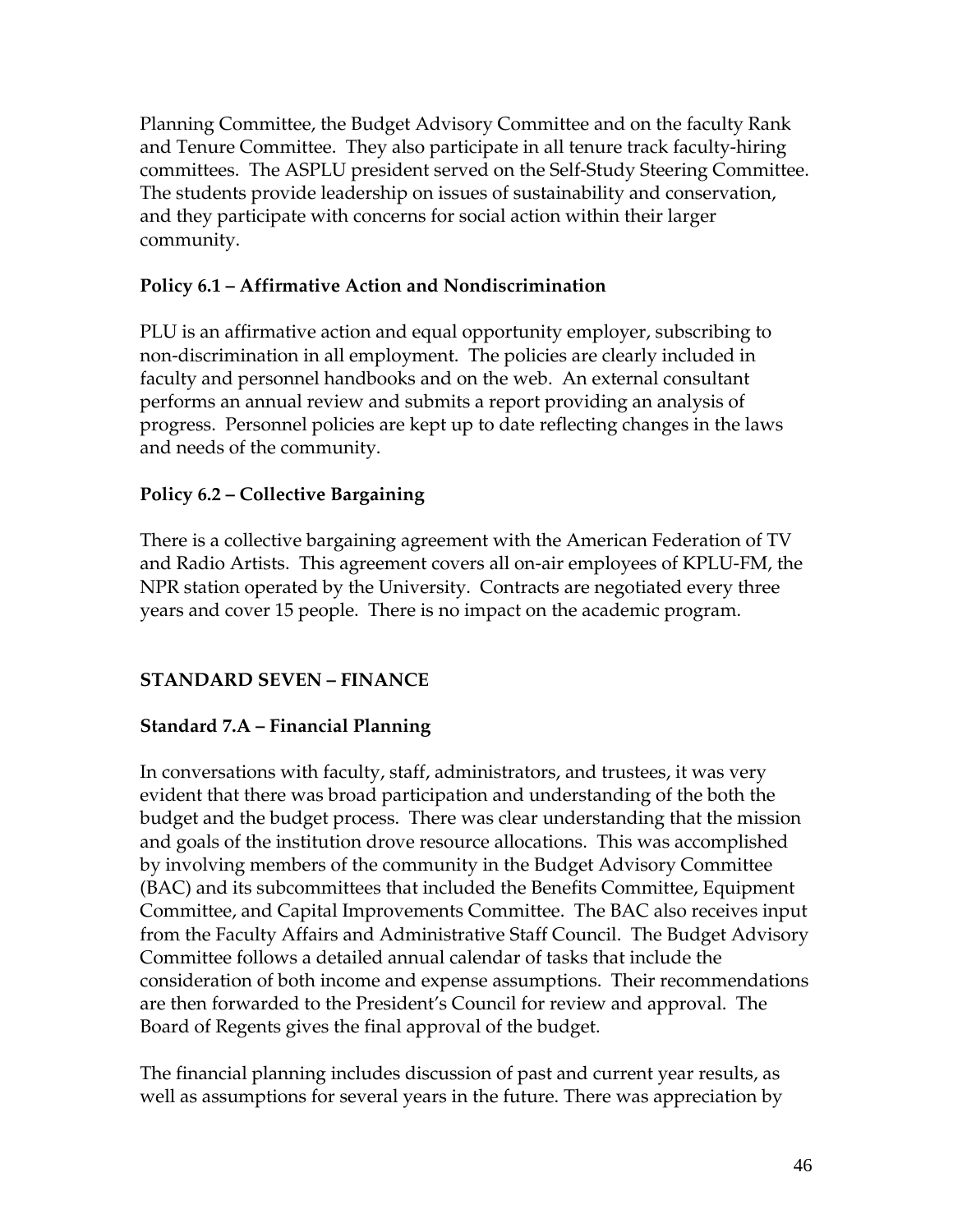the BAC members for the significant level of detail that is provided to them that helps the participants understand the big picture and informs their recommendations.

There was evidence of attention to the financial impact in addressing facility needs related to maintaining, improving, and in some cases adding facilities. Efforts are made to consider funding sources for facility projects from gifts, the operating budget, and borrowings.

### **Standard 7.B – Adequacy of Financial Resources**

Approximately \$27 million of the \$62 million 2006 WHEFA tax-exempt bond issue was allocated for facilities with the rest going to refinance existing longterm debt. The bonds were issued at fixed rate and have thus avoided the current problems of the ARS market. The annual debt service increased approximately \$1.2 million from \$2.6 to \$3.8 million per year, and is then scheduled to be level for 30 years. Although a formal board policy does not exist guiding the use and limit of debt, the new bond issue was approved following a detailed review and discussion by the Board of Regents.

The institution has been successful in fund raising initiatives through past capital campaigns, and is in the process of planning the launch of a new capital campaign with a goal of raising \$150 million entitled, "Engage the World." It will attempt to raise \$150 million for endowment: \$60 million for academic and mission and \$40 million for scholarships, \$23 million for facility renovations, \$13 million for new wellness/athletic facilities, and \$14 million for annual operating support.

Efforts from past campaigns have increased the size of the endowment fund from \$30.7 million in 1998 to \$68.5 million on May 31, 2007, whose income produces approximately 4% of the net operating income. Unrestricted giving to support the operating budget of the school has averaged approximately \$2 million for the past five years for approximately 3% of the net operating budget. The auxiliary services are budgeted to contribute \$5.3 million in net revenue to support the E  $\&$  G budget at 8%.

PLU has engaged the services of Hardwick-Day to assist in the development of their financial aid policies and in the building of their financial aid awarding budget model. The unfunded aid has grown from 29.5% in 2003 and is projected to be 34.8% in 2009. The financial aid program is closely monitored and future projected discount rates have been increased due to an anticipated drop in transfer students.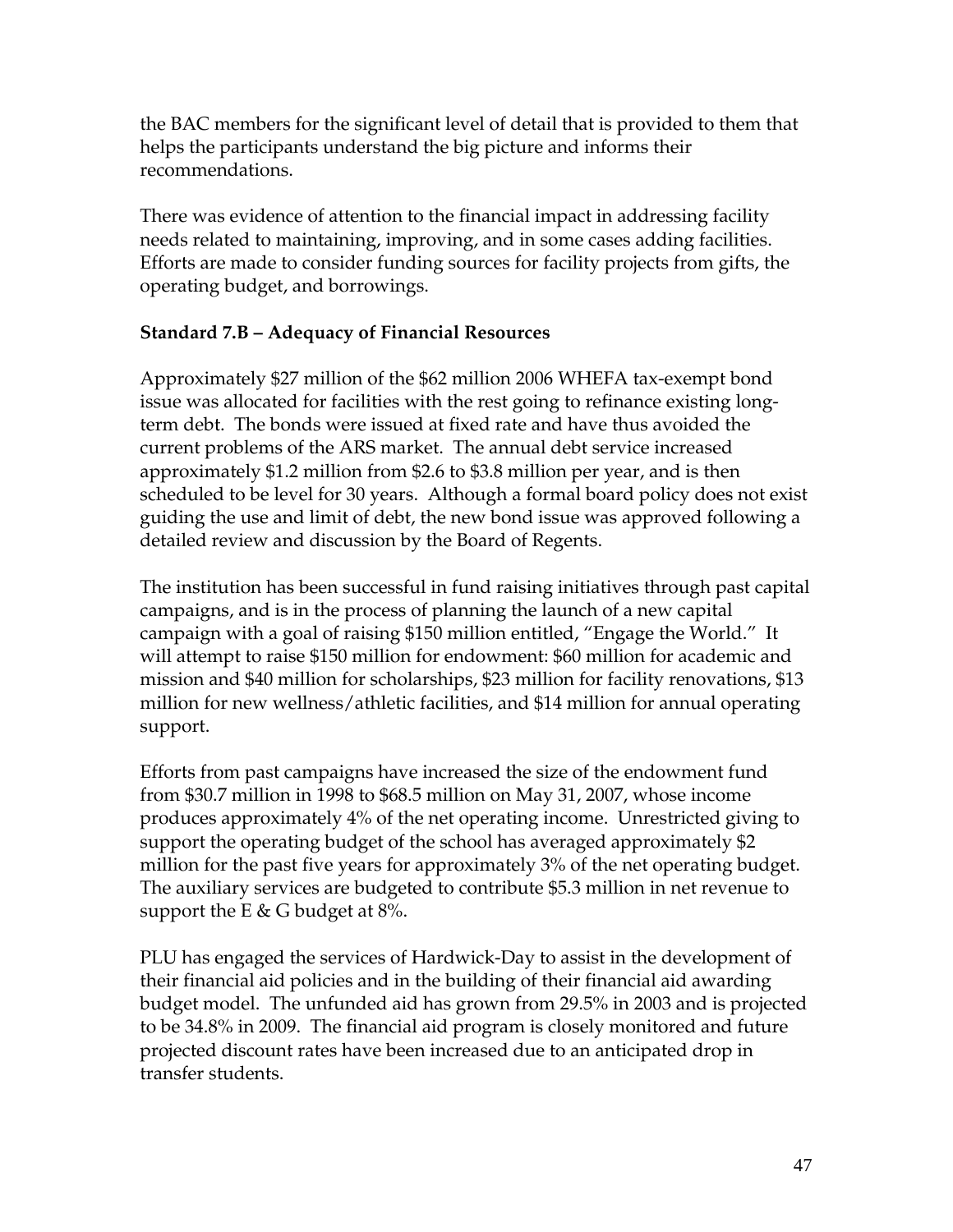The audited financial statements reflect increasing financial stability and as of May 31, 2007 showed net assets of \$232,994,983, liabilities of \$91,856,017, and net assets of \$141,138,996. The net assets of the University were \$69,229,672 in 1998 for an increase of \$72 million to 2007. The 2007-2008 operating budget totals \$67.6 million that includes a reserve of \$500,000. The University has set their budgeted net tuition income with a lower enrollment than is expected to hopefully provide them additional contingency funds.

### **Standard 7.C – Financial Management**

Members of the Board of Regents commented on the high quality of financial information they are provided by the University, and the responsiveness of the Vice President for Finance office to provide useful dashboard information in a timely manner. They were especially appreciative of a modified report they now receive that monitors the operations on a cash basis.

The Board of Regents now have a separate Audit committee and clearly understand the increasing importance and the roll of this committee in dealing with the institutions external auditors. Following the external auditor's reports, there were no auditor management letter comments in two of the past three years and the comments in the third year were minor.

# **Standard 7.D – Fundraising and Development**

The University has a history of successful fund raising with a campaign concluded in 1997 that raised \$72 million with an original goal of \$50 million (Make a Lasting Difference). The campaign authorized in 1998 with a goal of \$100 million concluded in 2004 having raised \$128.5 million in gifts, pledges and deferred gift commitments (The Campaign for Pacific University: The Next Bold Step).

The Board of Regents approved the Leadership phase of a new combined campaign in October 2007 for \$150 million. (Engage the World: the Campaign for PLU) The Board of understands their role to assist in helping raise these funds and is confident this campaign will also succeed, as does the administration.

The Board of Regents has an Investment subcommittee of their Budget and Finance Committee, which oversees the investment policies for the endowment and life income funds. They engage the services of an investment advisor, Slocum and Associates, to monitor the various money managers and assist the committee in evaluating their performance. The University financial services office works with Slocum to prepare monthly "flash reports" of the investment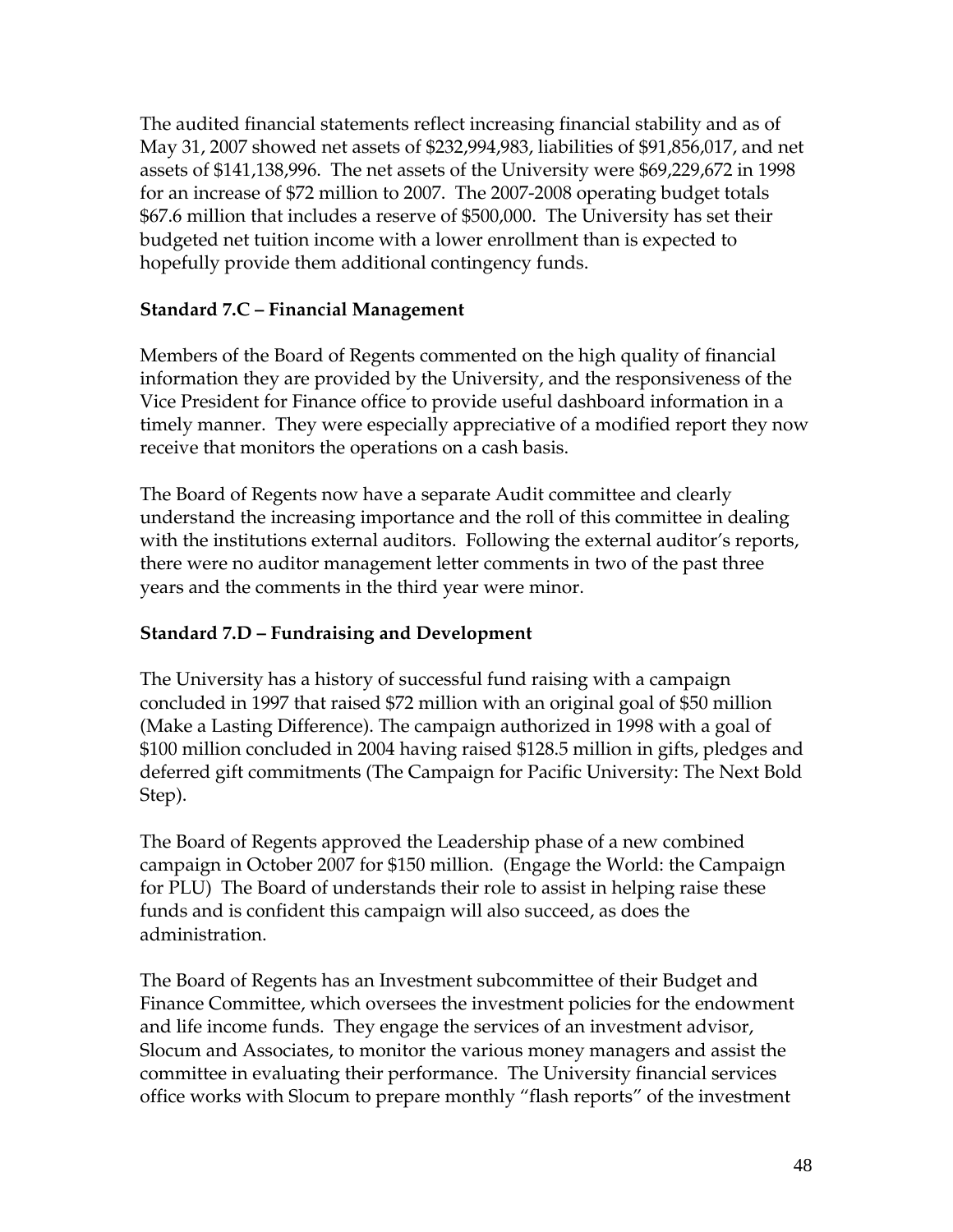values. The Board members find these reports a very useful management tool. Quarterly reports are also prepared and Slocum is assisting with the ongoing due diligence requirements.

# **STANDARD EIGHT – PHYSICAL RESOURCES**

#### **Standard 8.A – Instructional and Support Facilities**

It is evident that significant improvements have been made to the many campus facilities in recent years. Most of the improvements, both renovations and new, have come from the result of the campus master planning efforts. There is a Capital Improvements Committee that works to prioritize annual project requests that are funded through the operating budget. They forward their recommendations to the Budget Advisory Committee for consideration.

During the past 10 years, 545,000 square-feet of mission-critical space was constructed, renovated, or refurbished. The new construction included South Hall, the Morken Center for Learning and Technology, the Keck Observatory, and the Garfield Book Company at PLU.

Major renovations included Xavier Hall, the University Center, and Tingelstad Residence Hall with a sixth residence hall scheduled for this summer. There was significant student involvement in the planning process.

### **Standard 8.B – Equipment and Materials**

The University has an Equipment Committee that receives equipment requests from across the campus and reviews them, prioritizes them and forwards their recommendations to the Budget Advisory Committee. Many of the requests are for academic computing needs. The Associate Provost chairs the Committee for Information and Technology Services. The committee has adopted guidelines for life cycle replacements for many items that informs the process. The requests also include non-computer items as well as non-academic requests. Some requests are funded from restricted accounts and the remainder from the operating budget. There was general agreement on campus that this was a very thorough and fair process.

From input at a large open staff meeting, there was appreciation expressed for the high level of support the employees receive from the IT help desk. They reported prompt response to problems. They also felt they receive valuable assistance in determining the best way to meet their future computer equipment needs.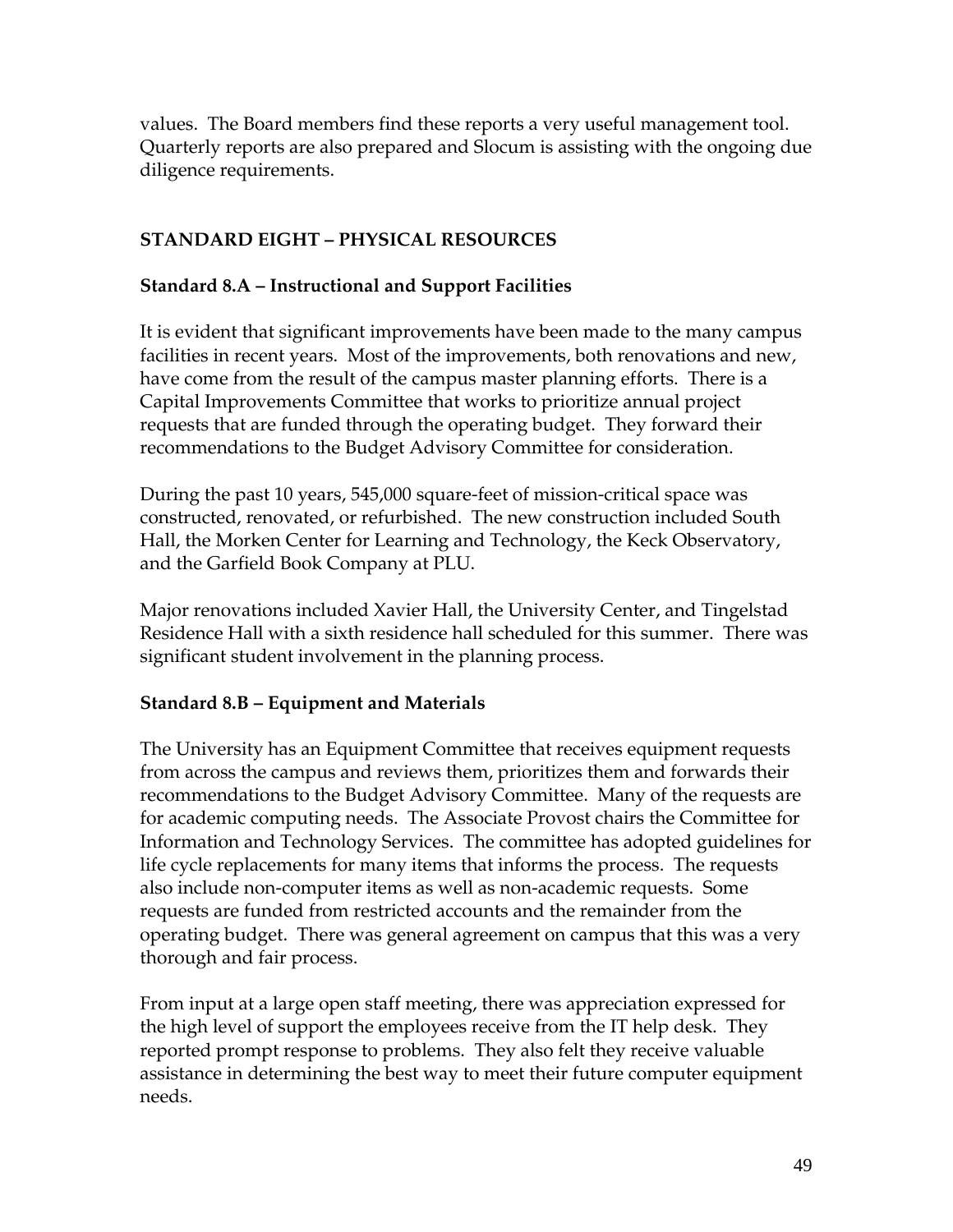### **Standard 8.C – Physical Resources Planning**

The campus adopted a framework master plan 1997 with guidance for Zimmer Gunsel Frasca, which guided the work on the campus to revitalize academic spaces, reduce deferred maintenance, and blend the campus borders into the neighborhood.

Following three years of updated campus needs analysis, the Board of Regents approved a new Campus Master Plan in 2006, with guidance from Mithun, which was informed by the PLU 2010 long-range plan. This new updated master plan is now providing guidance to the ongoing facility improvements for the campus.

The University has engaged the services of Sightlines that has provided an inventory and assessment of campus facilities and developed a plan to allocate resources between annual stewardship, capital reinvestment, operating effectiveness, and service satisfaction. The plan is evaluated annually.

### **STANDARD NINE – INSTITUTIONAL INTEGRITY**

PLU has strictly enforced codes of conduct for all members of the University: employees, students and members of the Board of Regents. All are fully informed of their responsibilities and of the expectation that they will adhere to impeccable ethical standards. The University maintains the highest ethical standards in its relationship to its constituencies and the public. This is true in its teaching, scholarship and service, in its treatment of students, faculty and staff, and in its relationship with regulatory and accrediting agencies.

All members of the University are expected to operate with the highest ethical standards and also, all are expected to follow their respective by-laws, codes of conduct and policies for operation. These are regularly addressed for each group and are contained in the Personnel Manual, Faculty Handbook and Student Handbook. In rare occasions if members of the community commit infractions to the standard, policies and procedures are in place to deal with the situation. When integrity is at issue, specific steps can be taken to ensure the issue is managed in a thorough yet concise manner.

Policies and procedures are reviewed regularly and modified or changed, as appropriate. Changes take place reflective of changing legal issues or when there is a benefit to the University community. The President's Council reviews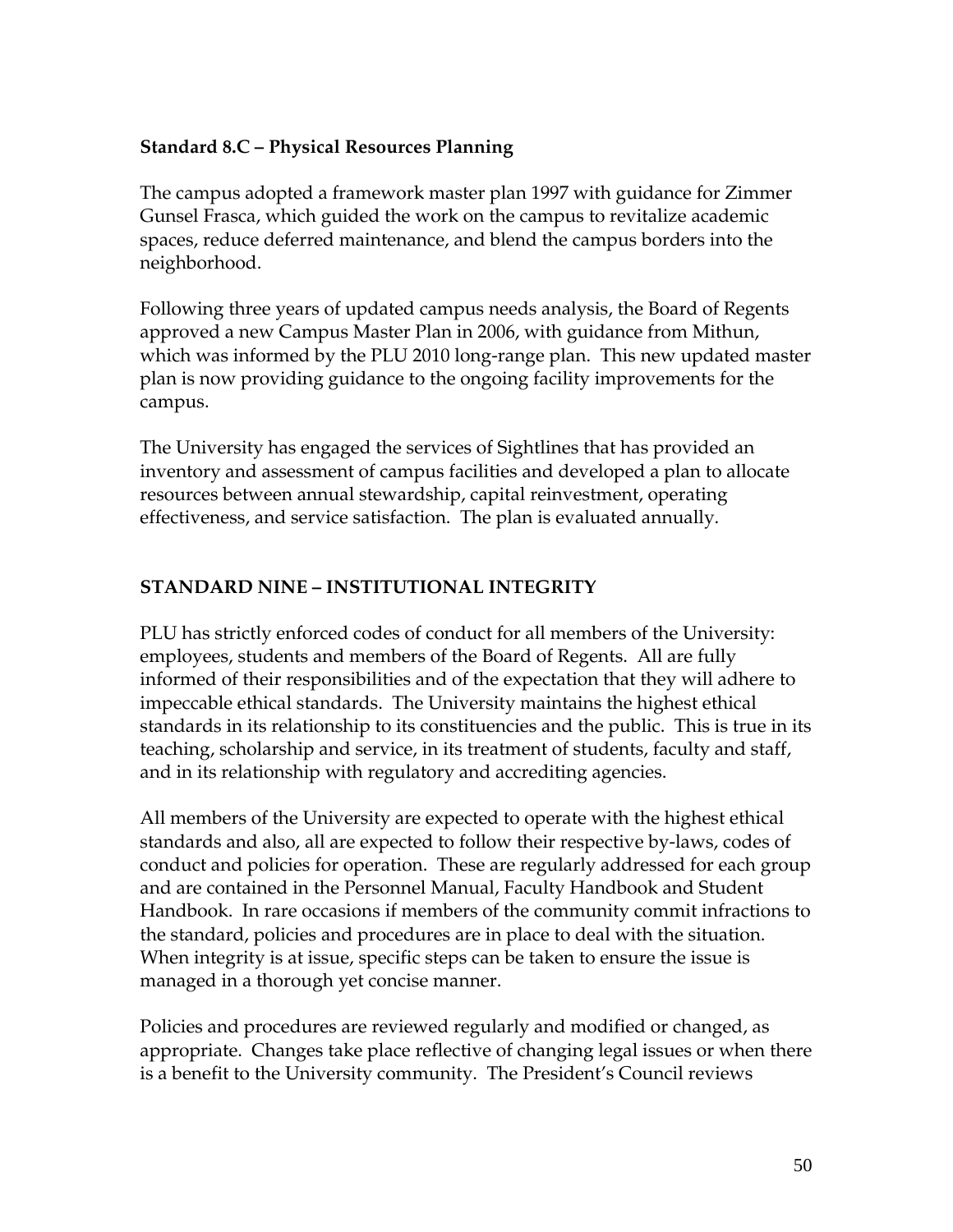recommended changes and the University attorneys may be consulted when necessary. Any changes are brought to the attention of the community.

To ensure accuracy in all publications and consistency with the University core message, the Office of University Communication reviews all publications to see that the core messages are incorporated appropriately. Data are reviewed for consistency. A random check of the materials for admissions and alumni confirm this statement.

In 2001 a group of faculty, staff, and administrators worked to define the essence of a PLU education for the public. Though the work is periodically reviewed, it has remained constant: "PLU is the academically rigorous, Lutheran university that promises to challenge and support every student as he or she develops beliefs and values, explores life's purpose, and acquires the capacity to succeed and make a difference in the world." Materials used for admission recruiting, in the alumni magazine, *Scene*, on the website and in other communication vehicles include either the full core message, or elements, thereof. Several people confirmed that PLU is accurate and consistent in presenting claims about its distinctiveness.

Members of the Board of Regents and those in position of significant responsibility and authority complete an annual conflict of interest statement. Were it necessary, a faculty member may also have to declare a conflict of interest. The signed Board disclosure forms are kept in the President's office. Forms for administrators are kept in the Human Resources office. The Regents provided examples as to how conflicts might be managed, were they to occur.

There is strict adherence to academic freedom at PLU. Article II, Section 1 of the Faculty Constitution, found in the Faculty Handbook, specifically states the rights and obligations concerning academic freedom. It is reconfirmed in Article V, section 1a. Academic freedom is clearly defined and there are mechanisms in place for handling complaints about violations thereof. "PLU expects faculty to pursue knowledge and to teach in ways that are congruent with the understanding of their disciplinary and professional communities. " (Self-Study, p 141)

The Evaluation Committee found nothing that would question the institutional integrity of Pacific Lutheran University. There was great agreement that PLU affirmed the highest degree of integrity and ethical conduct.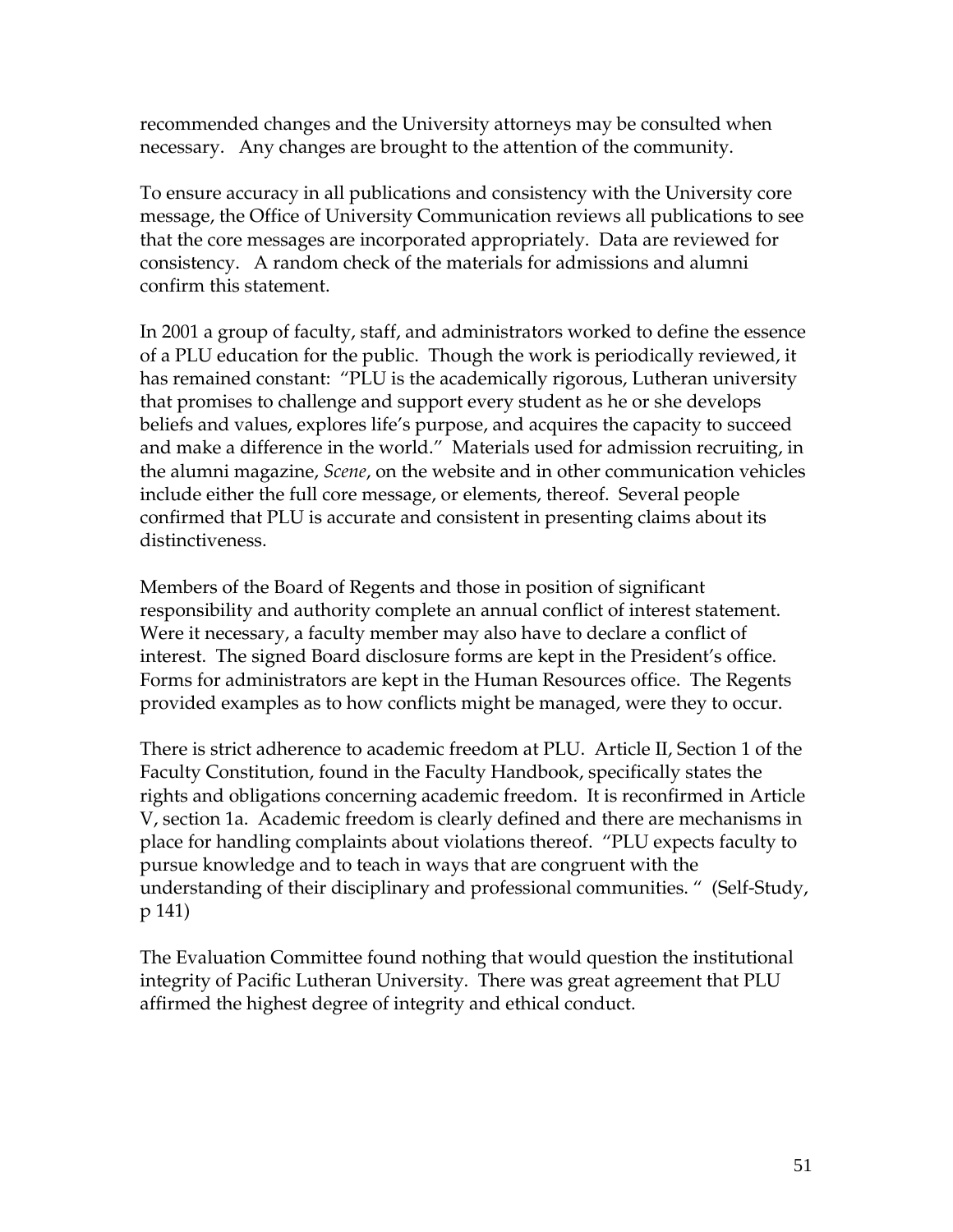# **COMMENDATIONS**

1. The Evaluation Committee commends the University for the clear understanding demonstrated by faculty, students and staff of both the mission of the University and the strategic goals of purposeful learning, international education and student/faculty collaborative research. In addition, the University is commended for the integration of these strategic goals into student learning and co-curricular programs.

2.The Evaluation Committee commends the University for the progress it has made in modernizing and upgrading its buildings and grounds and for its commitment to continue doing so.

3. The Evaluation Committee commends the University and its students for their commitment to sustainability and conservation. The committee was impressed with the ASPLU student resolution to increase their tuition by \$20 per year to assist in the purchase of "green" power.

4. The Evaluation Committee commends the University for its Information & Technology Services, which provide excellent services, resources, and planning that support PLU's teaching, learning and research. This merged library/information technology organization provides exemplary leadership, agile responsiveness, and the added human touch as it sustains the day-to-day work and imagines tomorrow's opportunities.

5. The Evaluation Committee commends the faculty of Pacific Lutheran University for their involvement in the process of curricular design on behalf of their students. The faculty has had a major role and responsibility for the redesign of the general education program and has worked carefully to achieve consensus at each step of this multi-year process. Faculty demonstrate strong collaboration across units and in multidisciplinary programs.

# **RECOMMENDATIONS**

1. While noting that the institution has clearly identified target Integrative Learning Objectives that are widely understood across the campus as shared student learning outcomes, the Evaluation Committee did not find published learning objectives for every individual program or degree. The Evaluation Committee recommends that the University develop and publish learning outcomes for all degree and certificate programs. (Standard 2.B.2)

2. The Evaluation Committee did not find evidence of systematic and longitudinal assessment of learning outcomes for all programs, and it is not clear